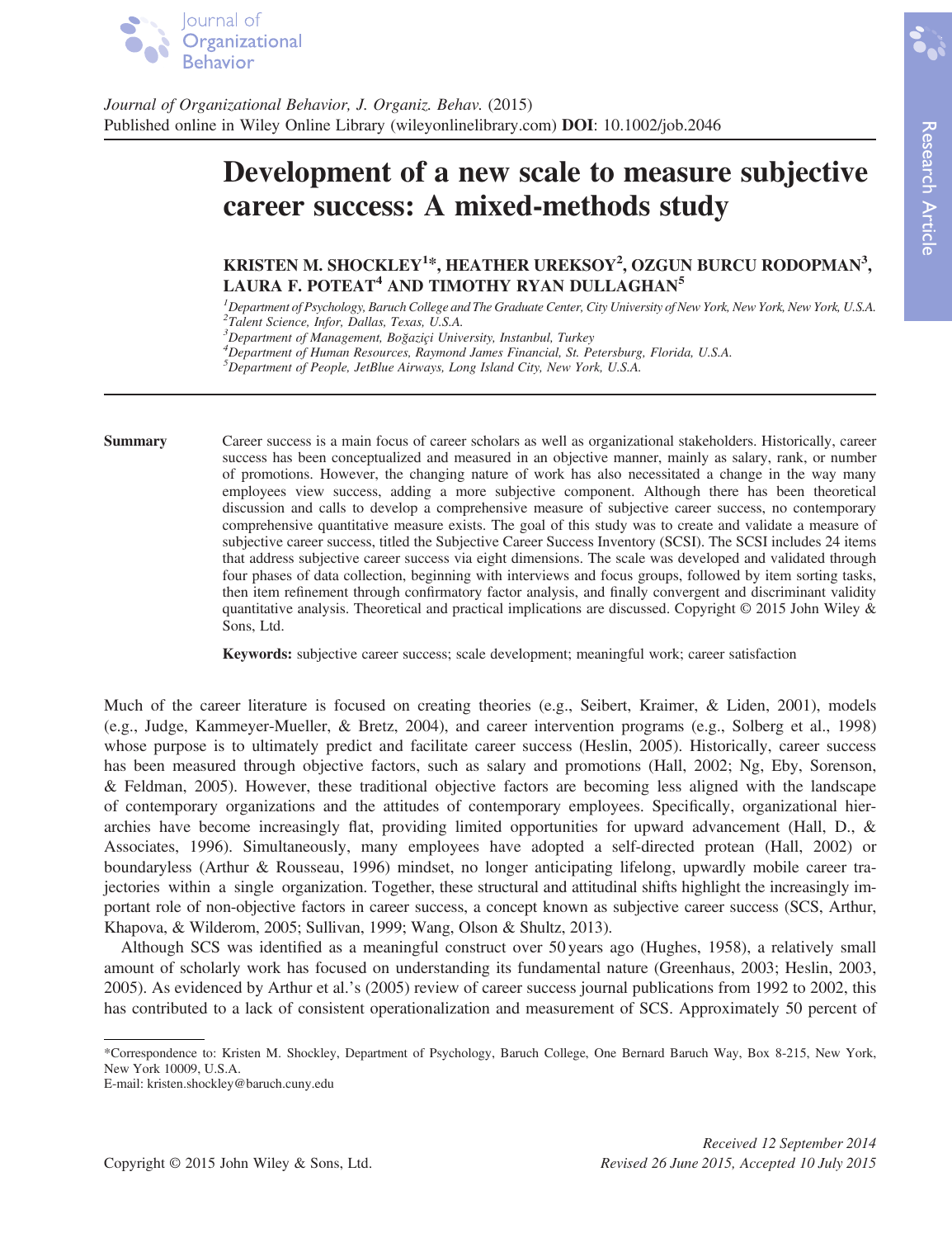studies operationalize it in a unidimensional manner, most commonly as career satisfaction (e.g., Greenhaus, Parasuraman, & Wormley, 1990) or overall success perceptions (e.g., Turban & Dougherty, 1994). Otherwise, there is little consistency in what represents subjective success, and definitions include a range of components, such as social support (e.g., Harris, Moritzen, Robitschek, Imhoff, & Lynch, 2001) and career plateauing (e.g., [Tremblay,](https://www.researchgate.net/publication/247717453_Career_Plateau_and_Work_Attitudes_An_Empirical_Study_of_Managers?el=1_x_8&enrichId=rgreq-bc4e09687039d8304f767b826621625b-XXX&enrichSource=Y292ZXJQYWdlOzI4MDk3NDIyODtBUzoyNzY4ODMyMTczNzExMzhAMTQ0MzAyNTUxMTcxMw==) [Roger,](https://www.researchgate.net/publication/247717453_Career_Plateau_and_Work_Attitudes_An_Empirical_Study_of_Managers?el=1_x_8&enrichId=rgreq-bc4e09687039d8304f767b826621625b-XXX&enrichSource=Y292ZXJQYWdlOzI4MDk3NDIyODtBUzoyNzY4ODMyMTczNzExMzhAMTQ0MzAyNTUxMTcxMw==) & Toulouse, 1995). Our review of studies between 2003 and 2014 suggests a similar trend (46 percent of studies conceptualized SCS as career satisfaction, 24 percent as overall success perceptions, and 4 percent as both of these). The diversity in the operationalization of SCS may have grave implications for research, as it hinders researchers' ability to build upon each other's findings in a systemic manner, ultimately undermining the development of a comprehensive career success theory.

As a potential remedy to these issues, several researchers (e.g., Gunz & [Heslin,](https://www.researchgate.net/publication/228336905_Career_success_in_a_boundaryless_career_world?el=1_x_8&enrichId=rgreq-bc4e09687039d8304f767b826621625b-XXX&enrichSource=Y292ZXJQYWdlOzI4MDk3NDIyODtBUzoyNzY4ODMyMTczNzExMzhAMTQ0MzAyNTUxMTcxMw==) 2005; Greenhaus, 2003; Heslin, [2005;](https://www.researchgate.net/publication/228336905_Career_success_in_a_boundaryless_career_world?el=1_x_8&enrichId=rgreq-bc4e09687039d8304f767b826621625b-XXX&enrichSource=Y292ZXJQYWdlOzI4MDk3NDIyODtBUzoyNzY4ODMyMTczNzExMzhAMTQ0MzAyNTUxMTcxMw==) Arthur et al., 2005) have called for a more comprehensive operationalization and measurement of SCS. The purpose of the present study is to answer these calls. Specifically, we follow the advice of Heslin (2005) and use qualitative research to better understand the meaning of career success for individuals in diverse occupations and varied career stages. Based on the qualitative results, we invoke quantitative methods to develop a multidimensional scale that assesses SCS: the Subjective Career Success Inventory (SCSI).

### Defining careers

Before diving into the concept of career success, it is imperative to provide our working definition of a career. We invoke Hall's (1976, p. 4) explanation of a career as "the individually-perceived sequence of attitudes and behaviors associated with work-related experiences and activities over the span of a person's life." This definition allows us to consider work-related experiences in contemporary society, where individuals are becoming less bound to a single organization. Likewise, it does not limit the career to upward advancement or only professional occupations, as previous, historical definitions have (Greenhaus, 2003). Thus, in the remainder of this paper, any mention of career success is made in reference to this more broad and encompassing definition of a career.

### Defining career success

Career success is defined by [Arthu](https://www.researchgate.net/publication/228336905_Career_success_in_a_boundaryless_career_world?el=1_x_8&enrichId=rgreq-bc4e09687039d8304f767b826621625b-XXX&enrichSource=Y292ZXJQYWdlOzI4MDk3NDIyODtBUzoyNzY4ODMyMTczNzExMzhAMTQ0MzAyNTUxMTcxMw==)[r et al. \(2005\)](https://www.researchgate.net/publication/227605031_Career_success_in_a_boundaryless_career_world?el=1_x_8&enrichId=rgreq-bc4e09687039d8304f767b826621625b-XXX&enrichSource=Y292ZXJQYWdlOzI4MDk3NDIyODtBUzoyNzY4ODMyMTczNzExMzhAMTQ0MzAyNTUxMTcxMw==) as the "accomplishment of desirable work-related outcomes at any point in a person's work experiences over time" (p. 179). As previously noted, career success encompasses both objective and subjective criteria (Hughes, 1958). The literature generally coalesces on the definition of the objective criteria as that which is directly observable and thus easily measured and verified. Objective career success typically relies on "landmarks" that can be readily compared across people as a means of judgment for success (e.g., [Arthur](https://www.researchgate.net/publication/228336905_Career_success_in_a_boundaryless_career_world?el=1_x_8&enrichId=rgreq-bc4e09687039d8304f767b826621625b-XXX&enrichSource=Y292ZXJQYWdlOzI4MDk3NDIyODtBUzoyNzY4ODMyMTczNzExMzhAMTQ0MzAyNTUxMTcxMw==) [e](https://www.researchgate.net/publication/228336905_Career_success_in_a_boundaryless_career_world?el=1_x_8&enrichId=rgreq-bc4e09687039d8304f767b826621625b-XXX&enrichSource=Y292ZXJQYWdlOzI4MDk3NDIyODtBUzoyNzY4ODMyMTczNzExMzhAMTQ0MzAyNTUxMTcxMw==)[t al., 2005;](https://www.researchgate.net/publication/227605031_Career_success_in_a_boundaryless_career_world?el=1_x_8&enrichId=rgreq-bc4e09687039d8304f767b826621625b-XXX&enrichSource=Y292ZXJQYWdlOzI4MDk3NDIyODtBUzoyNzY4ODMyMTczNzExMzhAMTQ0MzAyNTUxMTcxMw==) [Abele & Wiese, 2008;](https://www.researchgate.net/publication/227723353_The_Nomological_Network_of_Self-Management_Strategies_and_Career_Success_Correspondence_to?el=1_x_8&enrichId=rgreq-bc4e09687039d8304f767b826621625b-XXX&enrichSource=Y292ZXJQYWdlOzI4MDk3NDIyODtBUzoyNzY4ODMyMTczNzExMzhAMTQ0MzAyNTUxMTcxMw==) [Heslin, 2005;](https://www.researchgate.net/publication/227729978_Conceptualizing_and_evaluating_career_success?el=1_x_8&enrichId=rgreq-bc4e09687039d8304f767b826621625b-XXX&enrichSource=Y292ZXJQYWdlOzI4MDk3NDIyODtBUzoyNzY4ODMyMTczNzExMzhAMTQ0MzAyNTUxMTcxMw==) Hughes, 1958). Definitions for subjective success are considerably more vague, including "a self-evaluation of career progress" (offered by [Arthu](https://www.researchgate.net/publication/228336905_Career_success_in_a_boundaryless_career_world?el=1_x_8&enrichId=rgreq-bc4e09687039d8304f767b826621625b-XXX&enrichSource=Y292ZXJQYWdlOzI4MDk3NDIyODtBUzoyNzY4ODMyMTczNzExMzhAMTQ0MzAyNTUxMTcxMw==)[r et al., 2005](https://www.researchgate.net/publication/227605031_Career_success_in_a_boundaryless_career_world?el=1_x_8&enrichId=rgreq-bc4e09687039d8304f767b826621625b-XXX&enrichSource=Y292ZXJQYWdlOzI4MDk3NDIyODtBUzoyNzY4ODMyMTczNzExMzhAMTQ0MzAyNTUxMTcxMw==), p. 179, based on [Stebbins,](https://www.researchgate.net/publication/228336905_Career_success_in_a_boundaryless_career_world?el=1_x_8&enrichId=rgreq-bc4e09687039d8304f767b826621625b-XXX&enrichSource=Y292ZXJQYWdlOzI4MDk3NDIyODtBUzoyNzY4ODMyMTczNzExMzhAMTQ0MzAyNTUxMTcxMw==) 1970), "individual's subjective apprehension and evaluation of his or her career" (Van Maanen, 1977, p. 9), "individuals' perceptual evaluations of, and affective reactions to, their careers" (offered by [Ng and Feldman,](https://www.researchgate.net/publication/263282299_Subjective_Career_Success_A_Meta-Analytic_Review?el=1_x_8&enrichId=rgreq-bc4e09687039d8304f767b826621625b-XXX&enrichSource=Y292ZXJQYWdlOzI4MDk3NDIyODtBUzoyNzY4ODMyMTczNzExMzhAMTQ0MzAyNTUxMTcxMw==) [2014](https://www.researchgate.net/publication/263282299_Subjective_Career_Success_A_Meta-Analytic_Review?el=1_x_8&enrichId=rgreq-bc4e09687039d8304f767b826621625b-XXX&enrichSource=Y292ZXJQYWdlOzI4MDk3NDIyODtBUzoyNzY4ODMyMTczNzExMzhAMTQ0MzAyNTUxMTcxMw==), p. 170, based on [Greenhaus et al., 1990;](https://www.researchgate.net/publication/270135735_Effects_of_Race_on_Organizational_Experiences_Job_Performance_Evaluations_and_Career_Outcomes?el=1_x_8&enrichId=rgreq-bc4e09687039d8304f767b826621625b-XXX&enrichSource=Y292ZXJQYWdlOzI4MDk3NDIyODtBUzoyNzY4ODMyMTczNzExMzhAMTQ0MzAyNTUxMTcxMw==) [Turban and Dougherty, 1994](https://www.researchgate.net/publication/270135459_Role_of_Protege_Personality_in_Receipt_of_Mentoring_and_Career_Success?el=1_x_8&enrichId=rgreq-bc4e09687039d8304f767b826621625b-XXX&enrichSource=Y292ZXJQYWdlOzI4MDk3NDIyODtBUzoyNzY4ODMyMTczNzExMzhAMTQ0MzAyNTUxMTcxMw==)).

These definitions can be interpreted in two ways. First, they suggest that people form an overall subjective evaluation of their career success, which may or may not be driven by objective factors. Second, the definitions imply that there are additional components to career success beyond objective factors that require subjective evaluation (i.e., cannot be retrieved from a standard organizational database). In the present study, we focus on the latter interpretation. Based on several modern career theories, we argue that a person's career success is driven by objective factors in addition to those that are less tangible in nature and require subjective interpretation. We aim to identify these core subjective factors and create a means to measure them and facilitate comparisons across individuals. In the following sections, we describe how career theories support the inclusion of subjective factors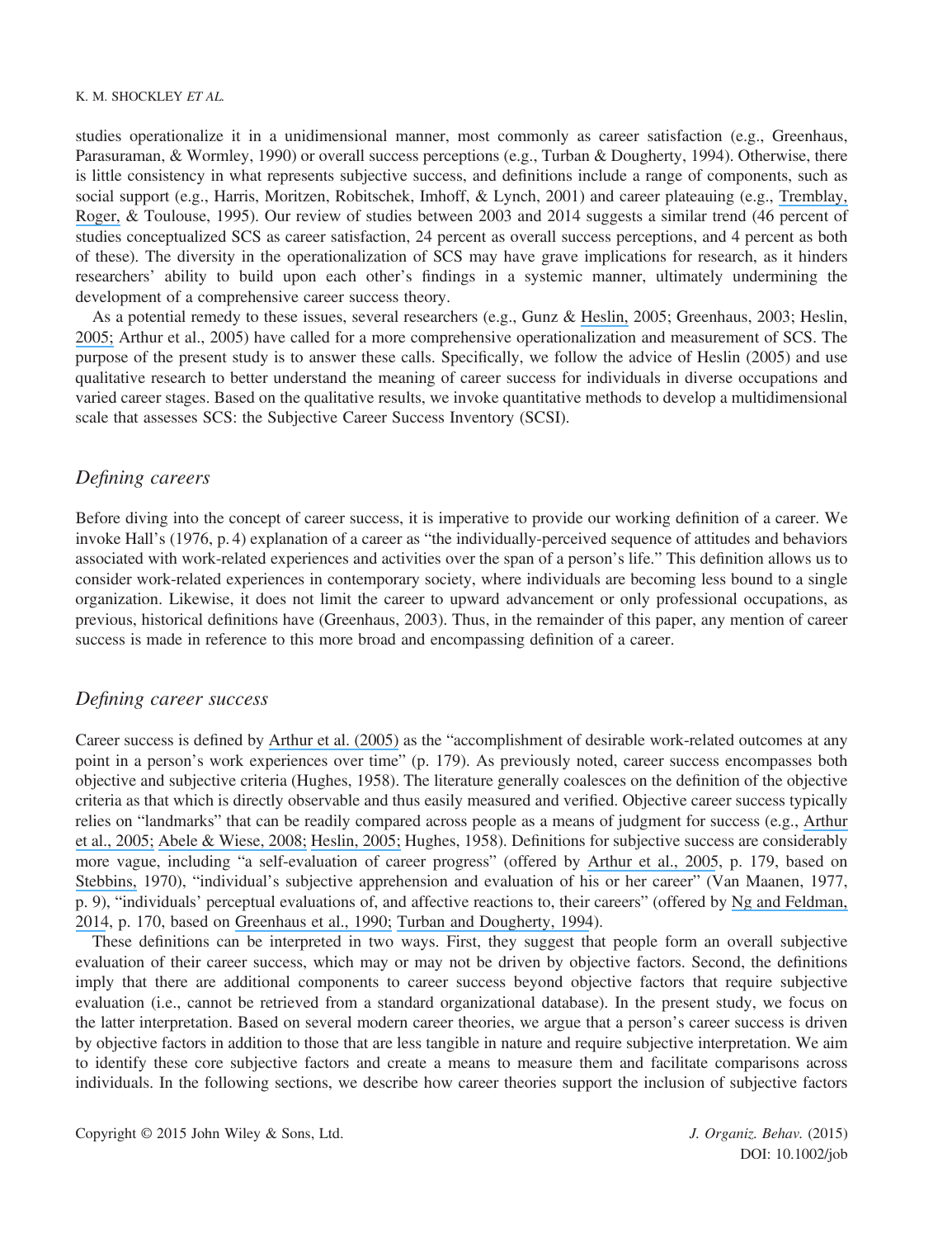beyond an overall subjective appraisal. Next, we discuss the manner in which SCS has been operationalized in the literature to date, highlighting the deficiencies of these operationalizations as a means of assessing SCS.

### Career theories and subjective career success

Several modern career theories suggest that for many people, career success extends beyond traditional objective factors. Moreover, many of these theorists suggest that SCS is multifaceted. For example, Hall (1976) proposed the concept of the protean career, highlighting the importance of flexibility, freedom, continuous learning, and intrinsic rewards for many people navigating the modern career landscape. [Arthu](https://www.researchgate.net/publication/234021304_The_boundaryless_career_A_new_employment_principle_for_a_new_organizational_era?el=1_x_8&enrichId=rgreq-bc4e09687039d8304f767b826621625b-XXX&enrichSource=Y292ZXJQYWdlOzI4MDk3NDIyODtBUzoyNzY4ODMyMTczNzExMzhAMTQ0MzAyNTUxMTcxMw==)[r and Rousseau \(1996\)](https://www.researchgate.net/publication/275703339_The_Boundaryless_Career_A_New_Employment_Principle_for_a_New_Organizational_Era?el=1_x_8&enrichId=rgreq-bc4e09687039d8304f767b826621625b-XXX&enrichSource=Y292ZXJQYWdlOzI4MDk3NDIyODtBUzoyNzY4ODMyMTczNzExMzhAMTQ0MzAyNTUxMTcxMw==) introduced the boundaryless career, defined as a career that is independent from traditional organizational career arrangements with a single organization [\(DeFillippi](https://www.researchgate.net/publication/234021304_The_boundaryless_career_A_new_employment_principle_for_a_new_organizational_era?el=1_x_8&enrichId=rgreq-bc4e09687039d8304f767b826621625b-XXX&enrichSource=Y292ZXJQYWdlOzI4MDk3NDIyODtBUzoyNzY4ODMyMTczNzExMzhAMTQ0MzAyNTUxMTcxMw==) & Arthur, 1996). Subsequent research on the topic suggests that certain factors are more important to success in those with a boundaryless mindset, such as learning and development ([Granrose & Baccili, 2006](https://www.researchgate.net/publication/235287899_Do_Psychological_Contracts_Include_Boundaryless_or_Protean_Careers?el=1_x_8&enrichId=rgreq-bc4e09687039d8304f767b826621625b-XXX&enrichSource=Y292ZXJQYWdlOzI4MDk3NDIyODtBUzoyNzY4ODMyMTczNzExMzhAMTQ0MzAyNTUxMTcxMw==)) and work–life conflict ([Wille, De Fruyt, & Feys, 2013](https://www.researchgate.net/publication/263140334_Big_Five_Traits_and_Intrinsic_Success_in_the_New_Career_Era_A_15-Year_Longitudinal_Study_on_Employability_and_Work-Family_Conflict?el=1_x_8&enrichId=rgreq-bc4e09687039d8304f767b826621625b-XXX&enrichSource=Y292ZXJQYWdlOzI4MDk3NDIyODtBUzoyNzY4ODMyMTczNzExMzhAMTQ0MzAyNTUxMTcxMw==)). Lastly, the kaleidoscope career model ([Mainiero & Sullivan, 2006](https://www.researchgate.net/publication/254592865_The_Opt-Out_Revolt_Why_People_Are_Leaving_Corporations_to_Create_Kaleidoscope_Careers?el=1_x_8&enrichId=rgreq-bc4e09687039d8304f767b826621625b-XXX&enrichSource=Y292ZXJQYWdlOzI4MDk3NDIyODtBUzoyNzY4ODMyMTczNzExMzhAMTQ0MzAyNTUxMTcxMw==)) describes how people change the path of their career to match different aspects of their lives both inside and outside of work. The authors explicitly highlight the role of three key motivators: authenticity, challenge, and work–life balance. Thus, although these theoretical perspectives differ to some extent in their focus, the idea that success has an internal evaluative component based on multiple criteria is a consistent theme.

### Common conceptualizations of subjective career success

Beyond theory, several researchers have applied the concept of SCS to empirical work. There has been considerable variety in researchers' interpretations of SCS, as evidenced by the number of different constructs listed in [Arthur](https://www.researchgate.net/publication/228336905_Career_success_in_a_boundaryless_career_world?el=1_x_8&enrichId=rgreq-bc4e09687039d8304f767b826621625b-XXX&enrichSource=Y292ZXJQYWdlOzI4MDk3NDIyODtBUzoyNzY4ODMyMTczNzExMzhAMTQ0MzAyNTUxMTcxMw==) [et](https://www.researchgate.net/publication/228336905_Career_success_in_a_boundaryless_career_world?el=1_x_8&enrichId=rgreq-bc4e09687039d8304f767b826621625b-XXX&enrichSource=Y292ZXJQYWdlOzI4MDk3NDIyODtBUzoyNzY4ODMyMTczNzExMzhAMTQ0MzAyNTUxMTcxMw==) al.'[s \(2005\)](https://www.researchgate.net/publication/227605031_Career_success_in_a_boundaryless_career_world?el=1_x_8&enrichId=rgreq-bc4e09687039d8304f767b826621625b-XXX&enrichSource=Y292ZXJQYWdlOzI4MDk3NDIyODtBUzoyNzY4ODMyMTczNzExMzhAMTQ0MzAyNTUxMTcxMw==) review. As evidence of this diversity in constructs, a list of items from measures that are frequently used to represent the most common operationalizations of SCS (i.e., career satisfaction, perceived overall career success, and multidimensional conceptualization of success) is provided in Table 1.

#### Career satisfaction

The most common representation of SCS is found in Greenhaus, Parasuraman, and Wormley's (1990) career satisfaction measure ([Heslin, 2005;](https://www.researchgate.net/publication/227729978_Conceptualizing_and_evaluating_career_success?el=1_x_8&enrichId=rgreq-bc4e09687039d8304f767b826621625b-XXX&enrichSource=Y292ZXJQYWdlOzI4MDk3NDIyODtBUzoyNzY4ODMyMTczNzExMzhAMTQ0MzAyNTUxMTcxMw==) [Ng et al., 2005;](https://www.researchgate.net/publication/227614669_Predictors_of_Objective_and_Subjective_Career_Success_A_Meta-Analysis?el=1_x_8&enrichId=rgreq-bc4e09687039d8304f767b826621625b-XXX&enrichSource=Y292ZXJQYWdlOzI4MDk3NDIyODtBUzoyNzY4ODMyMTczNzExMzhAMTQ0MzAyNTUxMTcxMw==) Zhou, Sun, Guan, Li, & Pan, 2013). This scale assesses satisfaction regarding progress toward personal career goals in four areas: overall career, income, advancement, and new skills. As previously discussed, there are many other factors beyond satisfaction that researchers have noted as important to SCS. Satisfaction seems to be an important component of SCS, but alone, it is a deficient measure of the concept ([Heslin, 2003](https://www.researchgate.net/publication/228210955_Self-_and_Other-Referent_Criteria_of_Career_Success?el=1_x_8&enrichId=rgreq-bc4e09687039d8304f767b826621625b-XXX&enrichSource=Y292ZXJQYWdlOzI4MDk3NDIyODtBUzoyNzY4ODMyMTczNzExMzhAMTQ0MzAyNTUxMTcxMw==), [2005](https://www.researchgate.net/publication/227729978_Conceptualizing_and_evaluating_career_success?el=1_x_8&enrichId=rgreq-bc4e09687039d8304f767b826621625b-XXX&enrichSource=Y292ZXJQYWdlOzI4MDk3NDIyODtBUzoyNzY4ODMyMTczNzExMzhAMTQ0MzAyNTUxMTcxMw==)).

#### Overall success perceptions

Measures of overall success perceptions, such as Turban and Dougherty's (1994) scale, align with the first interpretation of SCS offered above—that people form an overall assessment of their career based on their own subjective interpretation. While useful in its own right, this perspective lacks information about subjective factors that drive the overall assessment of success. As such, measures of this nature may not provide a comprehensive assessment of the construct, nor may they account for as much variance in the true score as would a multidimensional measure.

#### Multidimensional approaches

Numerous researchers have proposed multidimensional models of SCS founded on qualitative research. As a precursor to the development of the SCSI, a review of existing SCS measures based on qualitative research was compiled (see Table 2). The studies were identified by conducting a PsycINFO database search, reviewing the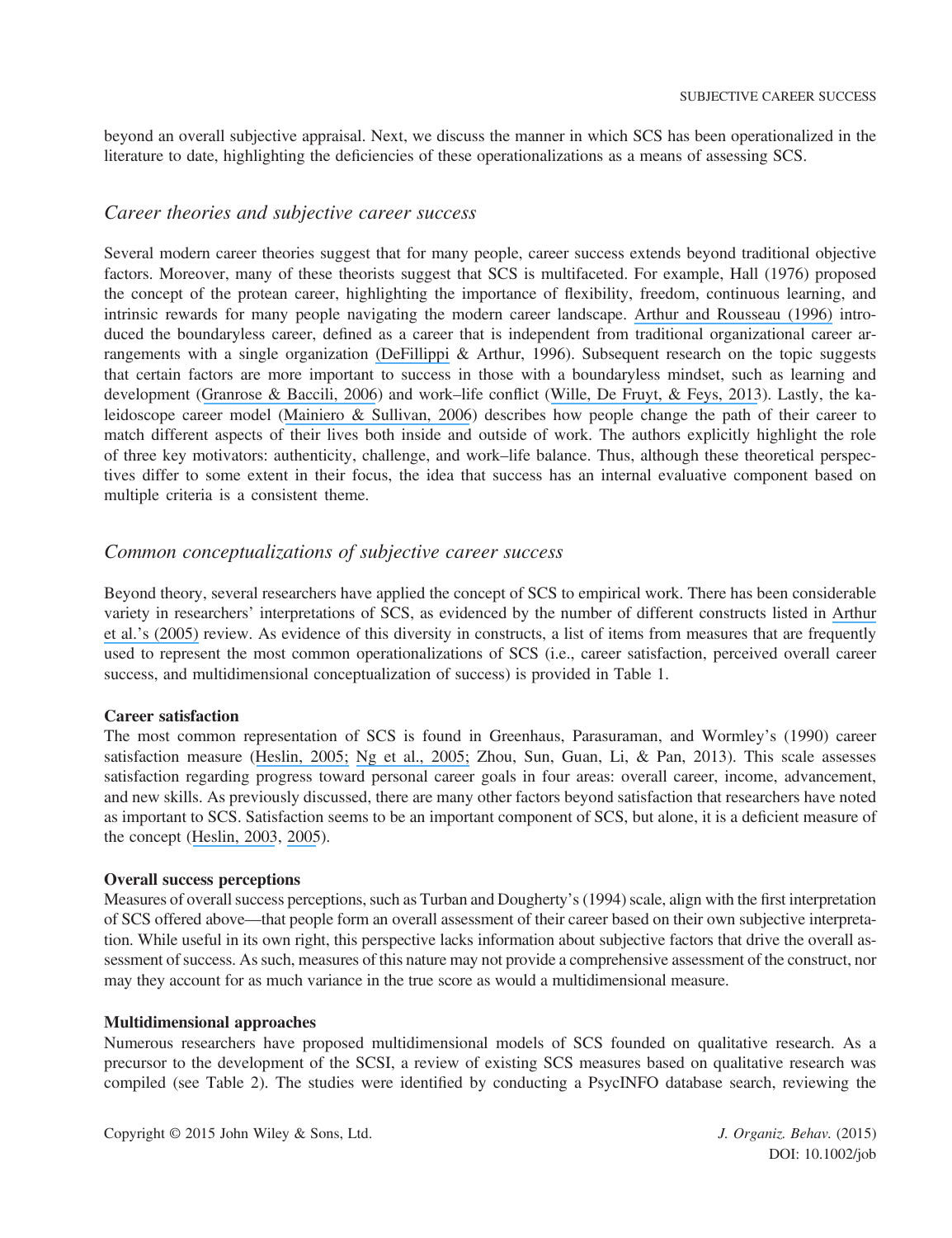|  |  |  |  |  | Table 1. Commonly used existing measures of subjective career success. |
|--|--|--|--|--|------------------------------------------------------------------------|
|--|--|--|--|--|------------------------------------------------------------------------|

| Study                                       | <b>Measures</b>                                                                                                                                                                                                                                                                                                                                                                                                                                                               |
|---------------------------------------------|-------------------------------------------------------------------------------------------------------------------------------------------------------------------------------------------------------------------------------------------------------------------------------------------------------------------------------------------------------------------------------------------------------------------------------------------------------------------------------|
| Gattiker & Larwood (1986)                   | Job success<br>1. I am receiving positive feedback about my performance from all quarters.<br>2. I am offered opportunities for further education by my employer.<br>3. I have enough responsibility on my job.<br>4. I am fully backed my managers in my work.<br>5. I am in a job which offers me the chance to learn new skills.<br>6. I am most happy when I am at work.<br>7. I am dedicated to my work.<br>8. I am in a position to do mostly work which I really like. |
|                                             | Interpersonal success<br>9. I am respected by my peers.<br>10. I am getting good performance evaluations.<br>11. I am accepted by my peers.<br>12. I have my superior's confidence                                                                                                                                                                                                                                                                                            |
|                                             | Financial success<br>13. I am receiving fair compensation compared to my peers.<br>14. I am drawing a high income compared to my peers.<br>15. I am earning as much as I think my work is worth.                                                                                                                                                                                                                                                                              |
|                                             | Hierarchical success<br>16. I am pleased with the promotions I have received so far.<br>17. I am reaching my career goals within the time frame I set for myself.<br>18. I am in a job which offers promotional opportunities.                                                                                                                                                                                                                                                |
|                                             | Life success<br>19. I am happy with my private life.<br>20. I am enjoying my non-work activities.<br>21. I am satisfied with my life overall.<br>22. I am dedicated to my work.                                                                                                                                                                                                                                                                                               |
| Greenhaus, Parasuraman,<br>& Wormley (1990) | I am satisfied with<br>1, the success I have achieved in my career.<br>2the progress I have made toward meeting my overall career goals.<br>3the progress I have made toward meeting my goals for income.<br>4 the progress I have made toward meeting my goals for advancement<br>5 the progress I have made toward meeting my goals for the development of new skills.                                                                                                      |
| Turban and Dougherty (1994)                 | 1. How successful has your career been?<br>2. Compared to your coworkers, how successful is your career?<br>3. How successful do your significant others feel your career has been?<br>4. Given your age, do you think that your career is on schedule, or ahead or behind schedule?                                                                                                                                                                                          |

reference sections of career success articles, and from a review piece ([Dries, 2011](https://www.researchgate.net/publication/235271067_The_meaning_of_career_success_Avoiding_reification_through_a_closer_inspection_of_historical_cultural_and_ideological_contexts?el=1_x_8&enrichId=rgreq-bc4e09687039d8304f767b826621625b-XXX&enrichSource=Y292ZXJQYWdlOzI4MDk3NDIyODtBUzoyNzY4ODMyMTczNzExMzhAMTQ0MzAyNTUxMTcxMw==)). Common themes were identified (quality of work/performance, relationships/influence on others, financial factors, advancement, life beyond work, growth and learning, autonomy, satisfaction, respect/recognition, and having an impact/meaning), and dimensions from each measure were classified into one or more of these themes.

In only three known cases have researchers created corresponding measures to their multidimensional SCS model. First, following the work of Gattiker (1985), Gattiker and Larwood (1986) created a scale assessing five factors of SCS: interpersonal, financial, job, hierarchical, and life success. The first four dimensions were considered a part of organizational success, and life success was considered non-organizational success. Second, [Parker](https://www.researchgate.net/publication/43507884_Bringing_New_Science_into_Careers_Research?el=1_x_8&enrichId=rgreq-bc4e09687039d8304f767b826621625b-XXX&enrichSource=Y292ZXJQYWdlOzI4MDk3NDIyODtBUzoyNzY4ODMyMTczNzExMzhAMTQ0MzAyNTUxMTcxMw==) and Arthur [\(2002\)](https://www.researchgate.net/publication/43507884_Bringing_New_Science_into_Careers_Research?el=1_x_8&enrichId=rgreq-bc4e09687039d8304f767b826621625b-XXX&enrichSource=Y292ZXJQYWdlOzI4MDk3NDIyODtBUzoyNzY4ODMyMTczNzExMzhAMTQ0MzAyNTUxMTcxMw==) conducted focus groups with Master of Business Administration students and, based on that data, created numerous items to reflect a three-factor scale of "knowing-how," "knowing-why," and "knowing-whom" success factors. Within each factor are 12, 10, and 10 subfactors, respectively. Third, [Zhou](https://www.researchgate.net/publication/258144069_Criteria_of_Career_Success_Among_Chinese_Employees?el=1_x_8&enrichId=rgreq-bc4e09687039d8304f767b826621625b-XXX&enrichSource=Y292ZXJQYWdlOzI4MDk3NDIyODtBUzoyNzY4ODMyMTczNzExMzhAMTQ0MzAyNTUxMTcxMw==) et al. (2013) used interviews with Chinese employees as the basis for a career success scale with three dimensions: intrinsic fulfillment, external compensation, and work–life balance.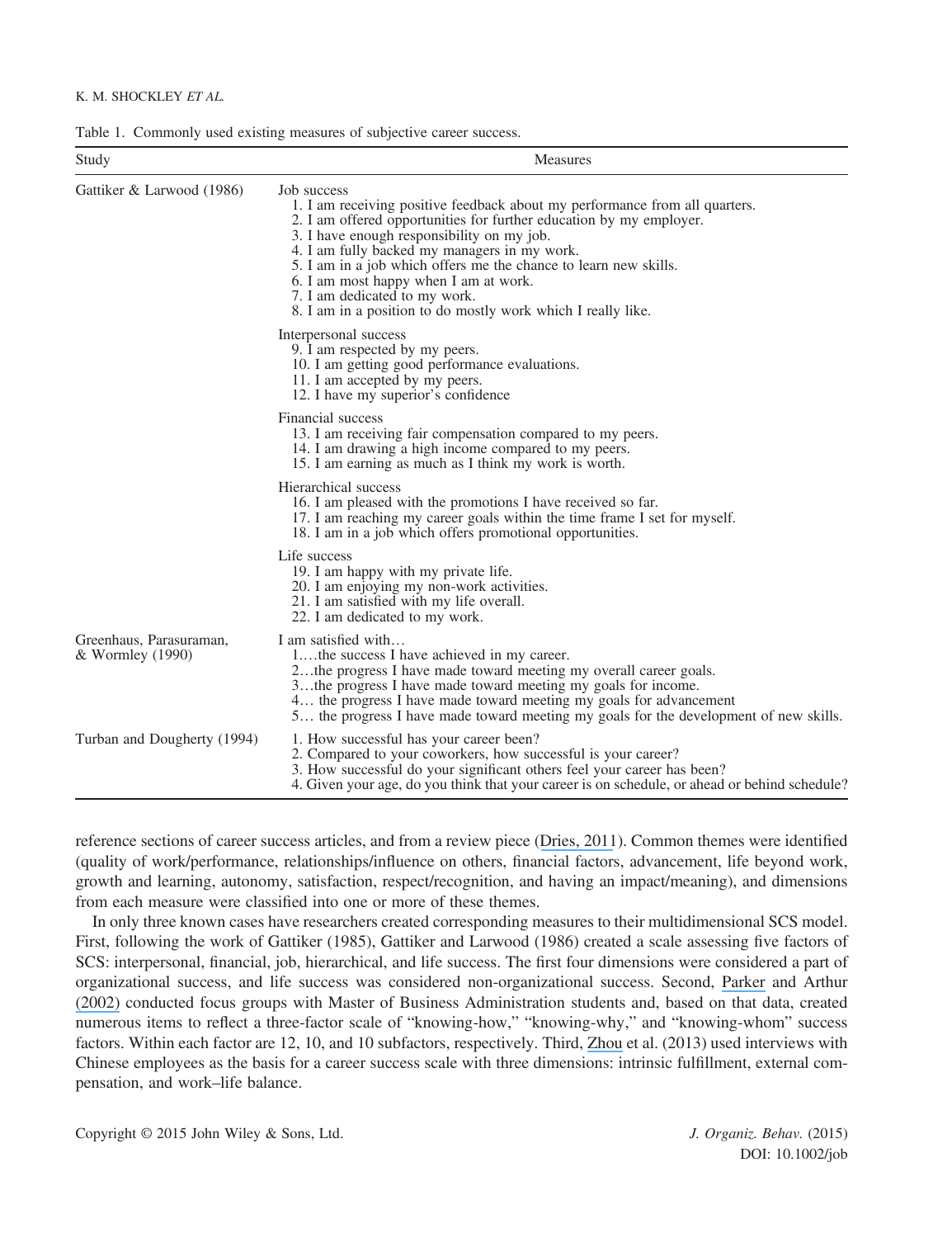| Having an<br>meaning<br>impact/          | Meaningful<br>work                                                    |                                                                | Meaningful<br>work                                                            | Contributing<br>community<br>to a                     | Contribution                                | Meaningful<br>work                                                               |                                                                                            | contribution<br>Having an<br>making a<br><i>impact</i> |
|------------------------------------------|-----------------------------------------------------------------------|----------------------------------------------------------------|-------------------------------------------------------------------------------|-------------------------------------------------------|---------------------------------------------|----------------------------------------------------------------------------------|--------------------------------------------------------------------------------------------|--------------------------------------------------------|
| recognition<br><b>Respect</b>            | Recognition                                                           |                                                                | Recognition<br>fame                                                           |                                                       | Recognition                                 | Recognition                                                                      | Social status,<br>recognition,<br>reputation                                               | recognition, peer<br>Appreciation<br>respect           |
| Satisfaction                             | Satisfaction<br>intrinsic                                             | satisfaction,<br>satisfaction<br>fulfillment<br>career<br>Job  | Satisfying<br>work                                                            |                                                       | Satisfaction                                |                                                                                  | satisfaction,<br>ob success<br>autonomy,<br>expertise,<br>pleasure)<br>interest,<br>Career | enjoyment,<br>interesting<br>Fun and<br>doing<br>work  |
| Autonomy                                 | Authenticity                                                          |                                                                |                                                                               |                                                       |                                             |                                                                                  | Job success<br>(autonomy,<br>expertise,<br>pleasure)<br>interest,                          |                                                        |
| Growth and<br>learning                   | development<br>Growth and                                             |                                                                | overcoming<br>challenges<br>Winning                                           |                                                       | development<br>Self-                        | Continually<br>challenging<br>developing<br>oneself,<br>skills                   |                                                                                            | Learning                                               |
| Life beyond<br>work                      | Personal life<br>Work-life                                            | Work-life<br>balance<br>balance                                | with family,<br>relationship<br>friendships<br>ability to<br>maintain<br>Good | work and<br>between<br>Balance<br>family              |                                             | family and<br>non-work<br>devote to<br>adequate<br>time for<br>time to<br>Having | Life balance                                                                               | life outside<br>Having a<br>of work                    |
| Advancement                              |                                                                       |                                                                |                                                                               |                                                       | Advancement                                 | progression<br>Job                                                               | promotions,<br>hierarchical<br>position<br>No. of                                          | Upward<br>mobility                                     |
| Financial<br>factors                     | External                                                              | compensation<br>Job security                                   | Acquiring<br>wealth                                                           |                                                       | Security                                    | compensation<br>Adequate                                                         | social status<br>Monetary<br>rewards,<br>benefits,<br>fringe                               |                                                        |
| Relationships/<br>influence on<br>others | Influence                                                             |                                                                | Power                                                                         |                                                       | Cooperation                                 |                                                                                  | Interpersonal<br>relationships                                                             |                                                        |
| performance<br>of work/<br>Quality       | Quality work                                                          |                                                                | overcoming<br>challenges<br>Winning                                           |                                                       | Performance                                 |                                                                                  | Job success<br>(autonomy,<br>expertise,<br>pleasure)<br>interest,                          | Performing well                                        |
| Description<br>of sample                 | across industries<br>30 employees<br>30 Chinese<br>and ages           | 20 employees in<br>non-profit and<br>profit firms<br>employees | 160 senior<br>executives                                                      | 26 senior students<br>women's colleges<br>at Catholic | 22 managers in<br>Belgium                   | professionals<br>20 young                                                        | 25 French blue-<br>collar workers                                                          | managers across<br>87 professionals<br>organizations   |
| Study                                    | Zhou et al.<br>Subjective<br>Inventory<br>Success<br>Career<br>(SCSI) | van den Bos<br>(2013)<br>(2012)                                | <b>Vries</b> (2010)<br>Kets de                                                | Enke and<br>Huilman<br>Ropers-<br>(2010)              | Dries et al.<br>$\left(2008\right)^{\rm a}$ | McDonald<br>and Hite<br>(2008)                                                   | Hennequin<br>(2007)                                                                        | Lee et al.<br>(2006)                                   |

Table 2. Qualitative studies of subjective career success.

Table 2. Qualitative studies of subjective career success.

DOI: 10.1002/job

### SUBJECTIVE CAREER SUCCESS

 $(Continuous)$ (Continues)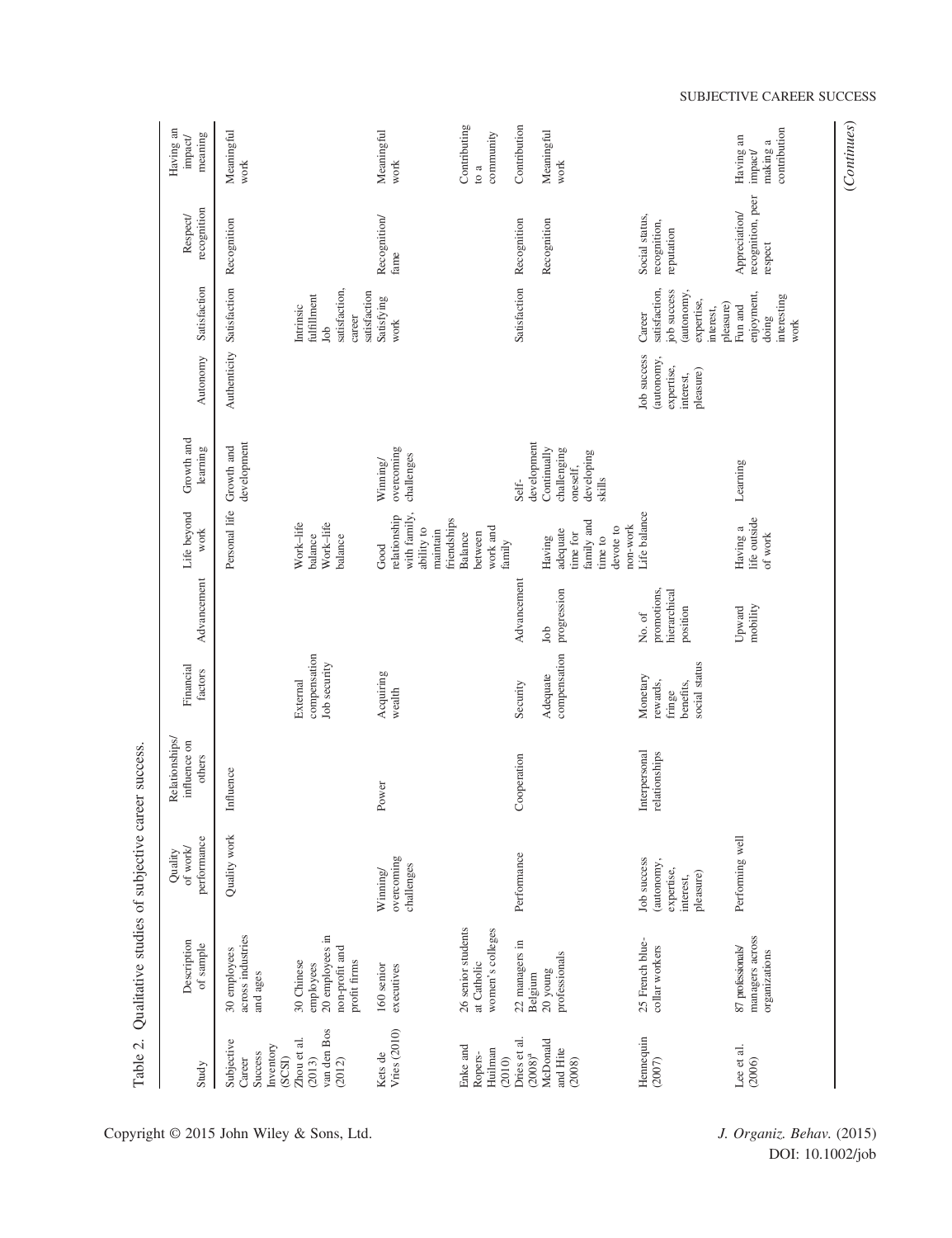| Study                                                              | Description<br>of sample                                                                                                                                                                                                                                                                                                                                                                                                                                                                                                                                                                     | performance<br>of work/<br>Quality                           | Relationships/<br>influence on<br>others                                                                                                                                                                                                                                                                                                                                          | Financial<br>factors                                  | Advancement             | Life beyond<br>work       | Growth and<br>learning                                                                                                                                                                | Autonomy    | Satisfaction                                              | recognition<br>Respect                                                                 | Having an<br>meaning<br>impact/           |
|--------------------------------------------------------------------|----------------------------------------------------------------------------------------------------------------------------------------------------------------------------------------------------------------------------------------------------------------------------------------------------------------------------------------------------------------------------------------------------------------------------------------------------------------------------------------------------------------------------------------------------------------------------------------------|--------------------------------------------------------------|-----------------------------------------------------------------------------------------------------------------------------------------------------------------------------------------------------------------------------------------------------------------------------------------------------------------------------------------------------------------------------------|-------------------------------------------------------|-------------------------|---------------------------|---------------------------------------------------------------------------------------------------------------------------------------------------------------------------------------|-------------|-----------------------------------------------------------|----------------------------------------------------------------------------------------|-------------------------------------------|
| Arthur $(2002)^{\rm b}$<br>et al. (2001)<br>Parker and<br>Juntunen | Three focus groups<br>18 Northern Plain<br>professions and<br>Indians across<br>of MBA<br>students                                                                                                                                                                                                                                                                                                                                                                                                                                                                                           |                                                              | stability, influence<br>coaching, learning<br>through feedback,<br>suppliers, internal<br>company-specific<br>support, working<br>Supportive work<br>gaining support,<br>others, working<br>potential, work<br>well-being of<br>Contribute to<br>relationships,<br>relationships,<br>atmosphere,<br>with others,<br>support for<br>eadership,<br>mentoring<br>in teams,<br>others | Providing for<br>Material gain<br>security<br>family, |                         | relationships<br>External | knowledge,<br>Innovation,<br>knowledge,<br>developing<br>distinctive<br>challenge,<br>situations,<br>skills and<br>skills, job<br>learning,<br>feedback<br>learning<br>through<br>new | Flexibility | satisfaction<br>Personal                                  | Approval                                                                               | approval.<br>Societal<br>projects         |
| Sturges<br>(1999) <sup>c</sup>                                     | 36 managers in UK<br>telecom company<br>ages                                                                                                                                                                                                                                                                                                                                                                                                                                                                                                                                                 | Accomplishment,<br>sense of personal                         | Influence                                                                                                                                                                                                                                                                                                                                                                         | Rewards                                               |                         | Balance                   |                                                                                                                                                                                       |             | Enjoyment                                                 | recognition<br>Personal                                                                | contributions<br>Making                   |
| Lam (1999)<br>Dyke, and<br>Duxbury,                                | federal government<br>254 employees<br>employees in<br>Canada                                                                                                                                                                                                                                                                                                                                                                                                                                                                                                                                | accomplishment<br>achievement<br>Self-esteem,<br>reward, and | contribute and<br>Ability to<br>influence                                                                                                                                                                                                                                                                                                                                         | and extrinsic<br>Recognition<br>rewards               | progress<br>Career      |                           | Learning                                                                                                                                                                              |             | in the work<br>satisfaction<br>Enjoyment<br>itself<br>and | extrinsic rewards<br>accomplishment,<br>recognition and<br>Self-esteem,<br>reward, and | and influence<br>contribute<br>Ability to |
| Gattiker<br>(1985)                                                 | 32 managers and<br>support staff in<br>manufacturing<br>plant                                                                                                                                                                                                                                                                                                                                                                                                                                                                                                                                | Job success                                                  | Interpersonal<br>success                                                                                                                                                                                                                                                                                                                                                          | Financial<br>success                                  | Hierarchical<br>success | Life success              |                                                                                                                                                                                       |             |                                                           |                                                                                        |                                           |
|                                                                    | <sup>b</sup> Three dimensions were identified that did not clearly fit into the common categories. In some cases, this was because the listed examples of these categories seemed to be addressing<br>multiple concepts. The categories are personal ambition (having employment to suit my lifestyle and fulfilling personal goals through my work), influence on environment (exerting<br><sup>a</sup> One dimension, creativity, was identified that did not clearly fit in the common categories.<br>One dimension, integrity, was identified<br>influence over a changing environment), |                                                              | and strategic thinking (becoming a strategic thinker and being able to bring out the best in other people).<br>that did not clearly fit in the common categories.                                                                                                                                                                                                                 |                                                       |                         |                           |                                                                                                                                                                                       |             |                                                           |                                                                                        |                                           |

Copyright © 2015 John Wiley & Sons, Ltd. J. Organiz. Behav. (2015)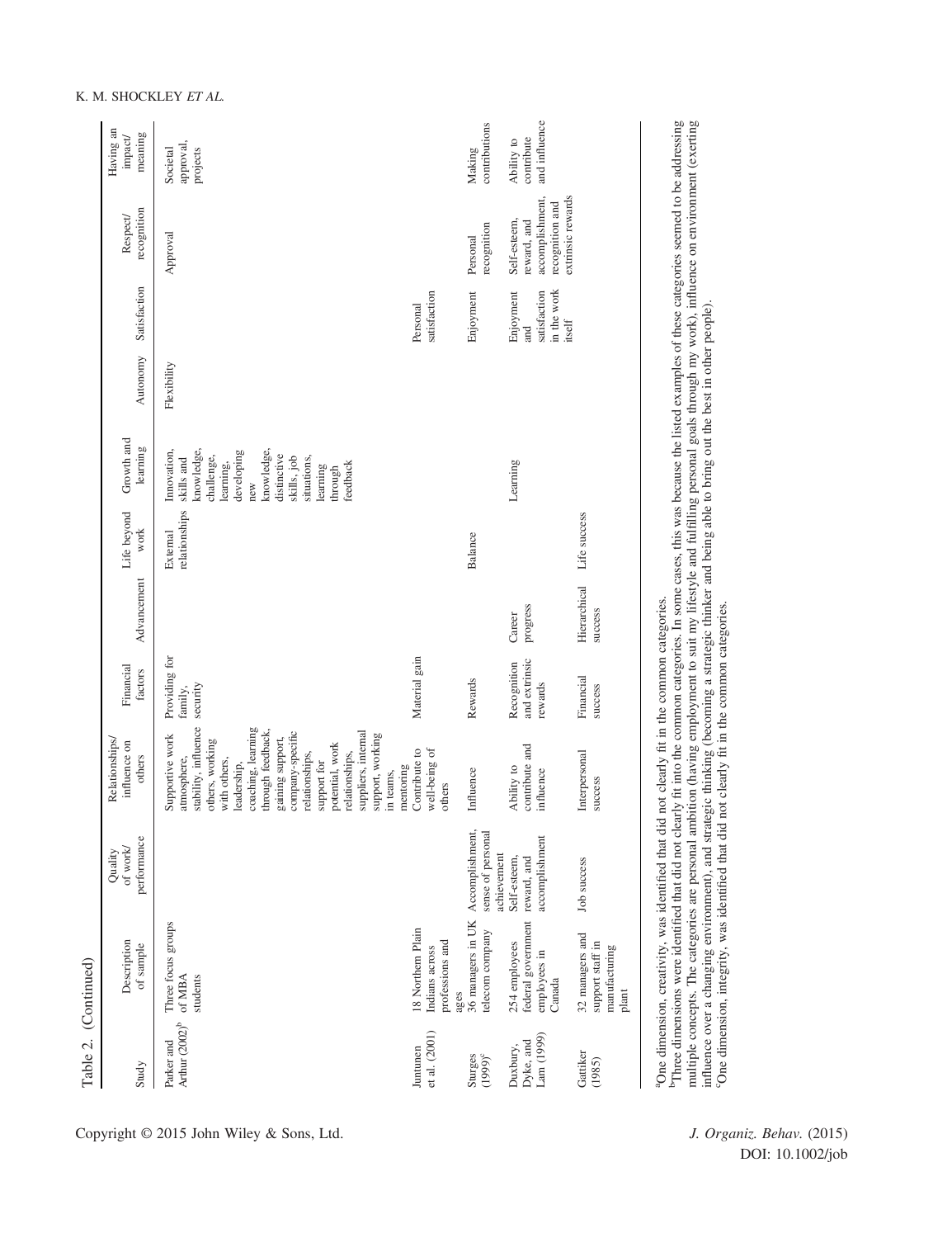Despite these previous empirical efforts, we believe there is room for additional developmental work in the area of SCS measurement. First, Gattiker and Larwood's (1986) measure was created over 20 years ago. As reviewed by [Sullivan and Baruch \(2009\)](https://www.researchgate.net/publication/234021927_Advances_in_Career_Theory_and_Research_A_Critical_Review_and_Agenda_for_Future_Exploration?el=1_x_8&enrichId=rgreq-bc4e09687039d8304f767b826621625b-XXX&enrichSource=Y292ZXJQYWdlOzI4MDk3NDIyODtBUzoyNzY4ODMyMTczNzExMzhAMTQ0MzAyNTUxMTcxMw==), changes over the past few decades in the nature of work and demographics of the workforce have contributed to a change in individuals' career attitudes and behaviors. Namely, the participation of women in the workforce has increased (Bureau of Labor Statistics, 2013), as have shifts in general employment priorities to values such as flexibility, authenticity, and work–life balance ([Abele &](https://www.researchgate.net/publication/227723353_The_Nomological_Network_of_Self-Management_Strategies_and_Career_Success_Correspondence_to?el=1_x_8&enrichId=rgreq-bc4e09687039d8304f767b826621625b-XXX&enrichSource=Y292ZXJQYWdlOzI4MDk3NDIyODtBUzoyNzY4ODMyMTczNzExMzhAMTQ0MzAyNTUxMTcxMw==) [Wiese, 2008;](https://www.researchgate.net/publication/227723353_The_Nomological_Network_of_Self-Management_Strategies_and_Career_Success_Correspondence_to?el=1_x_8&enrichId=rgreq-bc4e09687039d8304f767b826621625b-XXX&enrichSource=Y292ZXJQYWdlOzI4MDk3NDIyODtBUzoyNzY4ODMyMTczNzExMzhAMTQ0MzAyNTUxMTcxMw==) [Converse, Pathak, DePaul-Haddock, Gotlib, & Merbedone, 2012;](https://www.researchgate.net/publication/251443937_Controlling_your_environment_and_yourself_Implications_for_career_success?el=1_x_8&enrichId=rgreq-bc4e09687039d8304f767b826621625b-XXX&enrichSource=Y292ZXJQYWdlOzI4MDk3NDIyODtBUzoyNzY4ODMyMTczNzExMzhAMTQ0MzAyNTUxMTcxMw==) [Mainiero & Sullivan,](https://www.researchgate.net/publication/254592865_The_Opt-Out_Revolt_Why_People_Are_Leaving_Corporations_to_Create_Kaleidoscope_Careers?el=1_x_8&enrichId=rgreq-bc4e09687039d8304f767b826621625b-XXX&enrichSource=Y292ZXJQYWdlOzI4MDk3NDIyODtBUzoyNzY4ODMyMTczNzExMzhAMTQ0MzAyNTUxMTcxMw==) [2006](https://www.researchgate.net/publication/254592865_The_Opt-Out_Revolt_Why_People_Are_Leaving_Corporations_to_Create_Kaleidoscope_Careers?el=1_x_8&enrichId=rgreq-bc4e09687039d8304f767b826621625b-XXX&enrichSource=Y292ZXJQYWdlOzI4MDk3NDIyODtBUzoyNzY4ODMyMTczNzExMzhAMTQ0MzAyNTUxMTcxMw==)). Thus, it is possible that the existing scale may not account for contemporary factors (an idea that is reinforced by several dimensions listed in Table 2 that are unaccounted for in this measures). Second, both Gattiker and Larwood's and Parker and Arthur's (2002) measures were based on qualitative work within rather narrow populations (i.e., managers and support personnel in a manufacturing plant and Master of Business Administration students), calling into question the generalizability of these models to other types of workers. Third, Parker and Arthur's measure suffers from some methodological issues. The factor analysis used to validate the scale was based on a small sample size  $(n=95)$  relative to the number of items, the authors failed to find a three-factor solution when all items were considered simultaneously, some items were allowed to load on multiple dimensions, and theoretically some of the items that map onto the same subfactor seem quite distinct (e.g., the subdimension of strategic thinker involves "becoming a strategic thinker" and "being able to bring out the best in other people").

Regarding Zhou et al. (2013), the study and measure were developed in an environment with specific cultural values that may not represent the cognitive and affective appraisals made by Western workers. Given the potential influence of national culture on perceptions of SCS ([Dries, 2011](https://www.researchgate.net/publication/235271067_The_meaning_of_career_success_Avoiding_reification_through_a_closer_inspection_of_historical_cultural_and_ideological_contexts?el=1_x_8&enrichId=rgreq-bc4e09687039d8304f767b826621625b-XXX&enrichSource=Y292ZXJQYWdlOzI4MDk3NDIyODtBUzoyNzY4ODMyMTczNzExMzhAMTQ0MzAyNTUxMTcxMw==)), the extent to which this measure captures SCS in Western samples is unclear. Moreover, the measure does not actually capture an individual's own SCS. Instead, it asks participants to rate the extent that the items (e.g., "One is highly respected by the colleagues") could be used as criteria for success. Said otherwise, the measure has not been adjusted and validated as an actual indicator of one's own SCS but rather assesses the respondent's subjective importance of various success dimensions.

### Present study

Based on this review of the literature, the goal of the present study is to create and validate a multidimensional measure of SCS that extends beyond satisfaction and represents meaningful dimensions of success in the modern career landscape. In doing so, we acknowledge that individual definitions of career success are clearly complex and highly personal. While we believe there is space in the literature for a comprehensive measure, we accept that one predefined measure can never entirely capture this complexity. However, in the interest of producing a means for quantitative assessment that facilitates comparison, prediction, and generalization across populations, we believe the development of such a measure is merited.

In order to create the measure, we follow Heslin's (2005) suggestions for improving the measurement and conceptualization of career success by focusing on how people in different career contexts conceptualize their career success via qualitative methods. We began by conducting qualitative research, specifically asking people of diverse backgrounds, career stages, and occupations to define career success and coded this information for common themes. We used information from Table 2 to compare the themes that emerged in our own research with those from previous research. Next, we applied Hinkin and Tracey's (1999) method of scale development to create items that tap into the dimensions of SCS that we uncovered from our qualitative work. As a final step, we conducted quantitative studies with two different samples to validate, cross-validate, and establish the nomological network (Cronbach & Meehl, 1955) of the newly developed SCS measure, the SCSI. In order to establish this network, we examine criterion-related, discriminant, and convergent validity of the scale as a whole as well as the individual dimensions. Specific hypotheses regarding variables examined in the validation process are detailed below.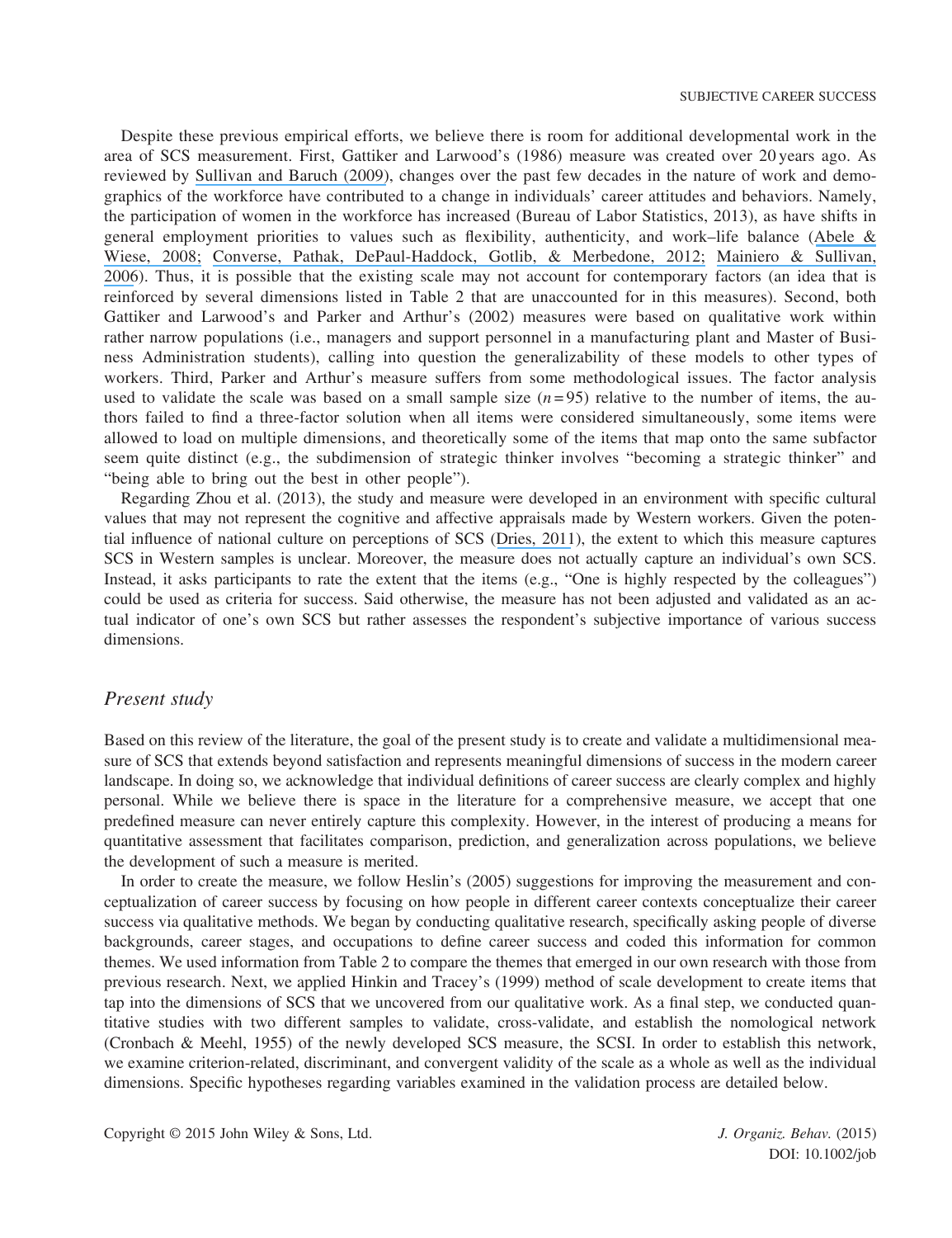#### Criterion-related validity

Evidence for criterion-related validity is provided by examining the associations between the construct of interest and theoretically relevant outcomes. Career success is often considered an outcome in research (e.g., [Ng et al.,](https://www.researchgate.net/publication/227614669_Predictors_of_Objective_and_Subjective_Career_Success_A_Meta-Analysis?el=1_x_8&enrichId=rgreq-bc4e09687039d8304f767b826621625b-XXX&enrichSource=Y292ZXJQYWdlOzI4MDk3NDIyODtBUzoyNzY4ODMyMTczNzExMzhAMTQ0MzAyNTUxMTcxMw==) [2005](https://www.researchgate.net/publication/227614669_Predictors_of_Objective_and_Subjective_Career_Success_A_Meta-Analysis?el=1_x_8&enrichId=rgreq-bc4e09687039d8304f767b826621625b-XXX&enrichSource=Y292ZXJQYWdlOzI4MDk3NDIyODtBUzoyNzY4ODMyMTczNzExMzhAMTQ0MzAyNTUxMTcxMw==)), and rarely do theoretical models examine its influence on other variables. Nonetheless, pulling from vocational choice, job performance, and attitude theories, as well as Social Cognitive Career Theory, we argue that the SCSI should relate to other important career-related attitudes.

The foundation of many vocational theories (e.g., Holland, 1966; [Schein, 1975;](https://www.researchgate.net/publication/279702506_How_Career_Anchors_Hold_Executives_to_Their_Career_Paths?el=1_x_8&enrichId=rgreq-bc4e09687039d8304f767b826621625b-XXX&enrichSource=Y292ZXJQYWdlOzI4MDk3NDIyODtBUzoyNzY4ODMyMTczNzExMzhAMTQ0MzAyNTUxMTcxMw==) Super, 1957) is the importance of congruence between personal preferences and abilities and the career environment. As such, when fit is low, individuals may respond by withdrawing from their careers, pursuing other career paths, or adjusting their preferences ([Gottfredson & Becker, 1981;](https://www.researchgate.net/publication/222437940_A_challenge_to_vocational_psychology_How_important_are_aspirations_in_determining_male_career_development?el=1_x_8&enrichId=rgreq-bc4e09687039d8304f767b826621625b-XXX&enrichSource=Y292ZXJQYWdlOzI4MDk3NDIyODtBUzoyNzY4ODMyMTczNzExMzhAMTQ0MzAyNTUxMTcxMw==) [Vroom, 1966;](https://www.researchgate.net/publication/222780784_Organizational_choice_A_study_of_pre-and_postdecision_processes?el=1_x_8&enrichId=rgreq-bc4e09687039d8304f767b826621625b-XXX&enrichSource=Y292ZXJQYWdlOzI4MDk3NDIyODtBUzoyNzY4ODMyMTczNzExMzhAMTQ0MzAyNTUxMTcxMw==) [Schein, 1975](https://www.researchgate.net/publication/279702506_How_Career_Anchors_Hold_Executives_to_Their_Career_Paths?el=1_x_8&enrichId=rgreq-bc4e09687039d8304f767b826621625b-XXX&enrichSource=Y292ZXJQYWdlOzI4MDk3NDIyODtBUzoyNzY4ODMyMTczNzExMzhAMTQ0MzAyNTUxMTcxMw==), [1978](https://www.researchgate.net/publication/242483653_Career_Dynamics_Matching_Individual_and_Organizational_Needs?el=1_x_8&enrichId=rgreq-bc4e09687039d8304f767b826621625b-XXX&enrichSource=Y292ZXJQYWdlOzI4MDk3NDIyODtBUzoyNzY4ODMyMTczNzExMzhAMTQ0MzAyNTUxMTcxMw==)). This concept of fit aligns with the general notion of SCS as a person's own evaluation of their achievement of desired outcomes. It follows then that when SCS is low, employees should be less committed to their current career (i.e., less motivated to stay in that career; [Hall, 1971](https://www.researchgate.net/publication/200824301_A_Theoretical_Model_of_Career_Sub-identity_Development_in_Organizational_Settings?el=1_x_8&enrichId=rgreq-bc4e09687039d8304f767b826621625b-XXX&enrichSource=Y292ZXJQYWdlOzI4MDk3NDIyODtBUzoyNzY4ODMyMTczNzExMzhAMTQ0MzAyNTUxMTcxMw==)) and will experience a greater amount of career withdrawal cognitions, defined as thoughts about mentally withdrawing from the career or pursuing other career options ([Blau, 1985](https://www.researchgate.net/publication/264471848_The_measurement_and_prediction_of_career_commitment?el=1_x_8&enrichId=rgreq-bc4e09687039d8304f767b826621625b-XXX&enrichSource=Y292ZXJQYWdlOzI4MDk3NDIyODtBUzoyNzY4ODMyMTczNzExMzhAMTQ0MzAyNTUxMTcxMw==)).

Additionally, Social Cognitive Career Theory ([Lent, Brown, & Hackett, 1994](https://www.researchgate.net/publication/230557657_Toward_a_Unifying_Social_Cognitive_Theory_of_Career_and_Academic_Interest_Choice_and_Performance?el=1_x_8&enrichId=rgreq-bc4e09687039d8304f767b826621625b-XXX&enrichSource=Y292ZXJQYWdlOzI4MDk3NDIyODtBUzoyNzY4ODMyMTczNzExMzhAMTQ0MzAyNTUxMTcxMw==)) posits a positive reciprocal relationship between career outcomes and self-efficacy, generally defined as the beliefs people have about their abilities to complete a task. Self-efficacy has been applied to specific domains, including occupational and career selfefficacy (e.g., [Williams & Betz, 1994;](https://www.researchgate.net/publication/235726193_The_Relationships_Among_Occupational_and_Task-Specific_Measures_of_Career_Self-Efficacy?el=1_x_8&enrichId=rgreq-bc4e09687039d8304f767b826621625b-XXX&enrichSource=Y292ZXJQYWdlOzI4MDk3NDIyODtBUzoyNzY4ODMyMTczNzExMzhAMTQ0MzAyNTUxMTcxMw==) [Kossek, Roberts, Fisher, & DeMarr, 1998](https://www.researchgate.net/publication/227656646_Career_self-management_A_quasi-experimental_assessment_of_the_effects_of_a_training_intervention?el=1_x_8&enrichId=rgreq-bc4e09687039d8304f767b826621625b-XXX&enrichSource=Y292ZXJQYWdlOzI4MDk3NDIyODtBUzoyNzY4ODMyMTczNzExMzhAMTQ0MzAyNTUxMTcxMw==)). By applying this concept to the SCS domain, researchers have found that perceptions of SCS (operationalized as overall self-referent and other-referent success perceptions) positively relate to one's occupational self-efficacy, which in turn relates to con-tinued success ([Spurk & Abele, 2014](https://www.researchgate.net/publication/259503785_Synchronous_and_Time-Lagged_Effects_between_Occupational_Self-Efficacy_and_Objective_and_Subjective_Career_Success_Findings_from_a_Four-Wave_and_9-Year_Longitudinal_Study?el=1_x_8&enrichId=rgreq-bc4e09687039d8304f767b826621625b-XXX&enrichSource=Y292ZXJQYWdlOzI4MDk3NDIyODtBUzoyNzY4ODMyMTczNzExMzhAMTQ0MzAyNTUxMTcxMw==)). Based on this idea, we expect a positive relationship between the related variable of career self-efficacy and SCSI.

Lastly, support for these relationships can also be drawn from theories at the job level, involving job performance and attitudes. Basic job attitude theories (e.g., [Lawler & Porter, 1967](https://www.researchgate.net/publication/229441537_The_Effect_of_Performance_on_Job_Satisfaction?el=1_x_8&enrichId=rgreq-bc4e09687039d8304f767b826621625b-XXX&enrichSource=Y292ZXJQYWdlOzI4MDk3NDIyODtBUzoyNzY4ODMyMTczNzExMzhAMTQ0MzAyNTUxMTcxMw==)) argue that better performance leads to external and internal rewards, which in turn relate to more favorable job attitudes. Similarly, the positive relationship between job performance and self-efficacy at the between-person level is well-documented (cf., [Bandura & Locke, 2003](https://www.researchgate.net/publication/10822958_Negative_Self-Efficacy_and_Goal_Effects_Revisited?el=1_x_8&enrichId=rgreq-bc4e09687039d8304f767b826621625b-XXX&enrichSource=Y292ZXJQYWdlOzI4MDk3NDIyODtBUzoyNzY4ODMyMTczNzExMzhAMTQ0MzAyNTUxMTcxMw==)). Although job performance and career success are certainly distinct, the theoretical processes may function similarly, such that a person achieving success receives intrinsic (and perhaps also extrinsic) rewards, which drive other careerrelated attitudes, such as commitment and thoughts of withdrawal. Drawing from these various perspectives, we propose the following hypotheses:

Hypothesis 1: The SCSI negatively relates to (a) career withdrawal cognitions and positively relates to (b) career commitment and (c) career self-efficacy.

Other correlates of SCS lie in the area of personal well-being. Most people spend a substantial amount of time in career-related activities (Bureau of Labor Statistics, 2012), and as such, work is often a central life domain and exerts considerable influence on mental well-being and life as a whole ([Blustein, 2006;](https://www.researchgate.net/publication/288091426_The_psychology_of_working_A_new_perspective_for_career_development_counseling_and_public_policy?el=1_x_8&enrichId=rgreq-bc4e09687039d8304f767b826621625b-XXX&enrichSource=Y292ZXJQYWdlOzI4MDk3NDIyODtBUzoyNzY4ODMyMTczNzExMzhAMTQ0MzAyNTUxMTcxMw==) Crabtree, 2011; [Leung, Cheung, &](https://www.researchgate.net/publication/238599149_The_relations_between_life_domain_satisfaction_and_subjective_well-being?el=1_x_8&enrichId=rgreq-bc4e09687039d8304f767b826621625b-XXX&enrichSource=Y292ZXJQYWdlOzI4MDk3NDIyODtBUzoyNzY4ODMyMTczNzExMzhAMTQ0MzAyNTUxMTcxMw==) [Liu, 2011](https://www.researchgate.net/publication/238599149_The_relations_between_life_domain_satisfaction_and_subjective_well-being?el=1_x_8&enrichId=rgreq-bc4e09687039d8304f767b826621625b-XXX&enrichSource=Y292ZXJQYWdlOzI4MDk3NDIyODtBUzoyNzY4ODMyMTczNzExMzhAMTQ0MzAyNTUxMTcxMw==)). This premise is the cornerstone of much career assessment and counseling, which aims to assist people in finding careers where they will experience personal excellence and fulfillment that will carry over to their overall well-being ([Hartung & Taber, 2008;](https://www.researchgate.net/publication/247729146_Career_Construction_and_Subjective_Well-Being?el=1_x_8&enrichId=rgreq-bc4e09687039d8304f767b826621625b-XXX&enrichSource=Y292ZXJQYWdlOzI4MDk3NDIyODtBUzoyNzY4ODMyMTczNzExMzhAMTQ0MzAyNTUxMTcxMw==) [Savickas, 2005](https://www.researchgate.net/publication/238352276_Career_construction_theory_and_practice?el=1_x_8&enrichId=rgreq-bc4e09687039d8304f767b826621625b-XXX&enrichSource=Y292ZXJQYWdlOzI4MDk3NDIyODtBUzoyNzY4ODMyMTczNzExMzhAMTQ0MzAyNTUxMTcxMw==)). Based on these ideas, we argue that the extent to which one feels successful in his or her career should positively impact affective evaluations of life (i.e., life satisfaction) and mental state (i.e., depressive symptoms).

Hypothesis 2: The SCSI positively relates to (a) life satisfaction and negatively relates to (b) depression.

#### Convergent and discriminant validity

Convergent and discriminant validity provide evidence that a construct is related to theoretically relevant constructs but is distinct from other constructs. Based on the previous discussion, we expect the SCSI to be related to previous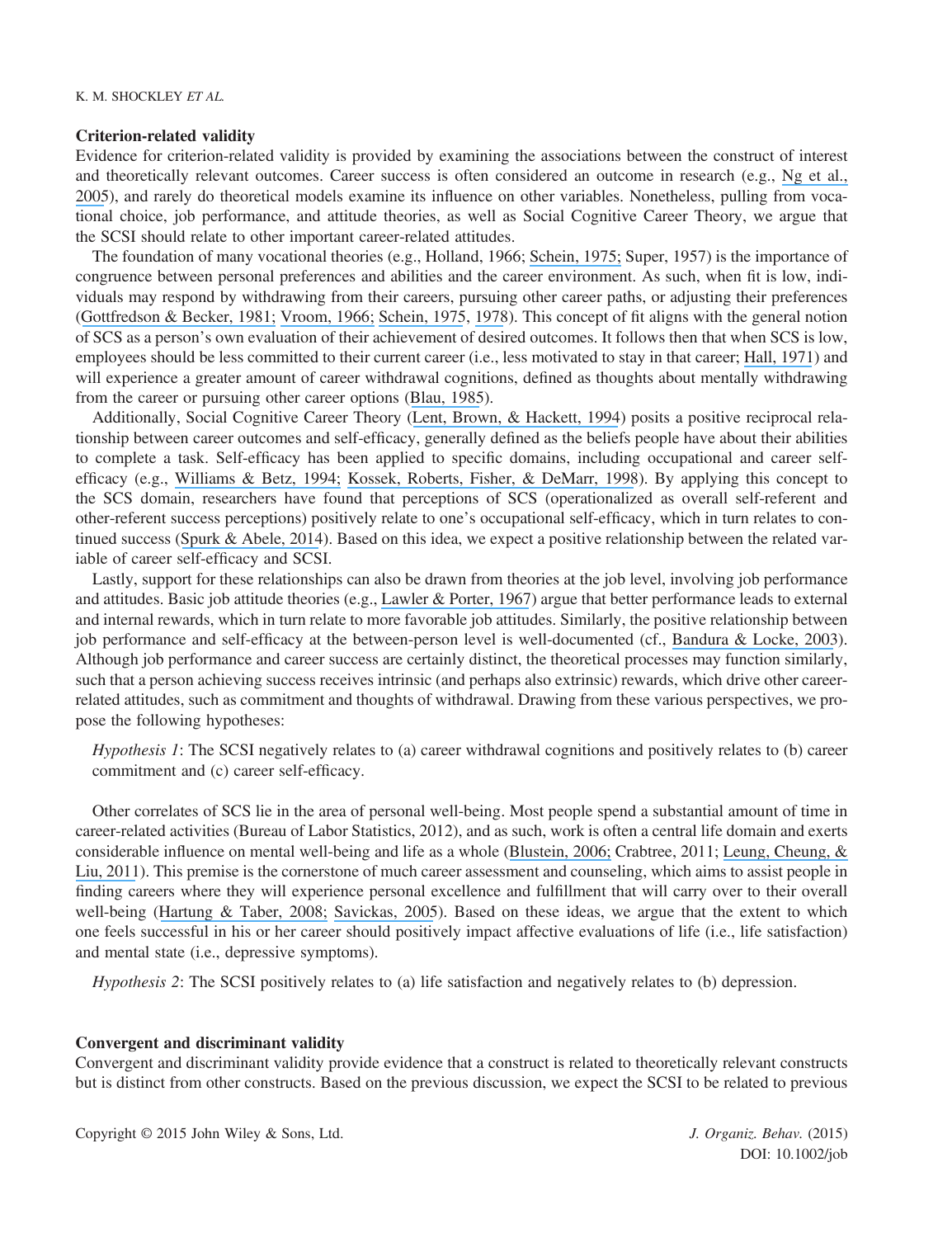operationalizations of the construct (career satisfaction and unidimensional perceived career success). Although we argue that none of these constructs is sufficient to represent the full domain of SCS, there is likely to be some relationship. Additionally, although job performance was not discussed in our review of previous conceptualizations, we expect that it will relate to career success, given that it is explicitly incorporated into previous multidimensional models ([Dries, Pepermans, & Carlier, 2008;](https://www.researchgate.net/publication/222415442_Career_success_Constructing_a_multidimensional_model?el=1_x_8&enrichId=rgreq-bc4e09687039d8304f767b826621625b-XXX&enrichSource=Y292ZXJQYWdlOzI4MDk3NDIyODtBUzoyNzY4ODMyMTczNzExMzhAMTQ0MzAyNTUxMTcxMw==) Gattiker & Larwood, 1986; [Sturges, 1999](https://www.researchgate.net/publication/227768432_What_It_Means_To_Succeed_Personal_Conceptions_of_Career_Success_Held_by_Male_and_Female_Managers_at_Different_Ages?el=1_x_8&enrichId=rgreq-bc4e09687039d8304f767b826621625b-XXX&enrichSource=Y292ZXJQYWdlOzI4MDk3NDIyODtBUzoyNzY4ODMyMTczNzExMzhAMTQ0MzAyNTUxMTcxMw==)) as well as career anchor research ([Schein, 1975](https://www.researchgate.net/publication/279702506_How_Career_Anchors_Hold_Executives_to_Their_Career_Paths?el=1_x_8&enrichId=rgreq-bc4e09687039d8304f767b826621625b-XXX&enrichSource=Y292ZXJQYWdlOzI4MDk3NDIyODtBUzoyNzY4ODMyMTczNzExMzhAMTQ0MzAyNTUxMTcxMw==)). Finally, we predict that objective indicators of success (salary and number of promotions) relate to the SCSI. Research suggests that this duality of career success is inexorably intertwined, with the objective and subjective influencing the other throughout the course of the career ([Ng et al., 2005;](https://www.researchgate.net/publication/227614669_Predictors_of_Objective_and_Subjective_Career_Success_A_Meta-Analysis?el=1_x_8&enrichId=rgreq-bc4e09687039d8304f767b826621625b-XXX&enrichSource=Y292ZXJQYWdlOzI4MDk3NDIyODtBUzoyNzY4ODMyMTczNzExMzhAMTQ0MzAyNTUxMTcxMw==) [Spurk & Abele,](https://www.researchgate.net/publication/259503785_Synchronous_and_Time-Lagged_Effects_between_Occupational_Self-Efficacy_and_Objective_and_Subjective_Career_Success_Findings_from_a_Four-Wave_and_9-Year_Longitudinal_Study?el=1_x_8&enrichId=rgreq-bc4e09687039d8304f767b826621625b-XXX&enrichSource=Y292ZXJQYWdlOzI4MDk3NDIyODtBUzoyNzY4ODMyMTczNzExMzhAMTQ0MzAyNTUxMTcxMw==) [2014;](https://www.researchgate.net/publication/259503785_Synchronous_and_Time-Lagged_Effects_between_Occupational_Self-Efficacy_and_Objective_and_Subjective_Career_Success_Findings_from_a_Four-Wave_and_9-Year_Longitudinal_Study?el=1_x_8&enrichId=rgreq-bc4e09687039d8304f767b826621625b-XXX&enrichSource=Y292ZXJQYWdlOzI4MDk3NDIyODtBUzoyNzY4ODMyMTczNzExMzhAMTQ0MzAyNTUxMTcxMw==) Van Maanen, 1977).

However, we also suspect that the SCSI is distinct from each of these constructs. To test these ideas, we examine the incremental validity that the SCSI accounts for in the criterion variables examined over and above prior SCS measures. Thus, in this sense, we are establishing convergent and discriminant validity simultaneously.

Hypothesis 3: The SCSI positively relates to (a) career satisfaction, (b) unidimensional perceived success, (c) job performance, (d) salary, and (e) number of promotions.

Hypothesis 4: The SCSI accounts for variance above and beyond that of career satisfaction, unidimensional perceived success, job performance, salary, and number of promotions in (a) career withdrawal cognitions, (b) career commitment, (c) career self-efficacy, (d) life satisfaction, and (e) depression.

Lastly, given the amount of previous research that suggests SCS is multidimensional, it seems important to identify the relationship between the individual dimensions and relevant outcomes. Although we intend to create an overall measure of SCS to be used holistically, we also believe that assessing dimensions separately can facilitate understanding of the relative importance of certain dimensions to certain outcomes. This is useful in building a comprehensive SCS theory, and it could have implications for vocational counseling. For example, one may consider which dimensions most highly relate to valued outcomes and accordingly focus vocational selection on occupations that are likely to facilitate achievement of success in those areas. Rather than propose specific hypotheses, we examine this notion as a research question:

Research Question 1: What is the relative importance of each SCSI dimension in predicting (a) career withdrawal cognitions, (b) career commitment, (c) career self-efficacy, (d) life satisfaction, and (e) depression?

# Method

The SCSI scale development and validation process involved four distinct phases. The purpose of the first phase was to determine the appropriate constructs that should be included in the SCSI. To this end, interviews and focus groups were first conducted, followed by open-ended surveys with subject matter experts (SMEs) and an examination of findings in relation to previous theory. The goal of Phase 2 was to develop a pool of items that tapped the dimensions of SCS identified in Phase 1 and to determine the content validity of these items. Phase 3 involved the administration of the revised pool of items for the scale to working individuals in a variety of career situations and stages. The goals of this step were to establish the factor analytic structure of the scale, reduce the number of items based on this structure, and examine evidence for validity. Phase 4 was used to validate the SCSI items in a different sample from that used in Phase 3, to determine if the factor analytic structure of the scale was replicable, and to further examine evidence for validity.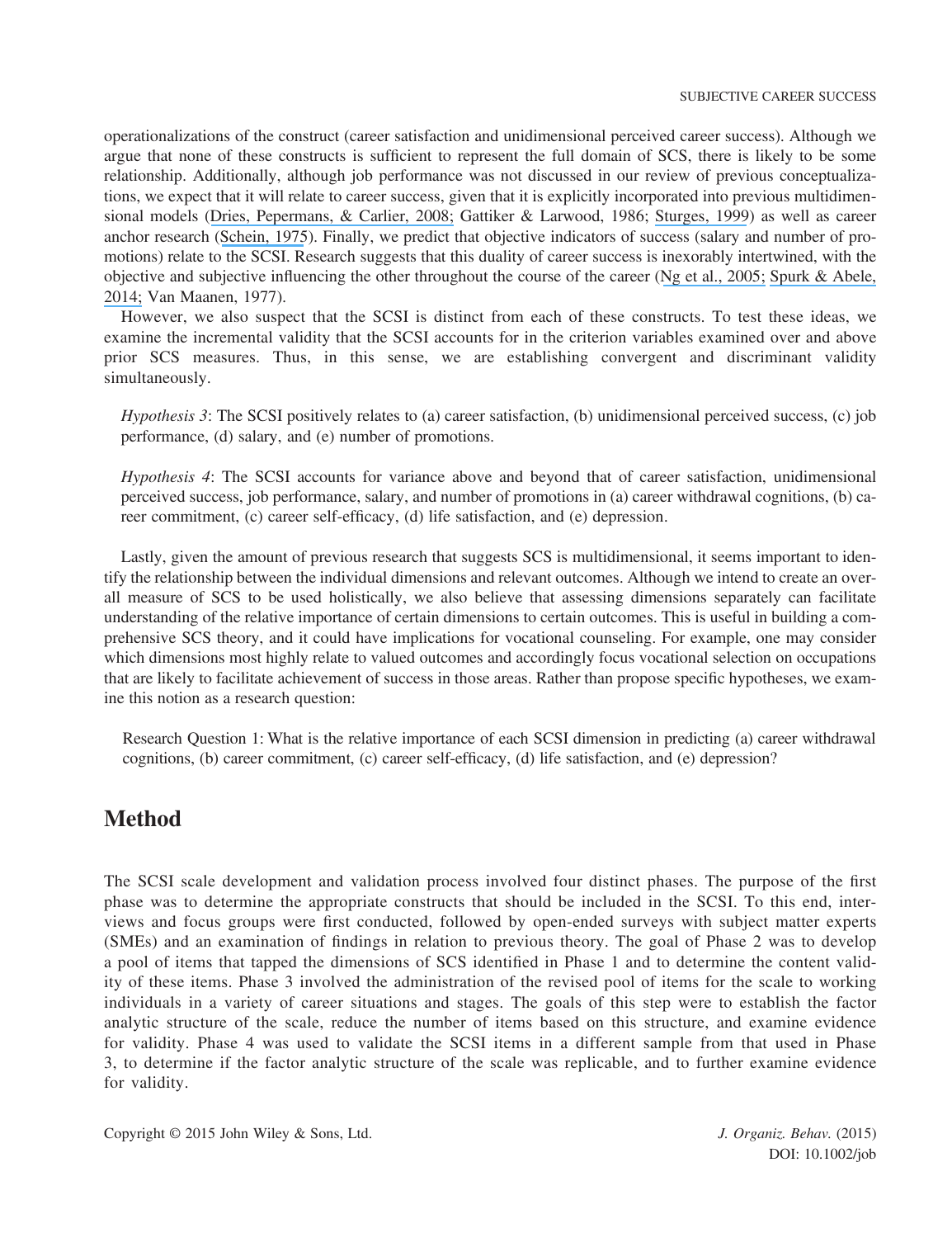### Phase 1: Qualitative Examination

Participants were 30 full-time employees. Of the 30 participants, 16 were female (53 percent), and 25 were Caucasian (83 percent). The average age of the participants was  $38.7$  years ( $SD = 13.04$ ). Three participants were in the beginning stage of their career (10 percent), 24 participants were in the middle stages of their career (80 percent), and three participants were planning for or had already entered retirement (10 percent). Twenty-three participants' highest educational obtainment was a four-year college degree or higher (77 percent), six participants had some college education (20 percent), and the remaining two participants obtained a high school degree (7 percent). The participants occupied a wide range of jobs, with titles such as administrative assistant, network engineer, university professor, optometrist, registered nurse, CEO, and sports broadcaster. Participants were recruited through the research team's personal and professional networks.

Participants were interviewed by a member of the research team using a structured interview process within an individual interview setting (23 participants) or a focus group (seven participants). The interviewers asked a standard set of five questions that were developed to elicit discussion about career success from multiple angles (see Appendix). The average length of the individual interviews was 20 minutes, and the focus group lasted 120 minutes. All interviews and the focus group were transcribed from audio tapes. Procedures for conducting the interview and focus group were drawn from various resources (i.e., Dillon, 1990; [Corbin & Strauss, 2008;](https://www.researchgate.net/publication/44828585_Basics_Of_Qualitative_Research_Techniques_And_Procedures_For_Developing_Grounded_Theory?el=1_x_8&enrichId=rgreq-bc4e09687039d8304f767b826621625b-XXX&enrichSource=Y292ZXJQYWdlOzI4MDk3NDIyODtBUzoyNzY4ODMyMTczNzExMzhAMTQ0MzAyNTUxMTcxMw==) [Krueger & Casey, 2009;](https://www.researchgate.net/publication/259254149_Focus_Groups_A_Practial_Guide_for_Applied_Research?el=1_x_8&enrichId=rgreq-bc4e09687039d8304f767b826621625b-XXX&enrichSource=Y292ZXJQYWdlOzI4MDk3NDIyODtBUzoyNzY4ODMyMTczNzExMzhAMTQ0MzAyNTUxMTcxMw==) [Seidman, 2006;](https://www.researchgate.net/publication/31697899_Interviewing_As_Qualitative_Research_A_Guide_for_Researchers_in_Education_and_the_Social_Sciences?el=1_x_8&enrichId=rgreq-bc4e09687039d8304f767b826621625b-XXX&enrichSource=Y292ZXJQYWdlOzI4MDk3NDIyODtBUzoyNzY4ODMyMTczNzExMzhAMTQ0MzAyNTUxMTcxMw==) Warren, 2001).

The number of participants was determined based on the saturation method (Saumure & Given, 2008), where data were collected to the point where subsequent participants fail to provide unique information on the topic under investigation. Evidence of saturation was based on coding subsets of the data. The first subset consisted of seven interviewees, the next subset consisted of the seven focus group members, the third subset included the next 10 interviewees, and finally the last coding round, where saturation was achieved based on a lack of new information, included six interviewees. A sample size of 30 participants meets the minimum recommendation of 25 for qualitative research aimed at item development ([Sandelowski, 1995](https://www.researchgate.net/publication/15298804_Sample_Size_in_Qualitative_Research?el=1_x_8&enrichId=rgreq-bc4e09687039d8304f767b826621625b-XXX&enrichSource=Y292ZXJQYWdlOzI4MDk3NDIyODtBUzoyNzY4ODMyMTczNzExMzhAMTQ0MzAyNTUxMTcxMw==)) and 20–30 for non-ethnographic qualitative interviewing (Warren, 2001).

In line with the saturation establishment process, a multistep content analysis procedure was used to conduct a content analysis of the interview and focus group transcripts. A deductive approach was first taken, with an a priori set of categories identified based on previous research and initial coding of a subset of interviews  $(N=7)$  by the two first authors. After this step, an inductive process was followed with each of the four rounds of coding, where new categories were added to the initial subset when necessary. Transcripts were recoded by the third and fourth authors so that quotations fitting into the new categories were not overlooked. The coefficient of agreement was 89 percent. Discrepancies were resolved via discussion by the two coders as well as the two coders from the first round. There were a total of 75 individual category codes created and 702 associated quotes. Quotes were then grouped by category code and reviewed for redundancies; redundant quotes were removed from the pool. After quotes were categorized, the total number of categories was reduced by collapsing those with common underlying themes or eliminating categories with only a few relevant quotations. A list of 12 dimensions was generated from this analysis, namely, recognition, quality product, meaningful work, relationships with colleagues, employability, influence, selfmanagement, work–nonwork balance, growth and development, satisfaction, advancement, and financial stability.

As a final step in dimension identification, we conducted an online survey using career researchers as SMEs. The SMEs were recruited using the Academy of Management CareerNet listserv, where a description of the study's overall purpose and the task requested of the SMEs was described. The survey first listed and defined the 12 dimensions. Then, for each dimension, the following questions were presented: (1) How much does the average person consider this dimension in appraising their own career success? (on a 5-point Likert scale from *not at all* to a good deal); (2) Does the definition adequately describe the dimension? (yes or no; if no, describe); (3) Please describe the scope of the dimension (on a 5-point Likert scale ranging from *much too specific* to *much too vague*); and (4) Does the dimension definition match its label? (yes or no; if no, describe). The SMEs were also asked to identify whether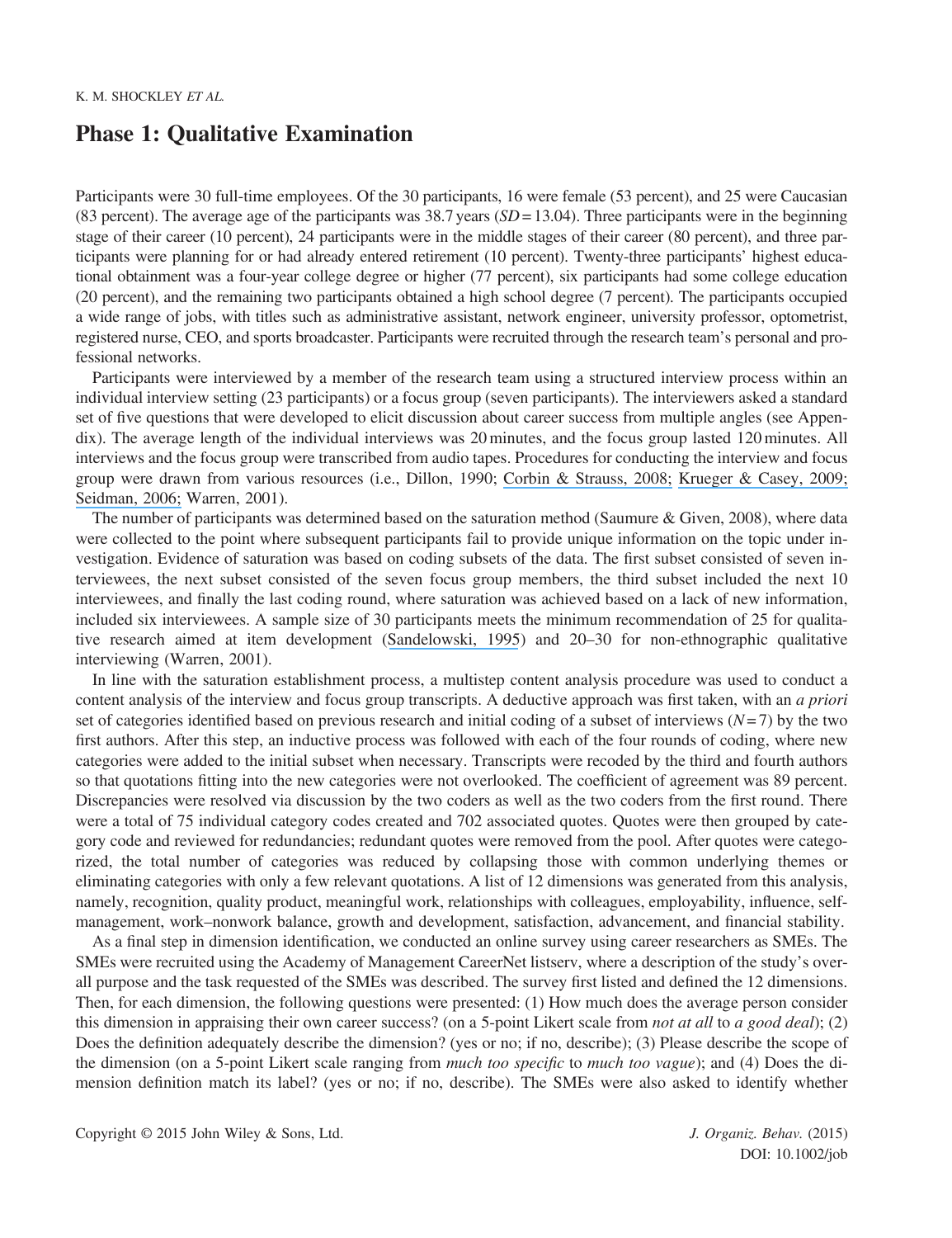any aspects of career success seemed to be missing from the dimension list as well as provide additional comments on each dimension and the scale as a whole.

Based on the responses of 19 SMEs, the categories were revised, resulting in a final list of 10 distinct dimensions. Specifically, a category was reconsidered if less than 50 percent of the SMEs indicated "a good deal" to Question 1 above. Two categories fit this description, relationships with colleagues and employability, and were thus removed. Additionally, open-ended comments to Questions 2 and 4 were reviewed, and definitions were tweaked accordingly (e.g., the name of self-management, quality product, and work–nonwork balance were changed to authenticity, quality work, and personal life, respectively, based on SME comments). SMEs mentioned a few "missing" categories, including self-fulfillment, autonomy, ability to contribute to society (two mentions), and pride in work. We did not add any new categories based on these ideas, as we felt they were mostly captured by existing dimensions (meaningful work, authenticity, and satisfaction). Lastly, in the general comments section, four SMEs commented on whether financial stability and advancement were subjective and should be included in the scale. One SME made this comment regarding recognition. We ultimately made the decision to not include financial stability and advancement in the SCSI because they do seem to align more with objective, measurable factors that are encompassed in traditional objective career success measures. Two dimensions that may have some objective components, influence and recognition, were retained because the qualitative comments suggested that they extended beyond easily quantifiable components (i.e., influence may depend on rank but can occur with peers or in an upward manner, and recognition may be formal but is often less informal and less readily observable to an outsider). Thus, the SCSI includes eight dimensions. The dimensions, definitions, and some exemplary quotes from interviewees are presented in Table 3.

### Phase 2: Item Creation and Refinement

Items representing each dimension were written by nine psychology doctoral students that had recently completed a seminar course in career development. A total of 124 items were received; redundant items were deleted, resulting in a final pool of 71 items (between 7 and 9 items for each dimension). Items for a ninth dimension, financial stability, were included but ultimately not used based on the aforementioned rationale.

Content validity was established using Hinkin and Tracey's (1999) analysis of variance (ANOVA) approach. Participants (165 undergraduates from a southeastern university) were presented with the operational definitions of each category and rated the items on how well they fit with each category on a 5-point Likert scale that ranged from *does not fit* (1) to great fit (5) (i.e., each item was rated nine times). Undergraduates were deemed a suitable sample for the rating task, as it requires sufficient intellectual knowledge to categorize statements into preexisting categories but does not require subject matter expertise of the categories ([Colquitt, Baer, Long and](https://www.researchgate.net/publication/261441673_Scale_Indicators_of_Social_Exchange_Relationships_A_Comparison_of_Relative_Content_Validity?el=1_x_8&enrichId=rgreq-bc4e09687039d8304f767b826621625b-XXX&enrichSource=Y292ZXJQYWdlOzI4MDk3NDIyODtBUzoyNzY4ODMyMTczNzExMzhAMTQ0MzAyNTUxMTcxMw==) [Halvorsen-Ganepola, 2014;](https://www.researchgate.net/publication/261441673_Scale_Indicators_of_Social_Exchange_Relationships_A_Comparison_of_Relative_Content_Validity?el=1_x_8&enrichId=rgreq-bc4e09687039d8304f767b826621625b-XXX&enrichSource=Y292ZXJQYWdlOzI4MDk3NDIyODtBUzoyNzY4ODMyMTczNzExMzhAMTQ0MzAyNTUxMTcxMw==) [Schriesheim, Powers, Scandura, Gardiner, & Lankau, 1993](https://www.researchgate.net/publication/234021875_Improving_Construct_Measurement_In_Management_Research_Comments_and_a_Quantitative_Approach_for_Assessing_the_Theoretical_Content_Adequacy_of_Paper-and-Pencil_Survey-Type_Instruments?el=1_x_8&enrichId=rgreq-bc4e09687039d8304f767b826621625b-XXX&enrichSource=Y292ZXJQYWdlOzI4MDk3NDIyODtBUzoyNzY4ODMyMTczNzExMzhAMTQ0MzAyNTUxMTcxMw==)). In an attempt to avoid fatigue effects, the items were randomly divided into three groups, and each participant was only presented with one group of items. This resulted in between 39 and 65 ratings for each item. Next, ANOVAs were conducted on each item with Duncan multiple-range post hoc tests, which indicated whether mean ratings for the a priori specified category were significantly greater than mean ratings for the other categories. Six items were eliminated because the a priori identified dimension did not have a significantly higher mean, resulting in a pool of 65 items total, or 59 items, not including financial stability. As an example, the item "Organizations I have worked for have recognized me as a good performer" received a mean fit rating of 4.33 on the recognition subscale, which was significantly higher than the mean rating on any other subscales,  $F(8, 342) = 5.12$ ,  $p < .01$ , and was thus retained. An item written for the meaningful work subscale, "My work has been important," was not retained because the mean rating on the meaningful work subscale (4.10) was not significantly different than that of two other subscales (quality work and influence, 3.90 and 3.49, respectively), though the overall ANOVA was significant,  $F(8, 342) = 10.35, p < .01$ .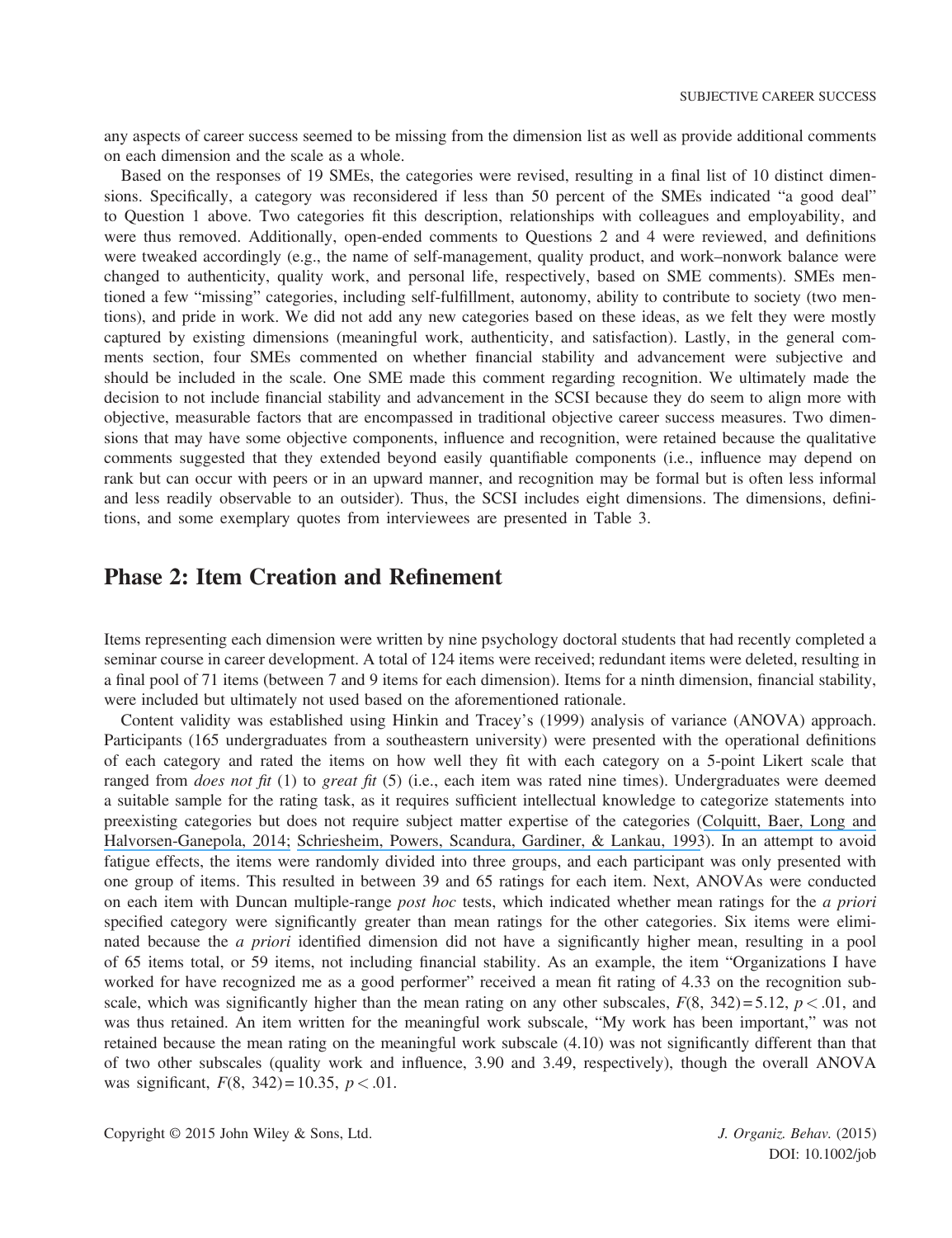| Dimension                 | Definition and exemplary statements                                                                                                                                                                                                                                                                                                                                                                                  | Mean $(SD)$<br>importance rating |
|---------------------------|----------------------------------------------------------------------------------------------------------------------------------------------------------------------------------------------------------------------------------------------------------------------------------------------------------------------------------------------------------------------------------------------------------------------|----------------------------------|
| Authenticity              | Shaping the direction of one's career according to personal needs and preferences<br>"I felt successful when I was able to practice closer to the way that is consider the<br>ideal way to practice by most—autonomy, setting your own hours—in a time<br>period when the odds were against being able to do that."<br>"A successful person is one who is able to dictate what he wants to do and how                | 3.70(0.91)                       |
| Growth and<br>development | much time he wants to devote to different things."<br>Growing in one's career through the development of new knowledge and skills<br>"I believe that's another part of success. Recognizing that you are going to do<br>mistakes, but using that information to continuously improve."<br>"Things change, you either have to change with it or move on or you are going to<br>fall behind. You can't stay the same." | 4.15(0.76)                       |
| Influence                 | Having an impact on others within the organization and on the organization itself<br>"You are successful if you feel that you are making a contribution to the effort or<br>the workplace."<br>"I had an important contribution to the whole organization, which impacts people<br>everyday."                                                                                                                        | 3.60(0.97)                       |
| Meaningful<br>work        | Engaging in work that is personally or socially valued<br>"I am going there and I am making a difference."<br>"A person is successful if he or she feels that the career a calling, that they are<br>contributing to something larger than themselves."                                                                                                                                                              | 4.11(0.88)                       |
| Personal life             | Having a career that positively impacts life outside of work<br>"I think that if O you have a successful career, it makes everything in life a little bit<br>easier. You have the time and the resources to do the things you want to do in your<br>life."<br>"Some people really focus on family life, enjoy doing it and still have time to do<br>their jobs well, I think this is one thing I also want to do."   | 3.72(0.95)                       |
| Quality work              | Producing a high-quality product or providing high-quality service<br>"Well I have a friend who is a homicide detective and she takes her work very<br>seriously and is able to transform that into big success rate in solving her crimes."<br>"where I have taught a lesson and it's gone really well."                                                                                                            | 4.25(0.70)                       |
| Recognition               | Being formally or informally acknowledged for your work by valued others<br>"Getting positive feedback from others in the company. Meeting senior level<br>management, meeting the head of HR and having them give you compliments on<br>your work after only being there for seven months feels pretty good."<br>"People who are successful are recognized by their peers. They are respected."                     | 3.25(0.86)                       |
| Satisfaction              | Positive affect or feelings toward one's career in general<br>"Well primarily of course is happiness, because unless you achieve happiness in<br>what you're doing, you're not successful."<br>"If you aren't happy doing what you are doing, then I don't think the money stuff<br>matters."                                                                                                                        | Not rated                        |

## Phases 3 and 4: Validation Process

### Participants

Participants for Phase 3 were recruited using multiple methods to ensure diversity of occupations and career stages. First, a description of the study and link to the online survey were posted on a social networking site (i.e., Facebook). Second, participants were contacted via email using a university alumni database and asked to participate in the study. Participants were 298 employees representing 23 different industries (the largest percentage (19 percent) was in education, training, and libraries). The average tenure was as follows: 11.5 years in current occupation, 6.5 years in current organization, and 5.5 years in current position. The race/ethnicity breakdown was 89.3 percent White, 5.4 percent Black/African-American, 2.3 percent Asian, 1.7 percent other race, and 3.4 percent Hispanic

Copyright © 2015 John Wiley & Sons, Ltd. J. Organiz. Behav. (2015)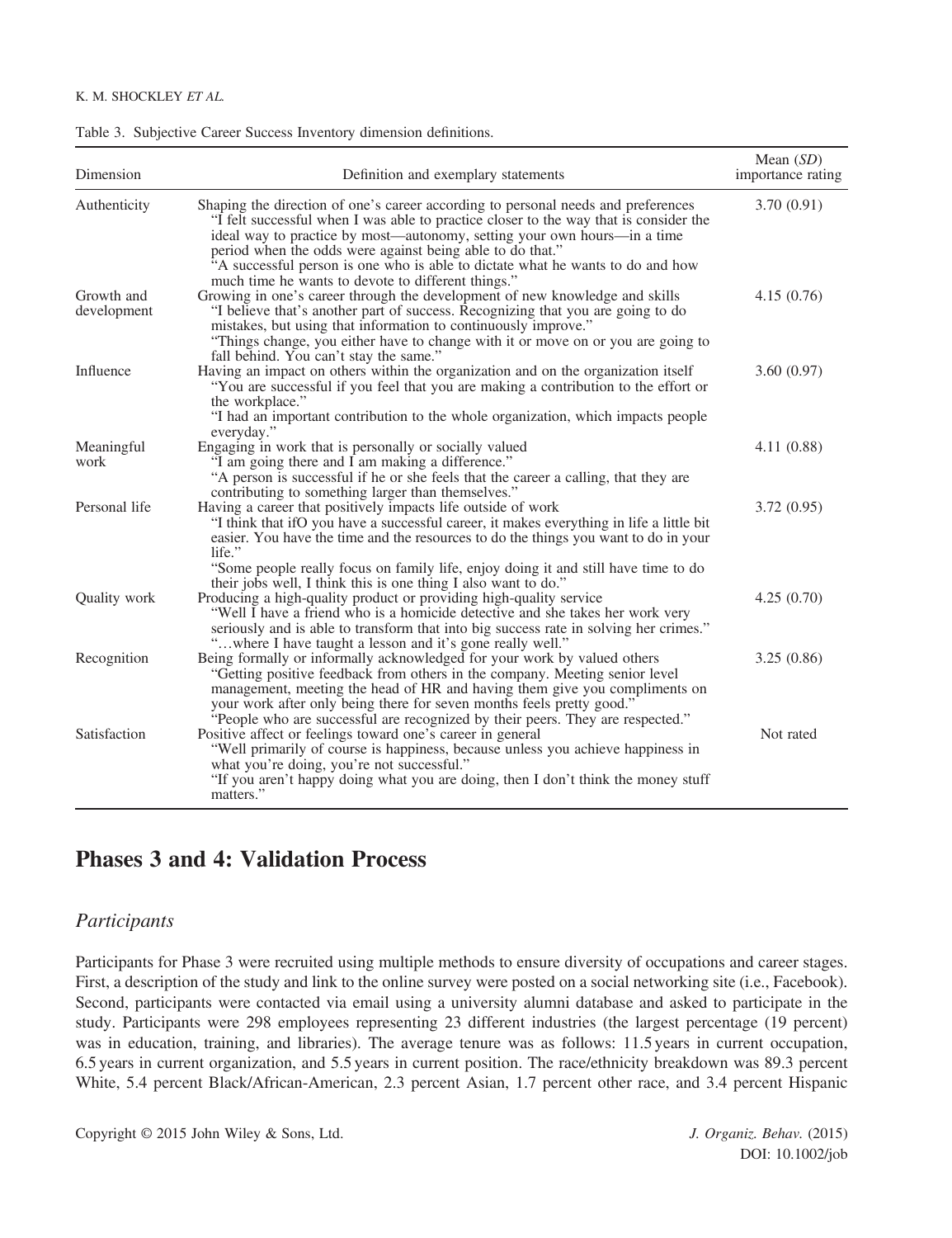(percentages do not sum to 100 percent as some participants identified as multiple races). Fifty-seven percent of participants were female, and most were in the third career stage (37.6 percent), followed by the second (35.9 percent), first (14.8 percent), and fourth (11.4 percent). Career stages were assessed by asking participants to identify which of the following best represented their stage: "I have recently started my career and am just beginning to explore my career options. I am involved in self-examination and trying to discover the kind of work and career that will best suit me" (Stage 1), "I am mostly concerned with securing my place in my organization, demonstrating outstanding performance, establishing relationships with others at work, and advancing to new levels of responsibility. I feel relatively stable in my career" (Stage 2), "I am focused on preserving my career achievements already attained and my self image in the organization. I have a strong personal identification with my career and organization" (Stage 3), and "I am beginning to detach from my job, organization, and occupation and am approaching retirement" (Stage 4). The median salary was \$66,575.00, and the average age was  $41.05$  years  $(SD = 12.79)$ ; median = 38.5). Due to missing data, analyses ranged from 256 to 298.

Participants for Phase 4 were recruited using Amazon.com's Mechanical Turk, an online platform that allows researchers to post human intelligence tasks (e.g., surveys) for participants to complete for monetary incentives. Previous researchers have shown that data from this sample source are at least as valid and reliable as those from community and student samples ([Buhrmester, Kwang, & Gosling, 2011;](https://www.researchgate.net/publication/228079510_Amazon) [Goodman, Cryder, & Cheema, 2013](https://www.researchgate.net/publication/255950088_Data_Collection_in_a_Flat_World_The_Strengths_and_Weaknesses_of_Mechanical_Turk_Samples?el=1_x_8&enrichId=rgreq-bc4e09687039d8304f767b826621625b-XXX&enrichSource=Y292ZXJQYWdlOzI4MDk3NDIyODtBUzoyNzY4ODMyMTczNzExMzhAMTQ0MzAyNTUxMTcxMw==)). In order to be included in the present study, all participants had to be 18 years or older, also working in paid employment for an organization other than Amazon Mechanical Turk, working at least 20 hours per week in paid employment, living in the United States, and had to have at least a 90 percent approval rate from previous Mechanical Turk tasks. Per recommendations ([Goodman et al., 2013](https://www.researchgate.net/publication/255950088_Data_Collection_in_a_Flat_World_The_Strengths_and_Weaknesses_of_Mechanical_Turk_Samples?el=1_x_8&enrichId=rgreq-bc4e09687039d8304f767b826621625b-XXX&enrichSource=Y292ZXJQYWdlOzI4MDk3NDIyODtBUzoyNzY4ODMyMTczNzExMzhAMTQ0MzAyNTUxMTcxMw==)), to be included in the final dataset each participant also had to pass a data quality check (see Data Quality section below). Each participant was paid \$0.75 for his or her participation.

A total of 247 participants completed the survey, after screening for attentional items (detailed below), usable data were available for 216 participants. Due to missing data on some of the SCSI scale items, the confirmatory factor analyses (CFAs) were conducted based on an  $N$  of 212, and sample sizes for correlation and regression analyses ranged from 192 to 216. The pool of Mechanical Turk participants includes workers from a wide range of industries. Participants worked an average of 8.68 years in current occupation, 5.40 years in current organization, and 4.30 years in current position. Participants were 54.6 percent female, and the race/ethnicity breakdown was 77.18 percent White, 10.2 percent Black/African-American, 6.9 percent Asian, 3.8 percent other race, and 5.6 percent Hispanic/Latino /Spanish origin. Most participants reported being in the second career stage (40.7 percent), followed by the first (27.3 percent), third (18.5 percent), and fourth (12.9 percent). The median salary was in the \$20,001– \$40,000 range, and the average age was  $34.70$  years (SD = 11.06; median = 32.50).

U.S. Bureau of Labor Statistics data ([www.bls.gov](http://www.bls.gov)) from 2014 suggest the following demographics for the U.S. labor force: 48.3 percent male, 79.8 percent White, 11.43 percent Black, 5.7 percent Asian, 3.07 percent other race, and 15.9 percent Hispanic/Latino origin, median age of 42.4 years, and median salary of \$47,230. Thus, both samples have slightly more women than the general population and underrepresent Hispanic/Latino employees. The Phase 3 demographic also underrepresents African-Americans and slightly underrepresents Asians. The median age of both samples was younger than that of the general workforce, and the salary of the Phase 3 sample was higher than the U.S. average, whereas the salary of the Phase 4 sample was lower.

#### Measures

The reliability coefficients for all measures are listed in Table 3. SCS was measured using the 24 items on the SCSI that were developed for this study (the process of reducing the 59 items to 24 is described below). These items were all presented with the stem "Considering my career as a whole…" and were averaged to create an overall measure of SCS. Career withdrawal cognitions were measured with a three-item scale ([Carson, Carson,](https://www.researchgate.net/publication/287946379_Four_Commitment_Profiles_and_Their_Relationships_to_Empowerment_Service_Recovery_and_Work_Attitudes?el=1_x_8&enrichId=rgreq-bc4e09687039d8304f767b826621625b-XXX&enrichSource=Y292ZXJQYWdlOzI4MDk3NDIyODtBUzoyNzY4ODMyMTczNzExMzhAMTQ0MzAyNTUxMTcxMw==) [Roe, Birkenmeier, & Phillips, 1999](https://www.researchgate.net/publication/287946379_Four_Commitment_Profiles_and_Their_Relationships_to_Empowerment_Service_Recovery_and_Work_Attitudes?el=1_x_8&enrichId=rgreq-bc4e09687039d8304f767b826621625b-XXX&enrichSource=Y292ZXJQYWdlOzI4MDk3NDIyODtBUzoyNzY4ODMyMTczNzExMzhAMTQ0MzAyNTUxMTcxMw==)); an example item is "I am thinking about leaving my profession." Diener,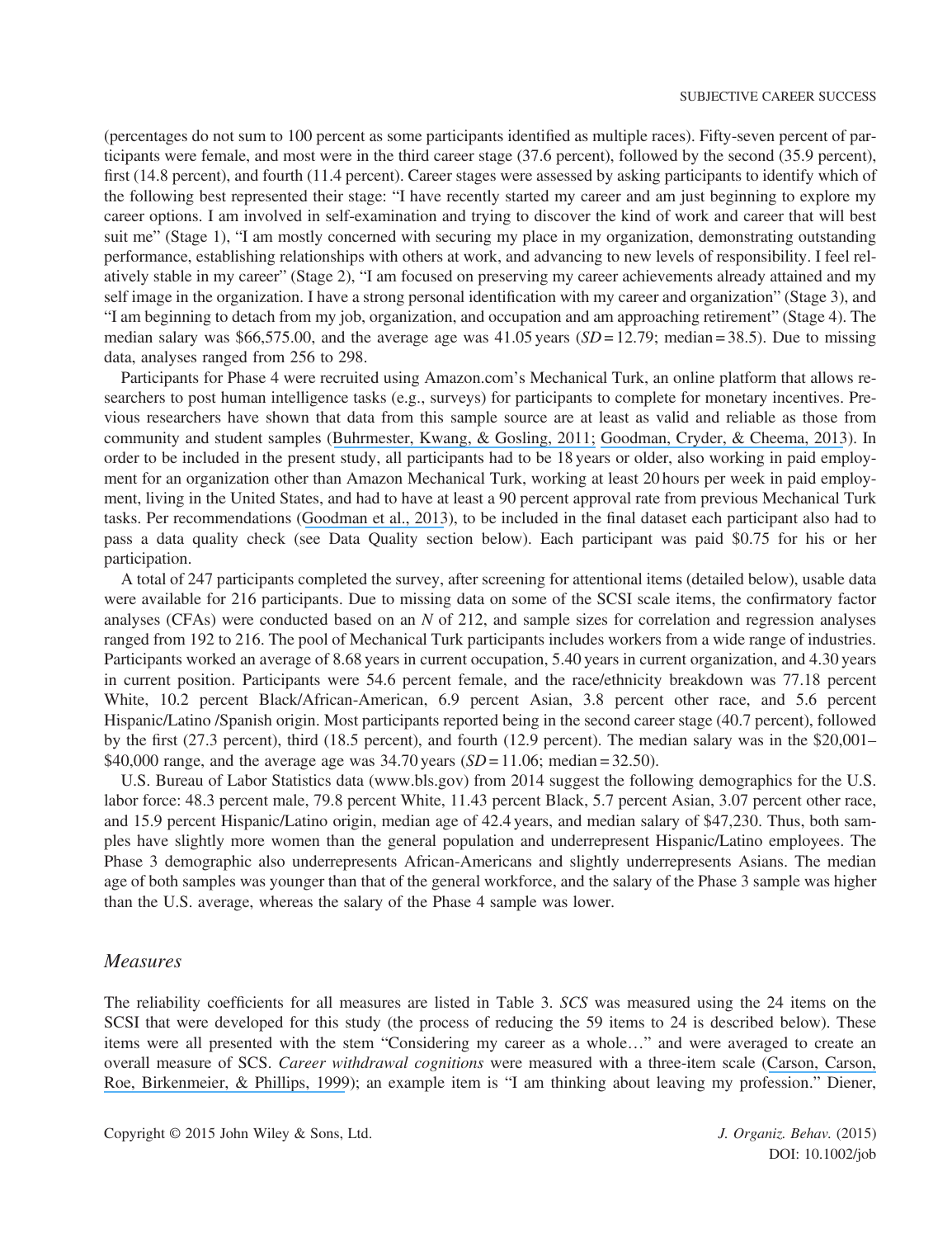Emmons, Larsen, and Griffin (1985)'s five-item scale was used to measure life satisfaction ("I am satisfied with my life."). Career satisfaction was assessed via Greenhaus et al.'s (1990) five-item scale, and *unidimensional* perceived success was measured with Turban and Dougherty's (1994) scale (see Table 1 for items). Williams and Andersen's (1991) six-item performance effectiveness scale ("I adequately complete assigned duties") was used to assess job performance. With the exception of life satisfaction and unidimensional perceived success, a five-point Likert response scale that ranged from *strongly disagree* to *strongly agree* was used. Life satisfaction was measured with a 7-point Likert scale. One item from unidimensional perceived success was set on a three-point scale, which necessitated the computation of a z-score for all items in order to combine the unidimensional perceived success into a composite measure. All other composites were formed by averaging responses to individual items. Single items were used to assess *salary* (indicate your yearly salary) and promotions ("Please indicate the number of promotions you have received over the course of your career"). A promotion was defined as any significant increases in annual salary, significant increases in scope of responsibility, changes in job level or rank, or eligibility for bonuses, incentive, or stock plans.

As a supplementary check on the merit of including the dimensions identified in Phase 1, we included a question that asked "To what extent do you consider the following facets when you evaluate your own career success?" Each SCSI dimension was included, except satisfaction. Participants rated these on a 5-point Likert scale that ranged from not at all to a great deal.

Additional measures were included in Phase 4 only: career self-efficacy, depression, and career commitment. Career self-efficacy was measured with 11 items from [Kossek et al. \(1998\)](https://www.researchgate.net/publication/227656646_Career_self-management_A_quasi-experimental_assessment_of_the_effects_of_a_training_intervention?el=1_x_8&enrichId=rgreq-bc4e09687039d8304f767b826621625b-XXX&enrichSource=Y292ZXJQYWdlOzI4MDk3NDIyODtBUzoyNzY4ODMyMTczNzExMzhAMTQ0MzAyNTUxMTcxMw==) that the authors adapted from Sherer and Adams (1983). An example item is "When I make plans for my career, I am confident I can make them work." Depression was measured via Quinn and Shepard's (1974) 10-item scale. The original scale was set in a work context, but it was modified for the purposes of this study to reflect life in general over the past 3 months. The scale includes a mixture of positively and negatively valenced items, such as "I feel downhearted and blue" and "I still enjoy the things I used to do." The positively valenced items were reverse coded so that higher scores indicated more depression. Career commitment was assessed with six items that were adapted from Blau (1985). Blau's measure uses terminology that refers to a specific occupation (e.g., nursing) and that was adapted to more general statements for the purposes of this study (i.e., "my profession"). The three scales were measured using a 5-point Likert response scale that ranged from *strongly disagree* to *strongly agree*.

In addition to the new scales included in Phase 4, salary was also measured differently than in Phase 3. The response scale included 12 salary ranges instead of an open-ended response option. We made this modification to encourage more participants to complete this item, as several respondents did not respond to an open-ended question regarding salary during Phase 3. Lastly, only the 24 items that were derived from the CFA (described below) in Phase 3 were included in data collection for Phase 4.

In an effort to alleviate concerns about the integrity of data from online survey administrations in unproctored settings (see [Johnson, 2005](https://www.researchgate.net/publication/245503885_Ascertaining_the_validity_of_web-based_personality_inventories?el=1_x_8&enrichId=rgreq-bc4e09687039d8304f767b826621625b-XXX&enrichSource=Y292ZXJQYWdlOzI4MDk3NDIyODtBUzoyNzY4ODMyMTczNzExMzhAMTQ0MzAyNTUxMTcxMw==)), five items were added to detect inattentive responses, following a methodology used by previous researchers (i.e., [Cho & Allen, 2012](https://www.researchgate.net/publication/228079815_Relationship_between_work_interference_with_family_and_parent-child_interactive_behavior_Can_guilt_help?el=1_x_8&enrichId=rgreq-bc4e09687039d8304f767b826621625b-XXX&enrichSource=Y292ZXJQYWdlOzI4MDk3NDIyODtBUzoyNzY4ODMyMTczNzExMzhAMTQ0MzAyNTUxMTcxMw==)). Each question had a clear correct or expected answer (e.g., all should respond strongly disagree to "All of my friends are aliens"); individuals who chose an incorrect answer were assumed to be responding carelessly. We eliminated any participants who failed to respond as expected to more than one of these questions. This resulted in the removal of 31 participants.

### Phase 3 and 4 Results

The SCSI was refined through a multistep CFA procedure based on maximum likelihood estimation using Phase 3 data ([Chou & Bentler, 1995](https://www.researchgate.net/publication/289963030_Estimates_and_tests_in_structural_equation_modeling?el=1_x_8&enrichId=rgreq-bc4e09687039d8304f767b826621625b-XXX&enrichSource=Y292ZXJQYWdlOzI4MDk3NDIyODtBUzoyNzY4ODMyMTczNzExMzhAMTQ0MzAyNTUxMTcxMw==)). The first step in the process was to select a smaller subset of items from the larger pool in order to create a more efficient and usable scale. In order to determine the best items for each of the eight dimensions, eight separate one-factor models were estimated, each containing only the items specified a priori to load onto

Copyright © 2015 John Wiley & Sons, Ltd.  $J.$  Organiz. Behav. (2015)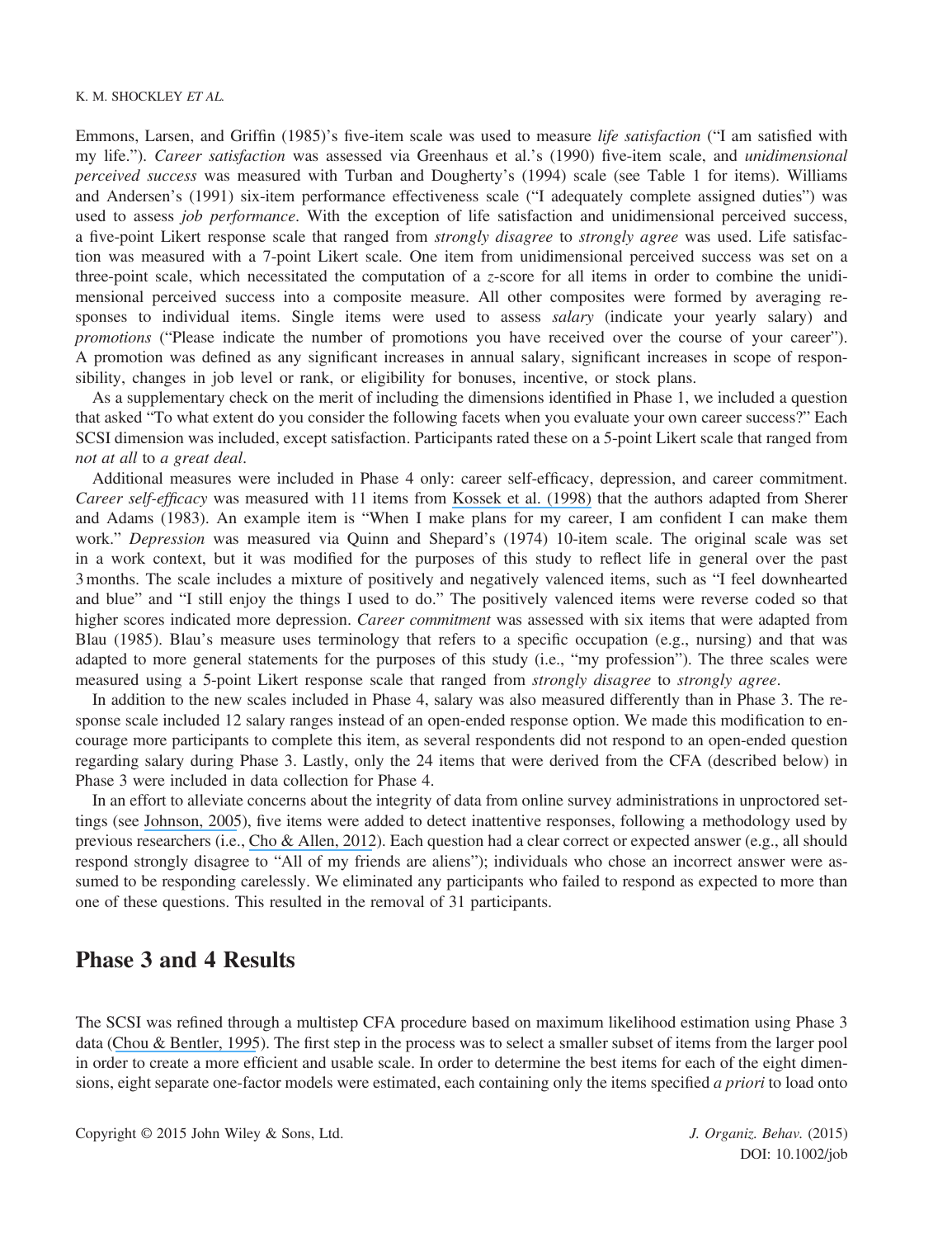that factor. The three items with the highest standardized loadings were retained. In all cases, the factor loadings were significant, and the data fit the model well. The items included in the final scale are listed in the Appendix. Next, to confirm the dimensionality of the new measure, CFA was conducted with all eight dimensions together. The eight-factor model demonstrated acceptable fit based on Phase 3 data (CFI $= 0.955$ , TLI $= 0.945$ , RMSEA = 0.052). The mean importance ratings for each dimension are listed in Table 3. All dimensions were rated higher than the scale midpoint, reinforcing the idea that the dimensions of the scale are generally considered important components of SCS by most participants. An important step of any scale development project is to validate the final scale in another sample to determine if the factor structure replicates. Phase 4 data were used for this purpose. The eight-factor model exhibited acceptable fit, although slightly poorer than that of Phase 3 (CFI $= 0.930$ , TLI = 0.914, RMSEA = 0.066). The RMSEA value falls within Kline's (2005) and Hu and Bentler's (1998) criteria for reasonable fit (between 0.05 and 0.08 and "close to 0.06," respectively). The CFI and TLI fit Kline's (2005) fit criteria  $(>0.90)$  but do not fit Hu and Bentler's (1998) suggestion of 0.95. However, other researchers note that TLI and CFI tend to produce worse fit as the number of observed variables (i.e., indicators) is larger (around  $\geq$ 20), particularly when sample size is smaller ([Fan & Sivo, 2007;](https://www.researchgate.net/publication/238046904_Sensitivity_of_Fit_Indices_to_Model_Misspecification_and_Model_Types?el=1_x_8&enrichId=rgreq-bc4e09687039d8304f767b826621625b-XXX&enrichSource=Y292ZXJQYWdlOzI4MDk3NDIyODtBUzoyNzY4ODMyMTczNzExMzhAMTQ0MzAyNTUxMTcxMw==) [Kenny & McCoach, 2003](https://www.researchgate.net/publication/243043757_Effect_of_the_Number_of_Variables_on_Measures_of_Fit_in_Structural_Equation_Modeling?el=1_x_8&enrichId=rgreq-bc4e09687039d8304f767b826621625b-XXX&enrichSource=Y292ZXJQYWdlOzI4MDk3NDIyODtBUzoyNzY4ODMyMTczNzExMzhAMTQ0MzAyNTUxMTcxMw==)); thus, Hu and Bentler's (1998) general rules of thumb may be too stringent given the large number of dimensions estimated in the CFA. It should also be noted that large number of variables can have the opposite effect on RMSEA.

Table 4 presents the means, standard deviations, and correlations of the variables included in the validation process. With regard to career stage, in Phase 3, SCS was significantly lower for people in the first career stage compared with all other career stages ( $F(3, 273) = 6.11$ ,  $p < .01$ ). In Phase 4, career success only differed between those in the first and third career stages (higher in the third,  $F(3, 196) = 3.40$ ,  $p < .05$ ). A review of specific dimensions suggests the differences were in quality work, influence, and satisfaction for both samples and authenticity and meaningful work for Phase 3 and recognition and growth and development for Phase 4.

Hypotheses 1 and 2 focused on criterion-related validity. All hypotheses were supported in both samples, as the SCSI was significantly negatively related to career withdrawal cognitions ( $rs = -.45, -.51, ps < .05$ , Phases 3 and 4, respectively) and depression ( $r = -.53$ ,  $p < .05$ , Phase 4) and was significantly positively related to career commitment ( $r = .63$ ,  $p < .05$ , Phase 4), life satisfaction ( $rs = .59, .55, ps < .05$ , Phases 3 and 4, respectively), and career selfefficacy ( $r = .56$ ,  $p < .05$ , Phase 4). Hypothesis 3 focused on convergent validity. It was supported, as the SCSI was significantly positively related to career satisfaction ( $rs = .74$ , .63,  $ps < .05$ ), unidimensional perceived success  $(r_s = .64, .57, ps < .05)$ , job performance  $(r_s = .49, .34, ps < .05)$ , salary  $(r_s = .23, .14, ps < .05)$ , and number of promotions ( $rs = .17, .14, p < .05$ ) in Phases 3 and 4, respectively. As evidence of discriminant and incremental validity, Hypothesis 4 predicted that the SCSI would account for variance above and beyond that of the aforementioned convergent validity variables. This hypothesis was tested using hierarchical regression, and significance was determined based on the change in the  $R^2$  from the initial step, where all convergent validity variables were included, to the second step where the SCSI was added. Hypothesis 4 was supported (see Table 5), and  $\Delta R^2$  ranged from .03 to .16. In all cases, the SCSI significantly uniquely predicted each outcome variable, and the change in  $R^2$  with the addition of the SCSI was statistically significant. Given the correlations between predictors, the variance inflation factor (VIF) was examined. In no case did the VIF exceed 2.75, which falls under the conservative rule-of-thumb threshold of 5 (e.g., Menard, 1995) and indicates inconsequential collinearity.

Research Question 1, concerning the relative importance of each SCSI dimension in relation to outcomes, was tested using relative weights analysis. This analysis overcomes limitations associated with multiple regression when predictors are highly correlated, as is the case with the SCSI dimensions. Analyses were conducted following the procedures of Johnson (2000) and LeBreton and Tonidandel (2008). Statistical significance of the relative weights was estimated using Tonidandel, LeBreton, and Johnson's (2009) bootstrapping procedure. The relative weights indicate the percentage of variance that each dimension accounts for in the total  $R^2$  for a given outcome. Additionally, multivariate relative weights analyses ([LeBreton & Tonidandel, 2008](https://www.researchgate.net/publication/5490024_Multivariate_Relative_Importance_Extending_Relative_Weight_Analysis_to_Multivariate_Criterion_Spaces?el=1_x_8&enrichId=rgreq-bc4e09687039d8304f767b826621625b-XXX&enrichSource=Y292ZXJQYWdlOzI4MDk3NDIyODtBUzoyNzY4ODMyMTczNzExMzhAMTQ0MzAyNTUxMTcxMw==)) were conducted for the career attitudes (career commitment, self-efficacy, and withdrawal cognitions) and the two well-being constructs (depression and life satisfaction) for Phase 4 data. Results of these analyses are displayed in Table 6. Overall, the results suggest that there was considerable variety in the relative importance of various dimensions in predicting the different outcomes.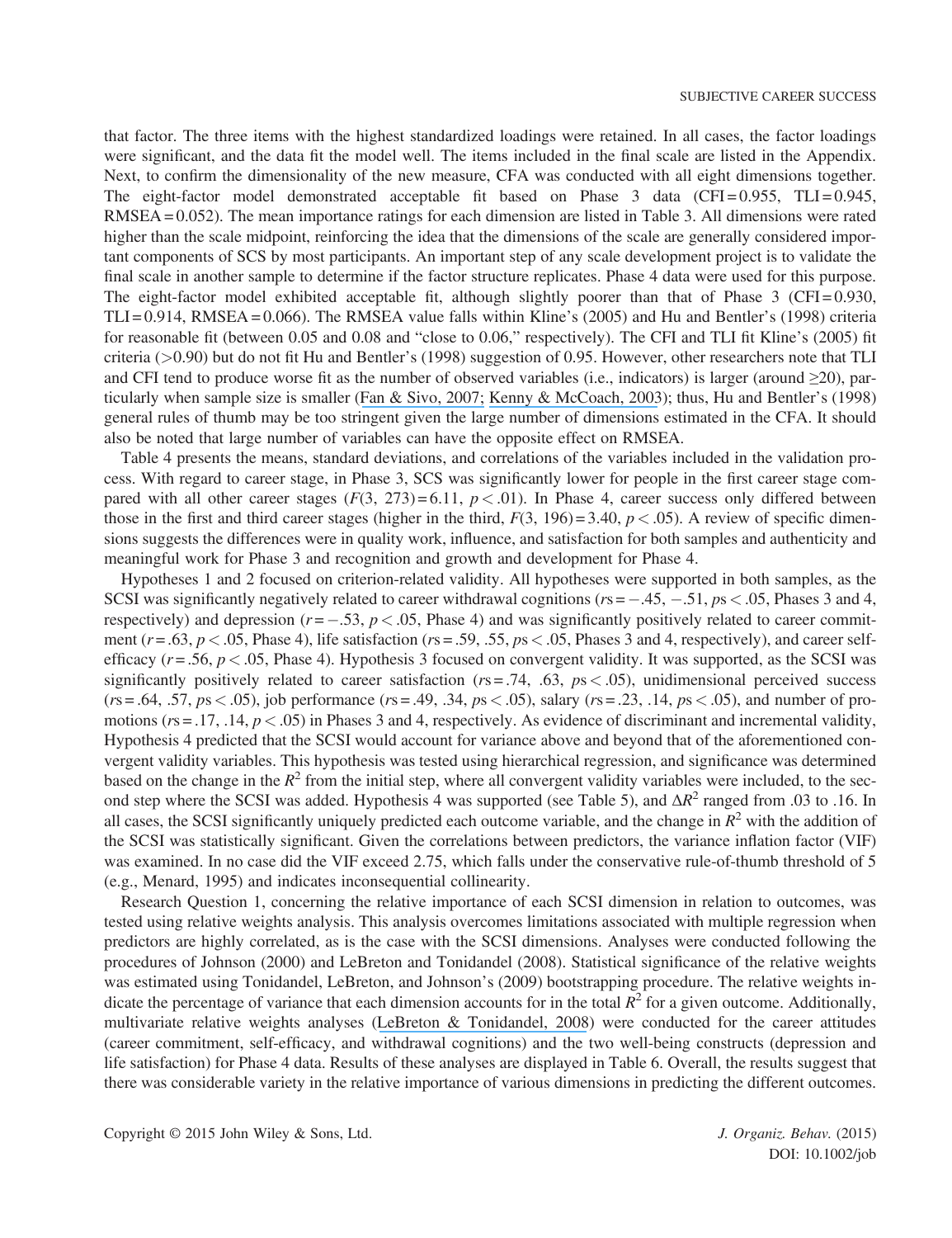| $.74**$<br>$*89.$<br>74**<br>$.72***$<br>$.82**$<br>$\overline{93}$<br>$\dot{\varkappa}$<br>$0.72$<br>$0.90$<br>0.66<br>$0.6$<br>$0.57$<br>0.82<br>0.94<br>0.77<br>0.74<br>0.61<br>0.51<br>4.27<br>4.32<br>3.95<br>8<br>8888 R R 88<br>588 R R 88<br>$4.03$<br>3.90<br>4.14<br>4.15<br>. Qual Work<br>Meaning<br>SCSI<br>6. Auth<br>Rec<br>$\mathbb{H}$ | $.72**$                   |                   |               |                 |                       |                |                       | $\circ$                        | $\supseteq$   | $\equiv$                 | $\overline{c}$ | $\frac{3}{2}$  | $\overline{4}$                                   | $\overline{15}$ | $\overline{16}$   | $\Box$    | $\frac{8}{2}$                    | $\overline{19}$                    |
|---------------------------------------------------------------------------------------------------------------------------------------------------------------------------------------------------------------------------------------------------------------------------------------------------------------------------------------------------------|---------------------------|-------------------|---------------|-----------------|-----------------------|----------------|-----------------------|--------------------------------|---------------|--------------------------|----------------|----------------|--------------------------------------------------|-----------------|-------------------|-----------|----------------------------------|------------------------------------|
|                                                                                                                                                                                                                                                                                                                                                         |                           | $.63***$          | $.82***$      | $.75***$        | $.85**$               | $.60**$        | $*89.$                | $.82**$                        | $.51**$       | $.55**$                  | $.63**$        | $.57***$       | $.34**$                                          | $\ddot{4}$      | $\stackrel{*}{=}$ | $.57***$  | $.56**$                          | $.63**$                            |
|                                                                                                                                                                                                                                                                                                                                                         |                           |                   |               |                 |                       |                |                       |                                |               |                          |                |                |                                                  |                 |                   |           |                                  |                                    |
|                                                                                                                                                                                                                                                                                                                                                         | $\frac{82}{56}$           | $50**$            | $49**$        | $66**$          | $.54***$              | $.30**$        | $.37**$               | $46**$                         | $-.31***$     | $.26**$                  | $35**$         | $41**$         | $.41**$                                          | $\frac{6}{2}$   | $.21**$           | $.37***$  | $.38**$                          | $.35***$                           |
|                                                                                                                                                                                                                                                                                                                                                         | $.55**$                   | 80                | $.44**$       | $41**$          | $**0*$ .              | $.33**$        | $.61**$               | $.33**$                        | $-12$         | $.35***$                 | $.33**$        | $40**$         | $.55**$                                          | $\odot$         | $15*$             | $-.37***$ | $.56**$                          | $.22**$                            |
|                                                                                                                                                                                                                                                                                                                                                         | $35**$                    | $40**$<br>86      | 83            | $.56**$         | $***89.$              | $.36**$        | $.43**$               | $.72**$                        | $-50**$       | $49**$                   | $.48**$        | $40^{**}$      | $17*$                                            | $\ddot{\circ}$  | $\frac{6}{2}$     | $-46**$   | $.36***$                         | $.61**$                            |
|                                                                                                                                                                                                                                                                                                                                                         | $*$<br>ؘڢ                 | $47**$            | $.50**$<br>89 | 86<br>82        | .59**                 | $.27***$       | $.36**$               | $.49**$                        | $-.26**$      | $.34***$                 | $35**$         | $.41**$        | $.24**$                                          | $\ddot{5}$      | $.24**$           | $-.38**$  | $.31***$                         | $.37***$                           |
|                                                                                                                                                                                                                                                                                                                                                         | $.53**$                   | $.38***$          | $.58**$       | $.55***$        | .77<br>$\mathcal{S}I$ | $44*$          | $51**$                | $.75***$                       | $-.49***$     | $*17**$                  | $57**$         | $48**$         | $.21**$                                          | $\overline{0}$  | $\overline{0}$    | $51**$    | $45***$                          | $.59**$                            |
| $46**$<br>0.86<br>. Personal                                                                                                                                                                                                                                                                                                                            | $\frac{*}{*}$<br>$\omega$ | $.19***$          | $.19***$      | $\overline{12}$ | $.29**$               | $\dot{z}$      | $.42***$              | $.37***$                       | $-.26**$      | $44**$                   | $.39***$       | $31***$        | $.19**$                                          | $\overline{13}$ | $-10$             | $-42**$   | $31***$                          | $.30**$                            |
| $.62**$<br>$0.80$<br>$0.80$<br>$0.6$<br>4.17<br>G&D                                                                                                                                                                                                                                                                                                     | $\frac{*}{*}$<br>4        | $.53**$           | $.34***$      | $.36**$         | $40**$                | $15*$<br>.75   | .77                   | $.48**$                        | $-25**$       | $.37***$                 | $57**$         | $**6t$         | $.34**$                                          | $\ddot{5}$      | $\ddot{5}$        | $-.39**$  | $.60**$                          | $.38**$                            |
| $80**$<br>0.65<br>0.88<br>4.08<br>Satisf                                                                                                                                                                                                                                                                                                                | $.44**$                   | $43***$           | $.64***$      | $*80*$ .        | $.73***$              | $.22**$        | $.43**$<br>$\sqrt{8}$ | $\widetilde{\mathcal{S}}$      | $***89.$      | $.48**$                  | $57***$        | $^{***}$       | $\ddot{=}$                                       | $.16**$         | S.                | $42**$    | $.38**$                          | $.78**$                            |
| $45**$<br>$\frac{1.06}{1.11}$<br>$3.57$<br>$3.57$<br>$2.12$<br>0. Withdr Cog                                                                                                                                                                                                                                                                            | $-.22**$                  | $-17**$           | $-.36**$      | I<br>$-.25**$   | $.47**$               | $-12*$         | $-15*$                | $.58**$<br>$\dot{\mathcal{S}}$ | 96.           | $\mid$<br>$-.40**$       | $48**$         | $-30**$        | $\overline{0}$<br>$\begin{array}{c} \end{array}$ | $-17*$          | $\overline{0}$    | $41**$    | $.28***$                         | $80**$<br>I                        |
| $.59**$<br>1.29<br>1.32<br>2.68<br>5.00<br>1. Life Sat                                                                                                                                                                                                                                                                                                  | $^{**0*}$                 | $35**$            | $.36***$      | $.29**$         | .54**                 | $.53**$        | $.21**$               | $.54**$                        | $.32**$<br>93 | Jó.                      | $.63**$        | $.56***$       | $.16*$                                           | $.24**$         | $-0.5$            | $.57**$   | $.38***$                         | $.46**$                            |
| $\frac{1.01}{0.80}$<br>3.17                                                                                                                                                                                                                                                                                                                             |                           |                   |               |                 |                       |                |                       |                                |               | JÓ.                      |                |                |                                                  |                 |                   |           |                                  |                                    |
| $.74**$<br>0.96<br>3.65<br>2. Greenhaus<br>et al.                                                                                                                                                                                                                                                                                                       | $53**$                    | $45***$           | $.48**$       | $.52***$        | **07.                 | $.29**$        | $.44**$               | $.66**$                        | $-.39**$      | $.62**$                  | 88<br>JÓ.      | $.76***$       | $.16*$                                           | $.32***$        | $-.02$            | $-47**$   | $43***$                          | $.52**$                            |
| $**79$ .<br>$0.83\,$<br>0.00<br>13. Turban and                                                                                                                                                                                                                                                                                                          | $.47**$                   | $.38**$           | $^{***}$      | $51**$          | $.59**$               | $.29**$        | $.36**$               | $.53**$                        | $-29**$       | $.59**$                  | $.58**$        | 83             | $.24**$                                          | $.41**$         | 50.               | $-42**$   | 52**                             | $40**$                             |
| .49**<br>0.50<br>$\!0.81$<br>0.00<br>4.53<br>Dougherty<br>4. Job Perf                                                                                                                                                                                                                                                                                   | $A7**$                    | $.63***$          | $.17**$       | $.34***$        | $.29**$               | $.22**$        | $45**$                | $.27**$                        | $-15*$        | $.24**$                  | $35**$         | $.33**$<br>86. | -84                                              | $\ddot{=}$      | $\rm 05$          | $.25**$   | $.50**$                          | $\rm 05$                           |
| 0.48<br>4.52                                                                                                                                                                                                                                                                                                                                            |                           |                   |               |                 |                       |                |                       |                                |               |                          |                |                | 86.                                              |                 |                   |           |                                  |                                    |
| $.23**$<br>76.4K<br>84.2K<br>5. Salary                                                                                                                                                                                                                                                                                                                  | $.18**$                   | $.20***$          | $\equiv$      | $.21**$         | $.22***$              | $\mathcal{L}$  | $.17**$               | $.17**$                        | $-10$         | $.19***$                 | $31**$         | $.30**$        | $13*$                                            |                 | $.21**$           | $-0.4$    | $15*$                            | $15*$                              |
| $.17**$<br>4.15<br>1.84<br>2.87<br>6. Promos                                                                                                                                                                                                                                                                                                            | $*$<br>Ċ,                 | $\stackrel{*}{=}$ | 09            | $.23**$         | $13*$                 | $\overline{S}$ | $-0.1$                | $\stackrel{*}{=}$              | $-10$         | $\overline{\mathcal{O}}$ | $.19***$       | $.15**$        | $.17**$                                          | $.20**$         |                   | $-0.1$    | $\overline{0}$                   | $\odot$                            |
| 2.63<br>$3.84$<br>$2.70$                                                                                                                                                                                                                                                                                                                                |                           |                   |               |                 |                       |                |                       |                                |               |                          |                |                |                                                  |                 |                   |           |                                  |                                    |
| $\Xi$<br>3.07<br>18. Car Self Eff<br>17. Depress                                                                                                                                                                                                                                                                                                        |                           |                   |               |                 |                       |                |                       |                                |               |                          |                |                |                                                  |                 |                   | $\delta$  | $48***$<br>$\tilde{\mathcal{L}}$ | $48**$<br>$\overline{\phantom{a}}$ |
| $0.60$<br>$0.98$<br>3.88<br>3.05<br>9. Car Com                                                                                                                                                                                                                                                                                                          |                           |                   |               |                 |                       |                |                       |                                |               |                          |                |                |                                                  |                 |                   |           |                                  | $.36***$<br>$\infty$               |

Copyright © 2015 John Wiley & Sons, Ltd. J. Organiz. Behav. (2015)

Table 4. Intercorrelations among study variables.

Table 4. Intercorrelations among study variables.

DOI: 10.1002/job

ranges: 1 =

\* $p < 0.05$ ; \*\* $p < 0.01$ .

 $k_p < 0.05$ ;  $* p < 0.01$ .

\$140,000; 9 = \$140,001–\$160,000; 10 = \$160,001–\$180,000; 11 = \$180,001–\$200,000; 12 =

Depress = depression; Car Self Eff = career self-efficacy; Car Com = career commitment.

Depress = depression; Car Self Eff = career self-efficacy; Car Com = career commitment.

 $N = 256 - 298$ ; Phase 4 data are above the diagonal (

(listed on diagonal) for Phase 3 are listed below those for Phase 4. All scales were measured on a 5-point Likert scale, with the exception of life satisfaction, which was measured on a 7-point Likert scale. Turban and Dougherty scores were converted to z-scores due to different response scales across items. In Phase 4, salary was measured using the following

Phase 3 data are below the diagonal ( $N = 256-298$ ); Phase 4 data are above the diagonal ( $N = 192-209$ ). Means, standard deviations, and internal consistency reliability estimates (listed on diagonal) for Phase 3 are listed below those for Phase 4. All scales were measured on a 5-point Likert scale, with the exception of life satisfaction, which was measured

-100,0018= 8 :000,0018= 1. 7 :000;0018= 100;0010100;000; -0 :000;001−100;008= 1. 000;008= 100;0009= 1 :000;000+100;000+\$100;000+\$1 = \$100;000+\$1 = \$120,000;000+\$1 = \$100;000;000+\$1 = \$100;001 = \$120,000;000 = \$120,000;000

on a 7-point Likert scale. Turban and Dougherty scores were converted to z-scores due to different response scales across items. In Phase 4, salary was measured using the following<br>ranges: 1 = <\$20,000; 2 = \$20,001-\$40,00

 $>$ \$200,000.

 $N = 192-209$ ). Means, standard deviations, and internal consistency reliability estimates

Phase 3 data are below the diagonal (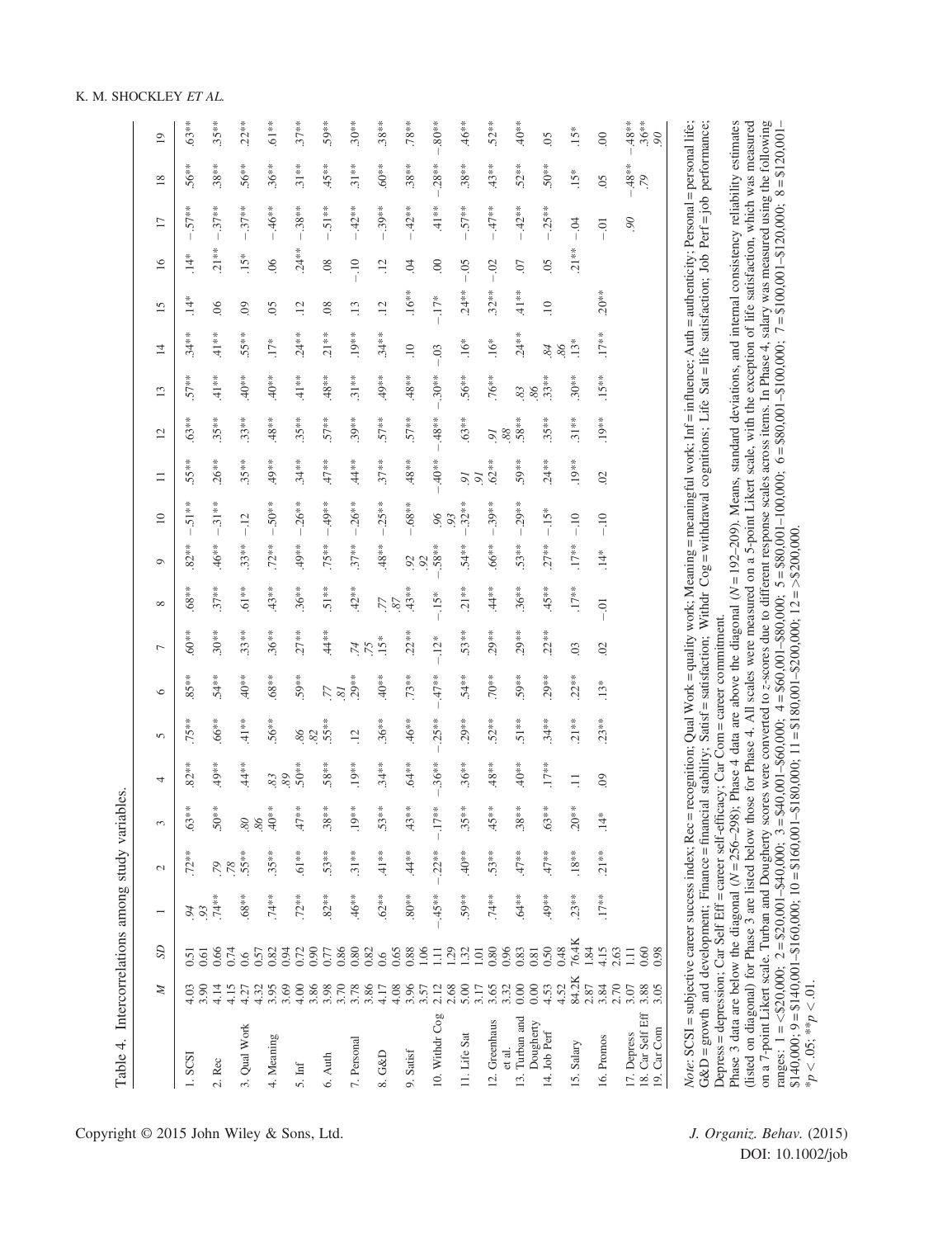|                                                                          | Table 5. Regression results from variables in Phases 3 and 4 samples.                                                                                                                                                                                                                                               | Career withdrawal             |                                                            |                              |              |                       | Career        |                             | Career self-              |                                                   |
|--------------------------------------------------------------------------|---------------------------------------------------------------------------------------------------------------------------------------------------------------------------------------------------------------------------------------------------------------------------------------------------------------------|-------------------------------|------------------------------------------------------------|------------------------------|--------------|-----------------------|---------------|-----------------------------|---------------------------|---------------------------------------------------|
|                                                                          |                                                                                                                                                                                                                                                                                                                     | cognitions                    |                                                            | Life satisfaction            | Depression   |                       | commitment    |                             | efficacy                  |                                                   |
| Variable                                                                 | Step 1                                                                                                                                                                                                                                                                                                              | Step 2                        | Step 1                                                     | Step 2                       | Step 1       | Step 2                | Step 1        | Step 2                      | Step 1                    | Step 2                                            |
| Career satisfaction<br>(Greenhaus et al.)                                | $-.56**(-.38**)$                                                                                                                                                                                                                                                                                                    | $(54 * (-17))$                | $47**$ (.43**)                                             | $35***$ (.27**)              | $-37**$      | $-18$                 | $.50**$       | $25*$                       | $\ddot{0}$                | $-0.1$                                            |
| Perceived success<br>Turban &                                            | $-11(-04$                                                                                                                                                                                                                                                                                                           | .21(0.03)                     | $.18(.27**)$                                               | $.11(0.22**)$                | $-18$        | $-0.07$               | $\frac{8}{2}$ | $-0.9$                      | $.38**$                   | $.28**$                                           |
| Dougherty)                                                               |                                                                                                                                                                                                                                                                                                                     |                               |                                                            |                              |              |                       |               |                             |                           |                                                   |
| Job performance<br>Salary                                                | $-03(04)$<br>$-01(06)$<br>$-01(06)$<br>$-06$                                                                                                                                                                                                                                                                        | $-0.07(06)$<br>.11(.12)       | $.07 \, (01)$<br>$.05 \, (00)$<br>$(00)$<br>$.07 \, (-10)$ | $(90 - 0)$ 10.               | $-18*$<br>15 | $-0.9$                | $-0.56 - 0.5$ | $-0.07$<br>**71.            | $-38**$<br>$-09$<br>$-02$ | $-31**$<br>$-03$<br>$-03$<br>$-37**$<br>$30.11**$ |
| Promotions                                                               |                                                                                                                                                                                                                                                                                                                     | $(90 - 06)$                   |                                                            | $-10 (-10)$<br>$26** (29**)$ | $-0.4$       | $\frac{5}{6}$         | $\odot$       |                             |                           |                                                   |
| SCSI                                                                     | 10.61                                                                                                                                                                                                                                                                                                               | $-0.39**(-10**)$<br>$12.88**$ | 24.81 **                                                   |                              | $13.82**$    | $16.52***$<br>$-40**$ | $12.51**$     | $56***$<br>21.03**          | 27.76**                   |                                                   |
|                                                                          | $(10.11**)$                                                                                                                                                                                                                                                                                                         | $(11.34**)$                   | $(33.75**)$                                                | $23.60**$<br>$(31.91**)$     |              |                       |               |                             |                           |                                                   |
| Overall $R^2$<br>$\triangle$ in $R^2$                                    | $5, 169$ $(5, 240)$<br>$.24$ $(.16)$                                                                                                                                                                                                                                                                                | 6, 168 (6, 239)<br>.32(.22)   | 5, 169 (5, 242)<br>.42(.41)                                | 6, 168(6, 241)<br>.46(.44)   | 5,169<br>29  | 6,168                 | 5,169         | $6,168$<br>$.43$<br>$.16**$ | 5,169                     | $6,168$<br>$.52$<br>$.07***$                      |
|                                                                          |                                                                                                                                                                                                                                                                                                                     | $($ **)<br>$.8$ ** $($        |                                                            | $(.03**)$<br>$03**$          |              | $.88**$               |               |                             |                           |                                                   |
| SCSI = subjective career success index.<br>$*_{p}$ < .05; $*_{p}$ < .01. | <i>Note:</i> Coefficients listed are $\beta$ unless otherwise specified. Values in parentheses are from the Phase 3 sample; other values are from the Phase 4 sample. A in $R^2$ represents the change<br>from Step 1, which included all variables except SCS, to Step 2, which included the full set of variables |                               |                                                            |                              |              |                       |               |                             |                           |                                                   |
|                                                                          |                                                                                                                                                                                                                                                                                                                     |                               |                                                            |                              |              |                       |               |                             |                           |                                                   |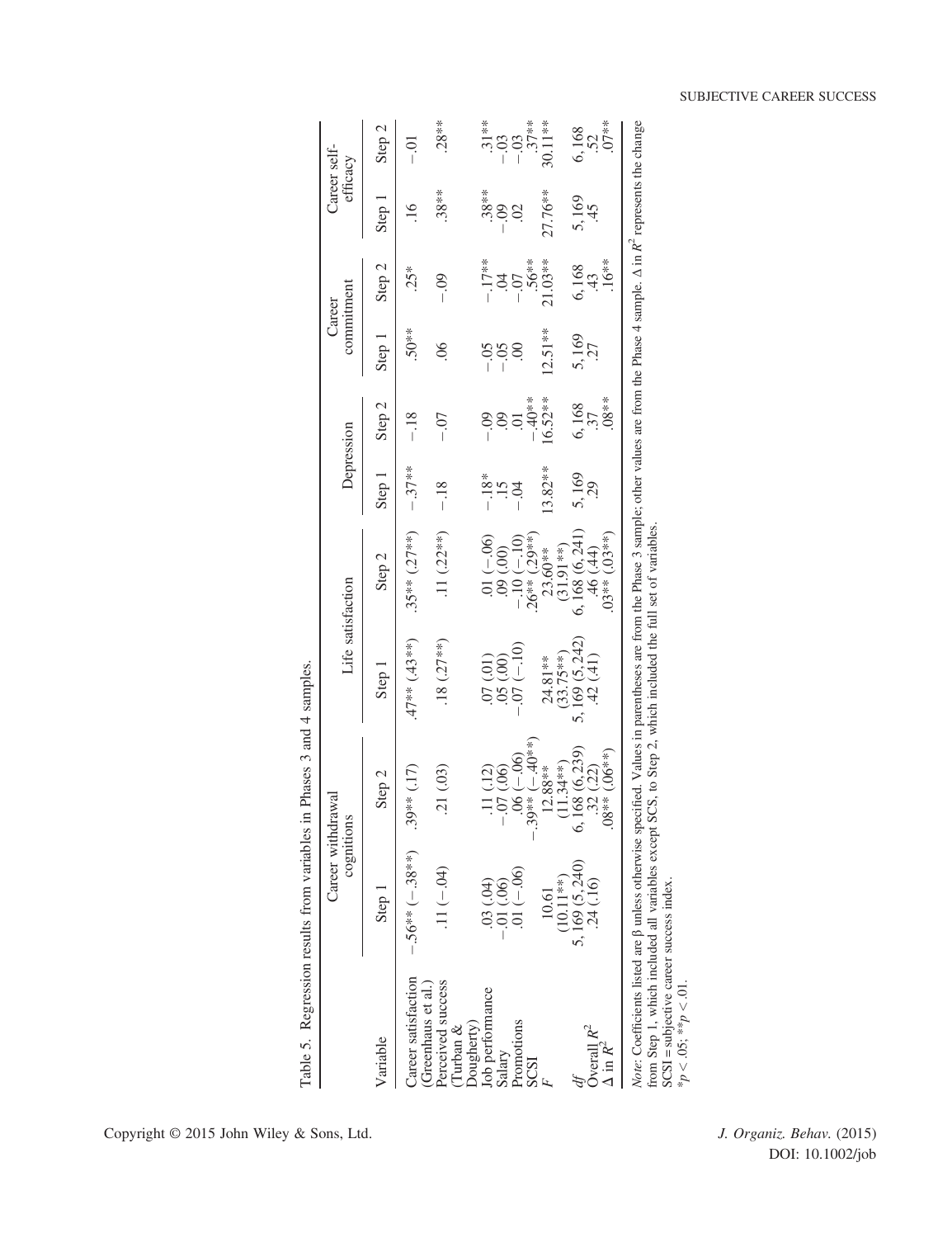|                   | <b>REC</b> | <b>OW</b> | MW         | <b>INF</b> | <b>AUTH</b> | <b>PERS</b> | G&D      | <b>SAT</b> |
|-------------------|------------|-----------|------------|------------|-------------|-------------|----------|------------|
| Car With Cog      | 5.64       | 1.65      | $17.61*$   | 3.17       | 14.58*      | 3.72        | 3.60     | $50.04*$   |
|                   | (3.04)     | $(2.06*)$ | $(11.40*)$ | (4.16)     | $(23.21*)$  | (1.02)      | (2.30)   | $(52.81*)$ |
| Life Sat          | 2.67       | $8.91*$   | 18.85*     | 7.33       | $13.37*$    | $23.55*$    | $7.59*$  | 17.69*     |
|                   | $(6.95*)$  | $(6.98*)$ | $(5.18*)$  | $(3.05*)$  | $(18.27*)$  | $(35.70*)$  | (1.65)   | $(22.20*)$ |
| Depression        | 8.04       | 9.48      | 14.80      | 8.17       | $20.87*$    | $19.51*$    | 9.50     | 9.62       |
| Career Commit     | $4.09*$    | 1.36      | $19.35*$   | $4.33*$    | $15.21*$    | 3.03        | $5.72*$  | 76.92*     |
| Car self-efficacy | 7.46       | $30.64*$  | 4.82       | 3.08       | $11.20*$    | 4.82        | 31.94*   | 6.02       |
| Well-being        | $7.77*$    | $8.66*$   | $16.15*$   | $7.58*$    | $17.01*$    | $20.15*$    | $8.11*$  | $14.56*$   |
| Career attitudes  | $5.56*$    | $16.01*$  | $12.61*$   | 4.34       | $11.75*$    | 3.45        | $16.01*$ | $30.26*$   |

Table 6. Results from relative weights analysis.

Note: Values listed are rescaled relative weights. Values in parentheses are from the Phase 3 sample; other values are from the Phase 4 sample. REC = recognition; QW = quality work; MW = meaningful work; INF = influence; AUTH = authenticity; PERS = personal life; G&D = growth and development; SAT = satisfaction; Car With Cog = career withdrawal cognitions; Life Sat = life satisfaction; Car Commit = career commitment.  $*_{p}$  < .05.

Each dimension exhibited at least two significant relative weights across the outcomes, and only authenticity exhibited a significant weight across all five outcomes.

### **Discussion**

The objectives of the current study were twofold: to gain better insight into the concept of SCS as a multidimensional phenomenon distinct from career satisfaction and objective success and to create the SCSI, a new measure to reflect this new conceptualization. To do this, we conducted four phases of data collection, beginning with a qualitative methodology for construct establishment, followed by sorting quantitative ratings to establish content validity, and finally conducting criterion-related, convergent, and discriminant validation studies utilizing two different samples.

The results from the qualitative portion of the study confirm the statements of previous researchers (e.g., [Arthur et al.,](https://www.researchgate.net/publication/227605031_Career_success_in_a_boundaryless_career_world?el=1_x_8&enrichId=rgreq-bc4e09687039d8304f767b826621625b-XXX&enrichSource=Y292ZXJQYWdlOzI4MDk3NDIyODtBUzoyNzY4ODMyMTczNzExMzhAMTQ0MzAyNTUxMTcxMw==) [2005;](https://www.researchgate.net/publication/227605031_Career_success_in_a_boundaryless_career_world?el=1_x_8&enrichId=rgreq-bc4e09687039d8304f767b826621625b-XXX&enrichSource=Y292ZXJQYWdlOzI4MDk3NDIyODtBUzoyNzY4ODMyMTczNzExMzhAMTQ0MzAyNTUxMTcxMw==) Greenhaus, 2003) that career success is a multidimensional construct. The scope of these dimensions was tremendous, as 75 unique categories emerged from our initial coding of the data. Although these categories were eventually refined and collapsed into only eight dimensions, this initial diversity enforces the inherent subjectivity of career success perceptions, further highlighting the importance of considering the objective–subjective duality when assessing career success. Our dimensions had substantial overlap with previous qualitative research, providing further evidence for the existence and validity of the dimensions identified through interviews and focus groups.

Moreover, an important component of the scale development process is quantitatively establishing evidence for validity (namely criterion-related, convergent, and discriminant validity). Hypotheses regarding validity were supported. As evidence for criterion-related validity, the SCSI negatively related to career withdrawal cognitions and depression and positively related to career commitment, career self-efficacy, and life satisfaction. Evidence for convergent validity was observed with relationships in the expected direction in both Phases 3 and 4 samples between the SCSI and [Greenhaus et al.](https://www.researchgate.net/publication/270135735_Effects_of_Race_on_Organizational_Experiences_Job_Performance_Evaluations_and_Career_Outcomes?el=1_x_8&enrichId=rgreq-bc4e09687039d8304f767b826621625b-XXX&enrichSource=Y292ZXJQYWdlOzI4MDk3NDIyODtBUzoyNzY4ODMyMTczNzExMzhAMTQ0MzAyNTUxMTcxMw==)'s (1990) career satisfaction measure, Turban and Dougherty's (1994) measure of unidimensional perceived success, job performance, salary, and number of promotions. Finally, discriminant validity was examined by testing the incremental validity of the SCSI beyond the convergent validity variables in the criterion-related validity variables. In all cases, there was significant evidence of prediction above and beyond the other variables. Taken together, the quantitative data provide considerable evidence for the validity of the SCSI.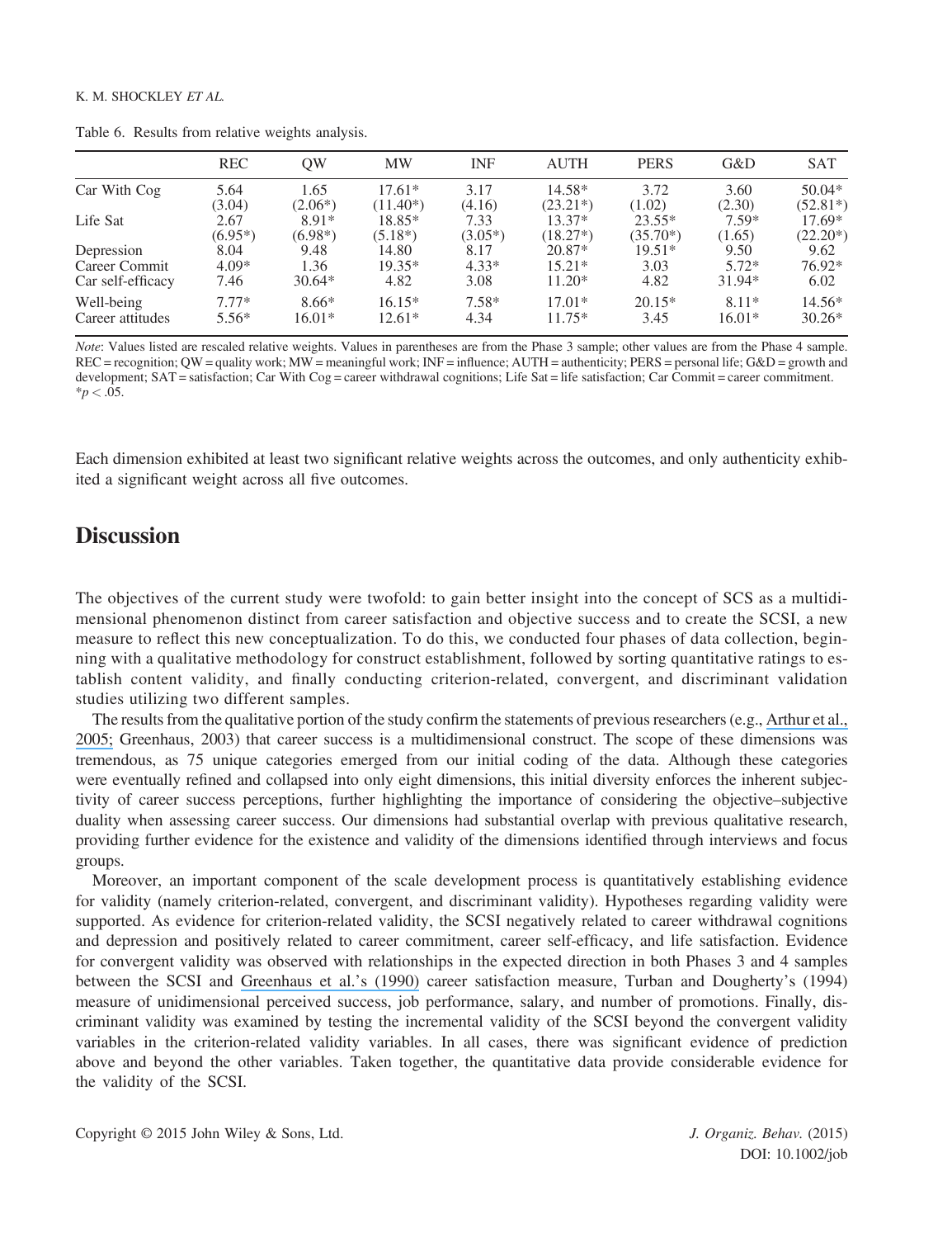In an exploratory manner, we also examined the relationship between each of the eight dimensions of the SCSI to the career attitude and well-being variables using relative weights analysis. There was considerable variation across the outcomes, highlighting the importance of different factors in different contexts. The relative weights associated with three of the dimensions, satisfaction, meaningful work, and authenticity, were most consistently significantly related to the outcomes. Although satisfaction has frequently been mentioned as a component of success, meaningful work and authenticity are relatively new concepts. Authenticity, defined as shaping the direction of one's career according to personal needs and preferences, aligns well with the notion of the "new career" as self-directed and on one's own terms. The finding that authenticity is an important predictor of several career attitudes and life satisfaction provides additional support for this class of theories (Arthur & Rousseau, 1996; Hall, 2002; Mainiero & Sullivan, 2006), extending the ideas of the modern careerist mindset to interpretations of success.

The role of meaningful work has been mentioned by several scholars (e.g., Cochran, 1990; Olson & Shultz, 2013; Praskova, Hood, & Creed, 2014) and is a dimension frequently uncovered in qualitative work conducted in the past 10 years. Why this dimension of success has emerged as important over time is unclear, particularly given that nationally representative research shows the importance of altruistic values across generations is actually slightly decreasing (Twenge, Campbell, Hoffman, & Lance, 2010), despite much anecdotal and popular press statements to the contrary. Nonetheless, conceptualizations of success and values are distinct concepts; it is possible that employees do not realize the value of finding purpose or meaning in their work, but when it is achieved, it has wide-reaching implications for career attitudes and well-being. Overall, results of the relative weights analysis highlight the importance of considering the individual dimensions of the SCSI as well as the global construct. In the present study, our aim was to create an overall measure that aims to incorporate many facets of success, but depending on the purpose of the study, future researchers may wish to extend the items for each dimension to create stand-alone measures. This could be useful in understanding, for example, how certain personality or human capital variables predict specific SCS dimensions.

In addition to the theoretical applications touched on above, the results of the present studies have several practical implications. First, the SCSI accounted for a relatively large amount of variance (16 percent) beyond other predictors in career commitment. Career commitment is, by definition, self-focused on the individual's career, but it is related to other concepts with direct implications for the organization, including job satisfaction, job involvement, organizational commitment, and withdrawal intentions (Duffy, Dik, & Steger, 2011; Goulet & Singh, 2002; Zhang, Wu, Miao, Yan, & Peng, 2014). Thus, by aiming to design jobs such that they support the achievement of success in the eight identified domains, organizations may be able to positively influence career commitment, productivity, and tenure. In particular, the results of the relative weights analysis suggest that authenticity and growth and development dimensions hold the most weight in predicting career commitment. Enhancing authenticity, by providing greater autonomy, and supporting growth and development, by providing more training and educational opportunities and providing employees with challenging work opportunities, would be meaningful ways to promote career commitment among employees.

As career success is a topic of considerable research interest, a plethora of studies have been conducted examining its predictors, correlates, and taxonomies. Given the limited scope of preexisting career success conceptualizations, we believe that a first step for future research is a re-examination of these topics using the SCSI, as this would be informative for both theory building and applied research efforts. For example, it would be interesting to see if the pattern of relationships confirmed in previous meta-analytic research where SCS was operationalized as career satisfaction (Ng et al., 2005) is consistent with the SCSI. Along the same lines, exploration of gender differences with the new measure may uncover some important distinctions, particularly since there are known gender gaps in objective factors (salary and promotion) in favor of men (Blau & DeVaro, 2007; Institute for Women's Policy Research, 2013).

Furthermore, certain dispositional and situational factors may make various dimensions of SCS more salient than others. In other words, part of the subjectivity of career success is determining favorable outcomes across dimensions that are valued by the individual (Van Maanen, 1977; Heslin, 2005). The goal of creating the SCSI was to generate a comprehensive, multidimensional approach that included facets of success deemed important to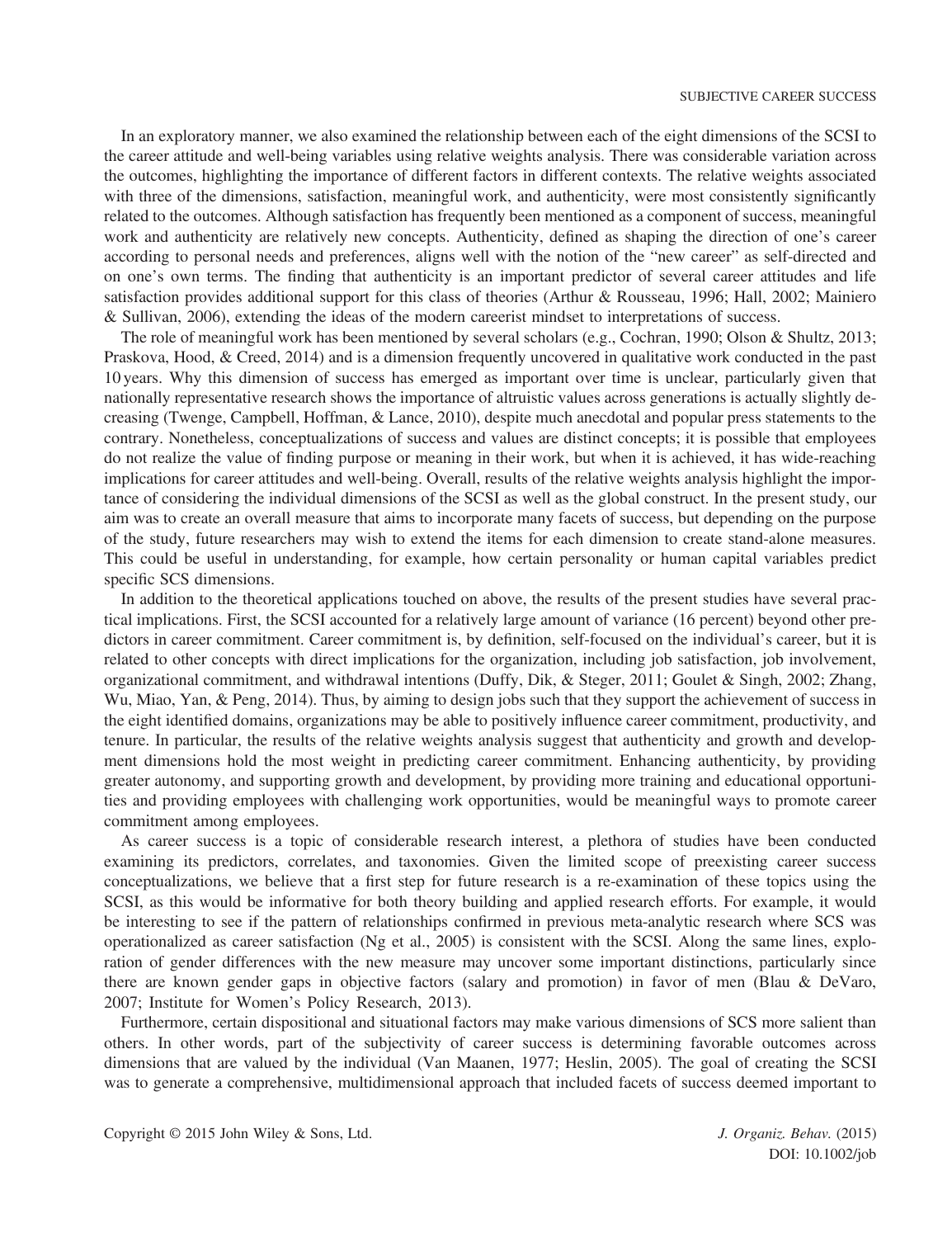most people. However, the inventory could also be used to accommodate idiosyncratic preferences by asking participants to indicate the level of importance of each dimension to their own personal definitions of success. These importance ratings could then be used to differentially weight success on different factors. In this case, rather than being subjective in the sense that it allows for one's own interpretation of success statements, the measure would be subjective in that it allows people to determine for themselves what the relevant success dimensions are.

The use of personal definitions of career success as an individual difference variable opens a wide array of research paths to explore, such as its relationship with other work attitudes, work–life balance, or performance. One example of how this individual difference variable may be used is in mentoring contexts. Much attention has been given to examining the importance of aptly matching mentors and protégés (cf., Allen, Finkelstein, & Poteet, 2009). Using definitions of career success as a matching factor may impact the type and amount of mentoring the protégé receives. If both members of the dyad agree that influencing others, for example, is a marker of a successful career, then the mentor may provide opportunities for the protégé to take the lead in a team project. Subsequently, a closer match between the dyad may lead to improved relationship quality, commitment, and a supportive environment for both the mentor and protégé. Additionally, examination of how success perceptions are formed and how they change over time would be informative, particularly given that some differences were observed by career stage. Socialization factors (e.g., gender and socioeconomic status) may impact success perceptions, but they may also change over time, particularly in line with cognitive dissonance theory ([Festinger, 1957](https://www.researchgate.net/publication/245112135_A_Theory_of_Cognitive_Dissonance?el=1_x_8&enrichId=rgreq-bc4e09687039d8304f767b826621625b-XXX&enrichSource=Y292ZXJQYWdlOzI4MDk3NDIyODtBUzoyNzY4ODMyMTczNzExMzhAMTQ0MzAyNTUxMTcxMw==)) if a person is unable to realize previous conceptions of success.

Our study has several limitations. First, the samples for the study were largely convenience based. Although we made an effort to recruit a diverse sample with respect to gender, race, and career stage, our sample is not perfectly representative of the U.S. workforce. Relatedly, the majority of our participants were of Western nationality, and, thus, the extent to which findings generalize is unknown. It is worth noting that our dimensions overlap with those found by the Zhou et al. (2013) study conducted in China. Nonetheless, additional research is needed in different cultural contexts to fully assess the generalizability. Second, as is the nature of qualitative research, interpretation of the interviews and focus groups was subjective. We tried to limit subjectivity as much as possible by using both inductive and deductive coding processes and involving multiple raters, but this limitation should still be noted. Additionally, all data were collected from a single source at a single point in time, meaning causal inferences cannot be implied and there is potential for common method variance. Third, the fit indices of the CFA were below those deemed acceptable by some standards (e.g., [Hu & Bentler, 1998](https://www.researchgate.net/publication/228079279_Fit_Indices_in_Covariance_Structure_Modeling_Sensitivity_to_Underparameterized_Model_Misspecification?el=1_x_8&enrichId=rgreq-bc4e09687039d8304f767b826621625b-XXX&enrichSource=Y292ZXJQYWdlOzI4MDk3NDIyODtBUzoyNzY4ODMyMTczNzExMzhAMTQ0MzAyNTUxMTcxMw==)) and otherwise generally fell within the range of acceptable rather than good fit. This could have implications for reliability estimates, as some research suggests that a weak CFA fit coupled with highly correlated residuals results in an overestimation of internal consistency reliability ([Gignac, Bates, & Jang, 2007](https://www.researchgate.net/publication/222398910_Implications_relevant_to_CFA_model_misfit_reliability_and_the_five-factor_model_as_measured_by_the_NEO-FFI?el=1_x_8&enrichId=rgreq-bc4e09687039d8304f767b826621625b-XXX&enrichSource=Y292ZXJQYWdlOzI4MDk3NDIyODtBUzoyNzY4ODMyMTczNzExMzhAMTQ0MzAyNTUxMTcxMw==)).

Lastly, the magnitude of the correlation between the SCSI and Greenhaus et al.'s (1990) career satisfaction measure was quite large in both samples, although the SCSI predicted incremental validity in all of the examined outcomes. Regardless, this calls into question the utility of using the longer scale when the same information could potentially be gained more efficiently through five items. The correlation is reduced slightly when the satisfaction dimension of the SCSI is removed but still remains substantial. Nonetheless, additional research is still needed to truly understand the relative predictive ability of the SCSI compared with Greenhaus et al.'s (1990) scale. It may be particularly useful to examine the relative pattern of relationships between relevant predictors (e.g., human capital, sociodemographic factors, and mentoring) and the SCSI or satisfaction, as career success is typically considered an outcome in research. We also believe that the ability of the SCSI to be interpreted by dimension in addition to a global interpretation allows for more nuanced examination and is another argument for using the more comprehensive measure. Of final note is the high correlation between some dimensions of the SCSI, notably authenticity with meaningful work, influence, and satisfaction. This might suggest that authenticity in particular may play a certain role in allowing people to feel that they can achieve success in other ways. Similarly, recognition and influence were highly related as were quality work and growth and development. Research investigating directional relationships between success factors (i.e., are some precursors to others?) is another interesting avenue for future research that can enhance our understanding of SCS.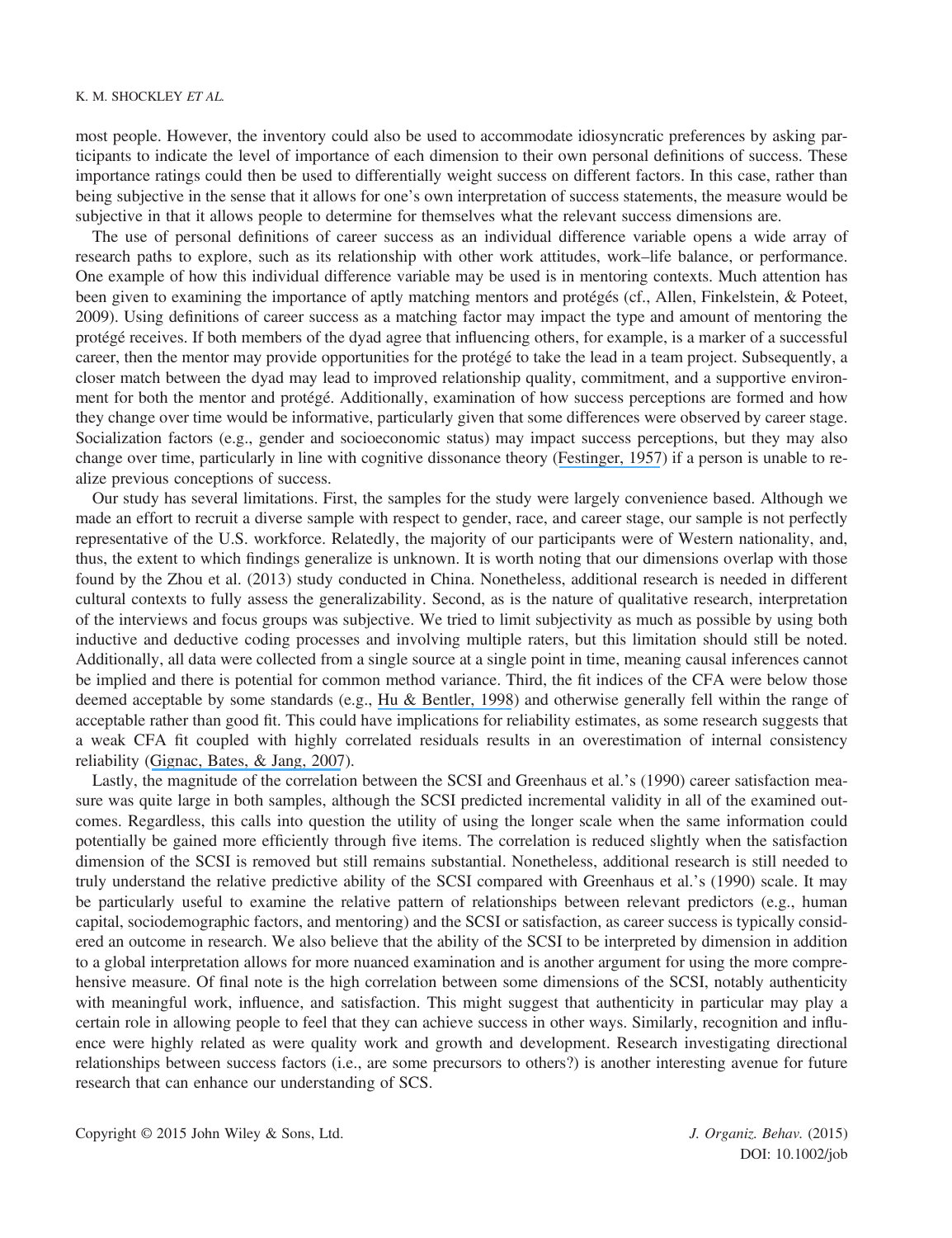Given organizational research's heavy reliance on career success as an outcome, we believe that the new conceptualization of SCS and the development and validation of the SCSI will attract a diverse array of researchers and research topics. This is an important and exciting subject with much potential to advance the overall field of career success.

### Acknowledgements

The authors thank Winny Shen and Tammy Allen for their helpful comments on previous drafts of this manuscript.

## Author biographies

**Kristen Shockley** is an Associate Professor of Psychology at Baruch College and The Graduate Center of the City University of New York. She received her PhD in Industrial/Organizational Psychology from the University of South Florida, and her main areas of research aim at understanding how individuals manage work and family and career development.

Heather Ureksoy is a Behavioral Scientist in the Talent Management area for Infor. She received her PhD in Industrial/Organizational Psychology from the University of South Florida.

Ozgun Burcu Rodopman is an Assistant Professor in the Department of Management at Boğaziçi University, Istanbul, Turkey. She received her doctorate in Industrial/Organizational Psychology from the University of South Florida. She also has a master's degree in Management from Harvard University. Her research interests include proactivity, mentoring, leadership, citizenship, and counterproductive work behaviors.

Laura Poteat is a Talent Assessment Consultant at Raymond James Financial. She received her PhD in Industrial/Organizational Psychology from the University of South Florida. Her research interests include mentoring, careers, and work–family issues.

Timothy Ryan Dullaghan is the Manager of People Assessment and Analytics at JetBlue Airways, where he focuses on developing selection assessments and conducting research on organizational culture. He received his PhD in Industrial/Organizational Psychology from the University of South Florida.

### **References**

[Abele, A., & Wiese, B. \(2008\). The nomological network of self-management strategies and career success.](https://www.researchgate.net/publication/227723353_The_Nomological_Network_of_Self-Management_Strategies_and_Career_Success_Correspondence_to?el=1_x_8&enrichId=rgreq-bc4e09687039d8304f767b826621625b-XXX&enrichSource=Y292ZXJQYWdlOzI4MDk3NDIyODtBUzoyNzY4ODMyMTczNzExMzhAMTQ0MzAyNTUxMTcxMw==) Journal of Occupa[tional and Organizational Psychology](https://www.researchgate.net/publication/227723353_The_Nomological_Network_of_Self-Management_Strategies_and_Career_Success_Correspondence_to?el=1_x_8&enrichId=rgreq-bc4e09687039d8304f767b826621625b-XXX&enrichSource=Y292ZXJQYWdlOzI4MDk3NDIyODtBUzoyNzY4ODMyMTczNzExMzhAMTQ0MzAyNTUxMTcxMw==), 81, 733–749.

Allen, T., Finkelstein, L., & Poteet, M. (2009). [Designing workplace mentoring programs: An evidence-based approach](https://www.researchgate.net/publication/288469018_Designing_Workplace_Mentoring_Programs_An_Evidence-Based_Approach?el=1_x_8&enrichId=rgreq-bc4e09687039d8304f767b826621625b-XXX&enrichSource=Y292ZXJQYWdlOzI4MDk3NDIyODtBUzoyNzY4ODMyMTczNzExMzhAMTQ0MzAyNTUxMTcxMw==). [Chichester, U.K.: Wiley-Blackwell.](https://www.researchgate.net/publication/288469018_Designing_Workplace_Mentoring_Programs_An_Evidence-Based_Approach?el=1_x_8&enrichId=rgreq-bc4e09687039d8304f767b826621625b-XXX&enrichSource=Y292ZXJQYWdlOzI4MDk3NDIyODtBUzoyNzY4ODMyMTczNzExMzhAMTQ0MzAyNTUxMTcxMw==)

[Arthur, M., Khapova, S., & Wilderom, C. \(2005\). Career success in a boundary less career world.](https://www.researchgate.net/publication/227605031_Career_success_in_a_boundaryless_career_world?el=1_x_8&enrichId=rgreq-bc4e09687039d8304f767b826621625b-XXX&enrichSource=Y292ZXJQYWdlOzI4MDk3NDIyODtBUzoyNzY4ODMyMTczNzExMzhAMTQ0MzAyNTUxMTcxMw==) Journal of Organizational [Behavior](https://www.researchgate.net/publication/227605031_Career_success_in_a_boundaryless_career_world?el=1_x_8&enrichId=rgreq-bc4e09687039d8304f767b826621625b-XXX&enrichSource=Y292ZXJQYWdlOzI4MDk3NDIyODtBUzoyNzY4ODMyMTczNzExMzhAMTQ0MzAyNTUxMTcxMw==), 26, 177–202.

Arthur, M., & Rousseau, D. (1996). [The boundaryless career: A new employment principle for a new organizational era](https://www.researchgate.net/publication/275703339_The_Boundaryless_Career_A_New_Employment_Principle_for_a_New_Organizational_Era?el=1_x_8&enrichId=rgreq-bc4e09687039d8304f767b826621625b-XXX&enrichSource=Y292ZXJQYWdlOzI4MDk3NDIyODtBUzoyNzY4ODMyMTczNzExMzhAMTQ0MzAyNTUxMTcxMw==). New [York: Oxford University Press.](https://www.researchgate.net/publication/275703339_The_Boundaryless_Career_A_New_Employment_Principle_for_a_New_Organizational_Era?el=1_x_8&enrichId=rgreq-bc4e09687039d8304f767b826621625b-XXX&enrichSource=Y292ZXJQYWdlOzI4MDk3NDIyODtBUzoyNzY4ODMyMTczNzExMzhAMTQ0MzAyNTUxMTcxMw==)

[Bandura, A., & Locke, E. \(2003\). Negative self-ef](https://www.researchgate.net/publication/10822958_Negative_Self-Efficacy_and_Goal_Effects_Revisited?el=1_x_8&enrichId=rgreq-bc4e09687039d8304f767b826621625b-XXX&enrichSource=Y292ZXJQYWdlOzI4MDk3NDIyODtBUzoyNzY4ODMyMTczNzExMzhAMTQ0MzAyNTUxMTcxMw==)ficacy and goal effects revisited. Journal of Applied Psychology, 88, 87–99.

[Blau, G. \(1985\). The measurement and prediction of career commitment.](https://www.researchgate.net/publication/264471848_The_measurement_and_prediction_of_career_commitment?el=1_x_8&enrichId=rgreq-bc4e09687039d8304f767b826621625b-XXX&enrichSource=Y292ZXJQYWdlOzI4MDk3NDIyODtBUzoyNzY4ODMyMTczNzExMzhAMTQ0MzAyNTUxMTcxMw==) Journal of Occupational Psychology, 58(4), 277–288. [Blau, F. D., & DeVaro, J. \(2007\). New evidence on gender differences in promotion rates: An empirical analysis of a sample of](https://www.researchgate.net/publication/227658961_New_Evidence_on_Gender_Differences_in_Promotion_Rates_An_Empirical_Analysis_of_a_Sample_of_New_Hires?el=1_x_8&enrichId=rgreq-bc4e09687039d8304f767b826621625b-XXX&enrichSource=Y292ZXJQYWdlOzI4MDk3NDIyODtBUzoyNzY4ODMyMTczNzExMzhAMTQ0MzAyNTUxMTcxMw==) new hires. [Industrial Relations](https://www.researchgate.net/publication/227658961_New_Evidence_on_Gender_Differences_in_Promotion_Rates_An_Empirical_Analysis_of_a_Sample_of_New_Hires?el=1_x_8&enrichId=rgreq-bc4e09687039d8304f767b826621625b-XXX&enrichSource=Y292ZXJQYWdlOzI4MDk3NDIyODtBUzoyNzY4ODMyMTczNzExMzhAMTQ0MzAyNTUxMTcxMw==), 46(3), 511–550.

Blustein, D. (2006). [The psychology of working: A new perspective for career development, counseling, and public policy](https://www.researchgate.net/publication/288091426_The_psychology_of_working_A_new_perspective_for_career_development_counseling_and_public_policy?el=1_x_8&enrichId=rgreq-bc4e09687039d8304f767b826621625b-XXX&enrichSource=Y292ZXJQYWdlOzI4MDk3NDIyODtBUzoyNzY4ODMyMTczNzExMzhAMTQ0MzAyNTUxMTcxMw==). [Mahwah, NJ: Lawrence Erlbaum.](https://www.researchgate.net/publication/288091426_The_psychology_of_working_A_new_perspective_for_career_development_counseling_and_public_policy?el=1_x_8&enrichId=rgreq-bc4e09687039d8304f767b826621625b-XXX&enrichSource=Y292ZXJQYWdlOzI4MDk3NDIyODtBUzoyNzY4ODMyMTczNzExMzhAMTQ0MzAyNTUxMTcxMw==)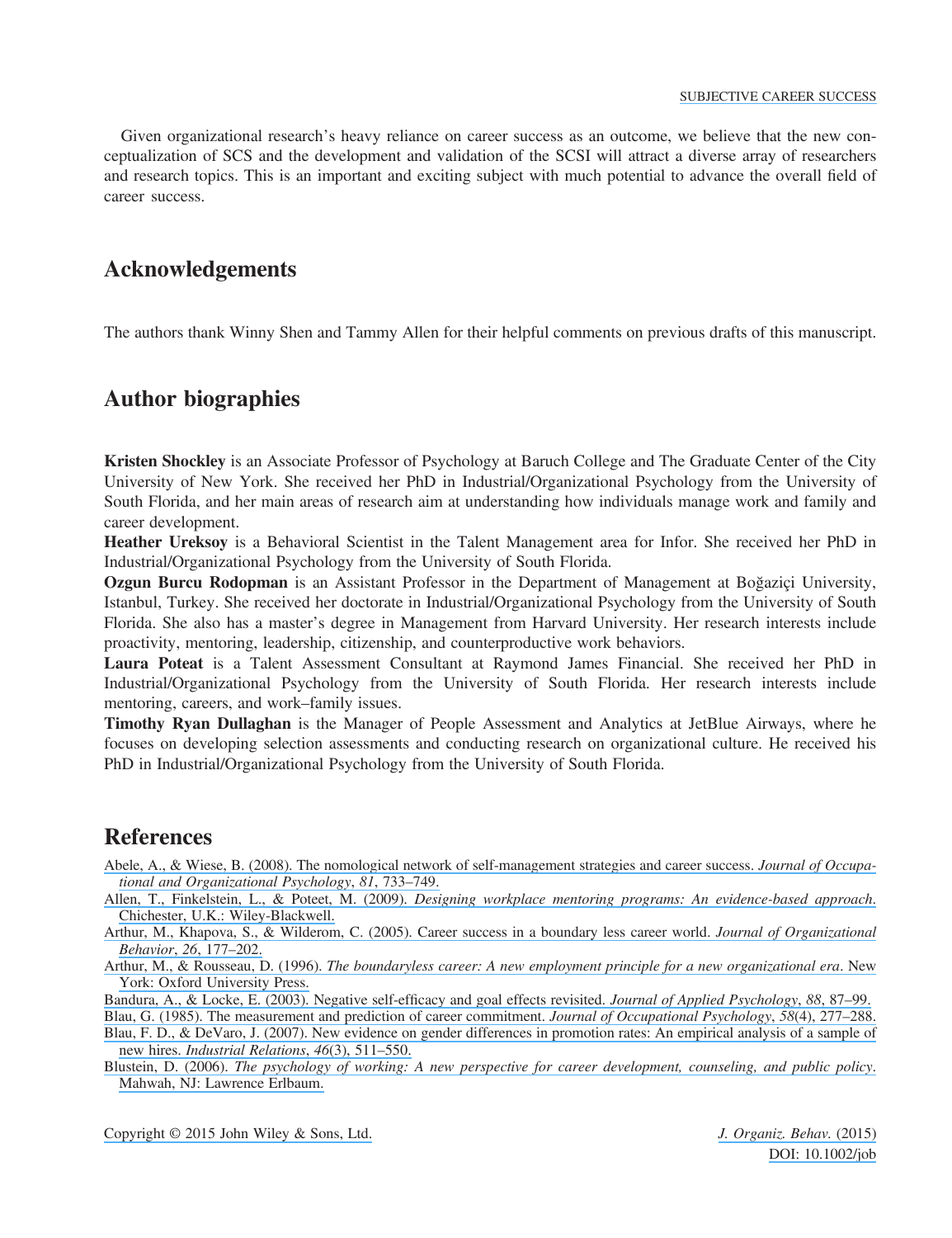- Buhrmester, M., Kwang, T., & Gosling, S. (2011). Amazon'[s Mechanical Turk: A new source of inexpensive, yet high-quality,](https://www.researchgate.net/publication/228079510_Amazon) data? [Perspectives on Psychological Science](https://www.researchgate.net/publication/228079510_Amazon), 6(1), 3–5.
- Bureau of Labor Statistics (2012). American Time Use Survey—2012 Results. Retrieved from [http://www.bls.gov/news.release/](http://www.bls.gov/news.release/archives/atus_06202013.pdf) [archives/atus\\_06202013.pdf](http://www.bls.gov/news.release/archives/atus_06202013.pdf)
- Bureau of Labor Statistics (2013). Women in the labor force: A databook. Retrieved from [http://www.bls.gov/cps/wlf-databook-](http://www.bls.gov/cps/wlf-databook-2012.pdf)[2012.pdf](http://www.bls.gov/cps/wlf-databook-2012.pdf)
- [Carson, K., Carson, P., Roe, C., Birkenmeier, B., & Phillips, J. \(1999\). Four commitment pro](https://www.researchgate.net/publication/287946379_Four_Commitment_Profiles_and_Their_Relationships_to_Empowerment_Service_Recovery_and_Work_Attitudes?el=1_x_8&enrichId=rgreq-bc4e09687039d8304f767b826621625b-XXX&enrichSource=Y292ZXJQYWdlOzI4MDk3NDIyODtBUzoyNzY4ODMyMTczNzExMzhAMTQ0MzAyNTUxMTcxMw==)files and their relationships to em[powerment, service recovery, and work-related attitudes.](https://www.researchgate.net/publication/287946379_Four_Commitment_Profiles_and_Their_Relationships_to_Empowerment_Service_Recovery_and_Work_Attitudes?el=1_x_8&enrichId=rgreq-bc4e09687039d8304f767b826621625b-XXX&enrichSource=Y292ZXJQYWdlOzI4MDk3NDIyODtBUzoyNzY4ODMyMTczNzExMzhAMTQ0MzAyNTUxMTcxMw==) Public Personnel Management, 28(1), 1-13.
- [Cho, E., & Allen, T. D. \(2012\). Relationship between work interference with family and parent](https://www.researchgate.net/publication/228079815_Relationship_between_work_interference_with_family_and_parent-child_interactive_behavior_Can_guilt_help?el=1_x_8&enrichId=rgreq-bc4e09687039d8304f767b826621625b-XXX&enrichSource=Y292ZXJQYWdlOzI4MDk3NDIyODtBUzoyNzY4ODMyMTczNzExMzhAMTQ0MzAyNTUxMTcxMw==)–child interactive behavior: Can guilt help? [Journal of Vocational Behavior](https://www.researchgate.net/publication/228079815_Relationship_between_work_interference_with_family_and_parent-child_interactive_behavior_Can_guilt_help?el=1_x_8&enrichId=rgreq-bc4e09687039d8304f767b826621625b-XXX&enrichSource=Y292ZXJQYWdlOzI4MDk3NDIyODtBUzoyNzY4ODMyMTczNzExMzhAMTQ0MzAyNTUxMTcxMw==), 80, 276–287.
- [Chou, C., & Bentler, P. \(1995\). Estimates and tests in structural equation modeling. In T. H. Hoyle \(Ed.\),](https://www.researchgate.net/publication/289963030_Estimates_and_tests_in_structural_equation_modeling?el=1_x_8&enrichId=rgreq-bc4e09687039d8304f767b826621625b-XXX&enrichSource=Y292ZXJQYWdlOzI4MDk3NDIyODtBUzoyNzY4ODMyMTczNzExMzhAMTQ0MzAyNTUxMTcxMw==) Structural equation [modeling: Concepts, issues, and applications](https://www.researchgate.net/publication/289963030_Estimates_and_tests_in_structural_equation_modeling?el=1_x_8&enrichId=rgreq-bc4e09687039d8304f767b826621625b-XXX&enrichSource=Y292ZXJQYWdlOzI4MDk3NDIyODtBUzoyNzY4ODMyMTczNzExMzhAMTQ0MzAyNTUxMTcxMw==) (pp. 37-55). Thousand Oaks, CA: Sage Publications.
- Cochran, L. (1990). The sense of vocation: A study of career and life development. Albany, NY: State University of New York Press.
- [Colquitt, J., Baer, M., Long, D., & Halvorsen-Ganepola, M. \(2014\). Scale indicators of social exchange relationships: A compar](https://www.researchgate.net/publication/261441673_Scale_Indicators_of_Social_Exchange_Relationships_A_Comparison_of_Relative_Content_Validity?el=1_x_8&enrichId=rgreq-bc4e09687039d8304f767b826621625b-XXX&enrichSource=Y292ZXJQYWdlOzI4MDk3NDIyODtBUzoyNzY4ODMyMTczNzExMzhAMTQ0MzAyNTUxMTcxMw==)[ison of relative content validity.](https://www.researchgate.net/publication/261441673_Scale_Indicators_of_Social_Exchange_Relationships_A_Comparison_of_Relative_Content_Validity?el=1_x_8&enrichId=rgreq-bc4e09687039d8304f767b826621625b-XXX&enrichSource=Y292ZXJQYWdlOzI4MDk3NDIyODtBUzoyNzY4ODMyMTczNzExMzhAMTQ0MzAyNTUxMTcxMw==) Journal of Applied Psychology, 99(4), 599–618.
- [Converse, P., Pathak, J., DePaul-Haddock, A., Gotlib, T., & Merbedone, M. \(2012\). Controlling your environment and yourself:](https://www.researchgate.net/publication/251443937_Controlling_your_environment_and_yourself_Implications_for_career_success?el=1_x_8&enrichId=rgreq-bc4e09687039d8304f767b826621625b-XXX&enrichSource=Y292ZXJQYWdlOzI4MDk3NDIyODtBUzoyNzY4ODMyMTczNzExMzhAMTQ0MzAyNTUxMTcxMw==) Implications for career success. [Journal of Vocational Behavior](https://www.researchgate.net/publication/251443937_Controlling_your_environment_and_yourself_Implications_for_career_success?el=1_x_8&enrichId=rgreq-bc4e09687039d8304f767b826621625b-XXX&enrichSource=Y292ZXJQYWdlOzI4MDk3NDIyODtBUzoyNzY4ODMyMTczNzExMzhAMTQ0MzAyNTUxMTcxMw==), 80, 148-159.
- Corbin, J., & Strauss, A. (2008). Practical considerations. In [Basics of qualitative research: Techniques and procedures for de](https://www.researchgate.net/publication/44828585_Basics_Of_Qualitative_Research_Techniques_And_Procedures_For_Developing_Grounded_Theory?el=1_x_8&enrichId=rgreq-bc4e09687039d8304f767b826621625b-XXX&enrichSource=Y292ZXJQYWdlOzI4MDk3NDIyODtBUzoyNzY4ODMyMTczNzExMzhAMTQ0MzAyNTUxMTcxMw==)veloping grounded theory (3rd ed.,, pp. 19–[45\). Thousand Oaks, CA: SAGE Publications, Inc.](https://www.researchgate.net/publication/44828585_Basics_Of_Qualitative_Research_Techniques_And_Procedures_For_Developing_Grounded_Theory?el=1_x_8&enrichId=rgreq-bc4e09687039d8304f767b826621625b-XXX&enrichSource=Y292ZXJQYWdlOzI4MDk3NDIyODtBUzoyNzY4ODMyMTczNzExMzhAMTQ0MzAyNTUxMTcxMw==)
- Crabtree, S. (2011). A good job means a good life. Gallup Business Journal. Retrieved from [http://businessjournal.gallup.com/](http://businessjournal.gallup.com/content/147443/Good-Job-Means-Good-Life.aspx#1) [content/147443/Good-Job-Means-Good-Life.aspx#1](http://businessjournal.gallup.com/content/147443/Good-Job-Means-Good-Life.aspx#1)

Cronbach, L., & Meehl, P. (1955). Construct validity in psychological tests. Psychological Bulletin, 52, 281–302.

- DeFillippi, R., & Arthur, M. (1996). Boundaryless contexts and careers: A competency-based perspective. In M. B. Arthur & D. M. Rousseau (Eds.), The boundaryless career: A new employment principle for a new organizational era (pp. 116–131). New York: Oxford University Press.
- Diener, E., Emmons, R., Larsen, R., & Griffi[n, S. \(1985\). The satisfaction with life scale.](https://www.researchgate.net/publication/272159642_The_Satisfaction_With_Life_Scale?el=1_x_8&enrichId=rgreq-bc4e09687039d8304f767b826621625b-XXX&enrichSource=Y292ZXJQYWdlOzI4MDk3NDIyODtBUzoyNzY4ODMyMTczNzExMzhAMTQ0MzAyNTUxMTcxMw==) Journal of Personality Assessment, 49[\(1\), 71](https://www.researchgate.net/publication/272159642_The_Satisfaction_With_Life_Scale?el=1_x_8&enrichId=rgreq-bc4e09687039d8304f767b826621625b-XXX&enrichSource=Y292ZXJQYWdlOzI4MDk3NDIyODtBUzoyNzY4ODMyMTczNzExMzhAMTQ0MzAyNTUxMTcxMw==)–75.
- Dillon, J. T. (1990). The practice of questioning. New York: Routledge.
- Dries, N. (2011). The meaning of career success: Avoiding reifi[cation through a closer inspection of historical, cultural, and ideo](https://www.researchgate.net/publication/235271067_The_meaning_of_career_success_Avoiding_reification_through_a_closer_inspection_of_historical_cultural_and_ideological_contexts?el=1_x_8&enrichId=rgreq-bc4e09687039d8304f767b826621625b-XXX&enrichSource=Y292ZXJQYWdlOzI4MDk3NDIyODtBUzoyNzY4ODMyMTczNzExMzhAMTQ0MzAyNTUxMTcxMw==)logical contexts. [Career Development International](https://www.researchgate.net/publication/235271067_The_meaning_of_career_success_Avoiding_reification_through_a_closer_inspection_of_historical_cultural_and_ideological_contexts?el=1_x_8&enrichId=rgreq-bc4e09687039d8304f767b826621625b-XXX&enrichSource=Y292ZXJQYWdlOzI4MDk3NDIyODtBUzoyNzY4ODMyMTczNzExMzhAMTQ0MzAyNTUxMTcxMw==), 16(4), 364–384.
- [Dries, N., Pepermans, R., & Carlier, O. \(2008\). Career success: Constructing a multidimensional model.](https://www.researchgate.net/publication/222415442_Career_success_Constructing_a_multidimensional_model?el=1_x_8&enrichId=rgreq-bc4e09687039d8304f767b826621625b-XXX&enrichSource=Y292ZXJQYWdlOzI4MDk3NDIyODtBUzoyNzY4ODMyMTczNzExMzhAMTQ0MzAyNTUxMTcxMw==) *Journal of Vocational* [Behavior](https://www.researchgate.net/publication/222415442_Career_success_Constructing_a_multidimensional_model?el=1_x_8&enrichId=rgreq-bc4e09687039d8304f767b826621625b-XXX&enrichSource=Y292ZXJQYWdlOzI4MDk3NDIyODtBUzoyNzY4ODMyMTczNzExMzhAMTQ0MzAyNTUxMTcxMw==), 73, 254–267.
- [Duffy, R., Dik, B., & Steger, M. \(2011\). Calling and work-related outcomes: Career commitment as a mediator.](https://www.researchgate.net/publication/229408116_Calling_and_work-related_outcomes_Career_commitment_as_a_mediator?el=1_x_8&enrichId=rgreq-bc4e09687039d8304f767b826621625b-XXX&enrichSource=Y292ZXJQYWdlOzI4MDk3NDIyODtBUzoyNzY4ODMyMTczNzExMzhAMTQ0MzAyNTUxMTcxMw==) Journal of [Vocational Behavior](https://www.researchgate.net/publication/229408116_Calling_and_work-related_outcomes_Career_commitment_as_a_mediator?el=1_x_8&enrichId=rgreq-bc4e09687039d8304f767b826621625b-XXX&enrichSource=Y292ZXJQYWdlOzI4MDk3NDIyODtBUzoyNzY4ODMyMTczNzExMzhAMTQ0MzAyNTUxMTcxMw==), 78(2), 210–218.
- Duxbury, L., Dyke, L., & Lam, N. (1999). Career development in the federal public service: Building a world-class workforce. Ottawa: Treasury Board of Canada Secretariat.
- Enke, K., & Ropers-Huilman, R. (2010). Defining and achieving success: Perspectives from students at catholic women's colleges. Higher Education in Review, 7, 1–22.
- [Fan, X., & Sivo, S. A. \(2007\). Sensitivity of](https://www.researchgate.net/publication/238046904_Sensitivity_of_Fit_Indices_to_Model_Misspecification_and_Model_Types?el=1_x_8&enrichId=rgreq-bc4e09687039d8304f767b826621625b-XXX&enrichSource=Y292ZXJQYWdlOzI4MDk3NDIyODtBUzoyNzY4ODMyMTczNzExMzhAMTQ0MzAyNTUxMTcxMw==) fit indices to model misspecification and model types. Multivariate Behavioral [Research](https://www.researchgate.net/publication/238046904_Sensitivity_of_Fit_Indices_to_Model_Misspecification_and_Model_Types?el=1_x_8&enrichId=rgreq-bc4e09687039d8304f767b826621625b-XXX&enrichSource=Y292ZXJQYWdlOzI4MDk3NDIyODtBUzoyNzY4ODMyMTczNzExMzhAMTQ0MzAyNTUxMTcxMw==), 42(3), 509–529.
- Festinger, L. (1957). [A theory of cognitive dissonance](https://www.researchgate.net/publication/245112135_A_Theory_of_Cognitive_Dissonance?el=1_x_8&enrichId=rgreq-bc4e09687039d8304f767b826621625b-XXX&enrichSource=Y292ZXJQYWdlOzI4MDk3NDIyODtBUzoyNzY4ODMyMTczNzExMzhAMTQ0MzAyNTUxMTcxMw==). Evanston, IL: Row Peterson.
- Gattiker, U. (1985). Organizational careers: Testing a model of career success. Unpublished doctoral dissertation, Claremont Graduate School.
- Gattiker, U., & Larwood, L. (1986). Subjective career success: A study of managers and support personnel. Journal of Business and Psychology,  $1(2)$ , 78–94.
- [Gignac, G. E., Bates, T. C., & Jang, K. L. \(2007\). Implications relevant to CFA model mis](https://www.researchgate.net/publication/222398910_Implications_relevant_to_CFA_model_misfit_reliability_and_the_five-factor_model_as_measured_by_the_NEO-FFI?el=1_x_8&enrichId=rgreq-bc4e09687039d8304f767b826621625b-XXX&enrichSource=Y292ZXJQYWdlOzI4MDk3NDIyODtBUzoyNzY4ODMyMTczNzExMzhAMTQ0MzAyNTUxMTcxMw==)fit, reliability, and the five-factor model as measured by the NEO-FFI. [Personality and Individual Differences](https://www.researchgate.net/publication/222398910_Implications_relevant_to_CFA_model_misfit_reliability_and_the_five-factor_model_as_measured_by_the_NEO-FFI?el=1_x_8&enrichId=rgreq-bc4e09687039d8304f767b826621625b-XXX&enrichSource=Y292ZXJQYWdlOzI4MDk3NDIyODtBUzoyNzY4ODMyMTczNzExMzhAMTQ0MzAyNTUxMTcxMw==), 43(5), 1051–1062.
- [Goodman, J., Cryder, C., & Cheema, A. \(2013\). Data collection in a](https://www.researchgate.net/publication/255950088_Data_Collection_in_a_Flat_World_The_Strengths_and_Weaknesses_of_Mechanical_Turk_Samples?el=1_x_8&enrichId=rgreq-bc4e09687039d8304f767b826621625b-XXX&enrichSource=Y292ZXJQYWdlOzI4MDk3NDIyODtBUzoyNzY4ODMyMTczNzExMzhAMTQ0MzAyNTUxMTcxMw==) flat world: The strengths and weaknesses of Mechanical Turk samples. [Journal of Behavioral Decision Making](https://www.researchgate.net/publication/255950088_Data_Collection_in_a_Flat_World_The_Strengths_and_Weaknesses_of_Mechanical_Turk_Samples?el=1_x_8&enrichId=rgreq-bc4e09687039d8304f767b826621625b-XXX&enrichSource=Y292ZXJQYWdlOzI4MDk3NDIyODtBUzoyNzY4ODMyMTczNzExMzhAMTQ0MzAyNTUxMTcxMw==), 26(3), 213-224.
- [Gottfredson, L. S., & Becker, H. J. \(1981\). A challenge to vocational psychology: How important are aspirations in determining](https://www.researchgate.net/publication/222437940_A_challenge_to_vocational_psychology_How_important_are_aspirations_in_determining_male_career_development?el=1_x_8&enrichId=rgreq-bc4e09687039d8304f767b826621625b-XXX&enrichSource=Y292ZXJQYWdlOzI4MDk3NDIyODtBUzoyNzY4ODMyMTczNzExMzhAMTQ0MzAyNTUxMTcxMw==) male career development? [Journal of Vocational Behavior](https://www.researchgate.net/publication/222437940_A_challenge_to_vocational_psychology_How_important_are_aspirations_in_determining_male_career_development?el=1_x_8&enrichId=rgreq-bc4e09687039d8304f767b826621625b-XXX&enrichSource=Y292ZXJQYWdlOzI4MDk3NDIyODtBUzoyNzY4ODMyMTczNzExMzhAMTQ0MzAyNTUxMTcxMw==), 18(2), 121–137.
- [Goulet, L., & Singh, P. \(2002\). Career commitment: A reexamination and an extension.](https://www.researchgate.net/publication/223667020_Career_Commitment_A_Reexamination_and_an_Extension?el=1_x_8&enrichId=rgreq-bc4e09687039d8304f767b826621625b-XXX&enrichSource=Y292ZXJQYWdlOzI4MDk3NDIyODtBUzoyNzY4ODMyMTczNzExMzhAMTQ0MzAyNTUxMTcxMw==) Journal of Vocational Behavior, 61(1), 73–[91.](https://www.researchgate.net/publication/223667020_Career_Commitment_A_Reexamination_and_an_Extension?el=1_x_8&enrichId=rgreq-bc4e09687039d8304f767b826621625b-XXX&enrichSource=Y292ZXJQYWdlOzI4MDk3NDIyODtBUzoyNzY4ODMyMTczNzExMzhAMTQ0MzAyNTUxMTcxMw==)
- [Granrose, C., & Baccili, P. \(2006\). Do psychological contracts include boundaryless or protean careers?](https://www.researchgate.net/publication/235287899_Do_Psychological_Contracts_Include_Boundaryless_or_Protean_Careers?el=1_x_8&enrichId=rgreq-bc4e09687039d8304f767b826621625b-XXX&enrichSource=Y292ZXJQYWdlOzI4MDk3NDIyODtBUzoyNzY4ODMyMTczNzExMzhAMTQ0MzAyNTUxMTcxMw==) Career Development In[ternational](https://www.researchgate.net/publication/235287899_Do_Psychological_Contracts_Include_Boundaryless_or_Protean_Careers?el=1_x_8&enrichId=rgreq-bc4e09687039d8304f767b826621625b-XXX&enrichSource=Y292ZXJQYWdlOzI4MDk3NDIyODtBUzoyNzY4ODMyMTczNzExMzhAMTQ0MzAyNTUxMTcxMw==), 11, 163–182.
- Greenhaus, J. (2003). Career dynamics. In Borman, W., Ilgen, D., & Klimoski, R. (Eds.), Handbook of psychology: Industrial and organizational psychology (Vol. 12, pp. 519–540). New York: Wiley.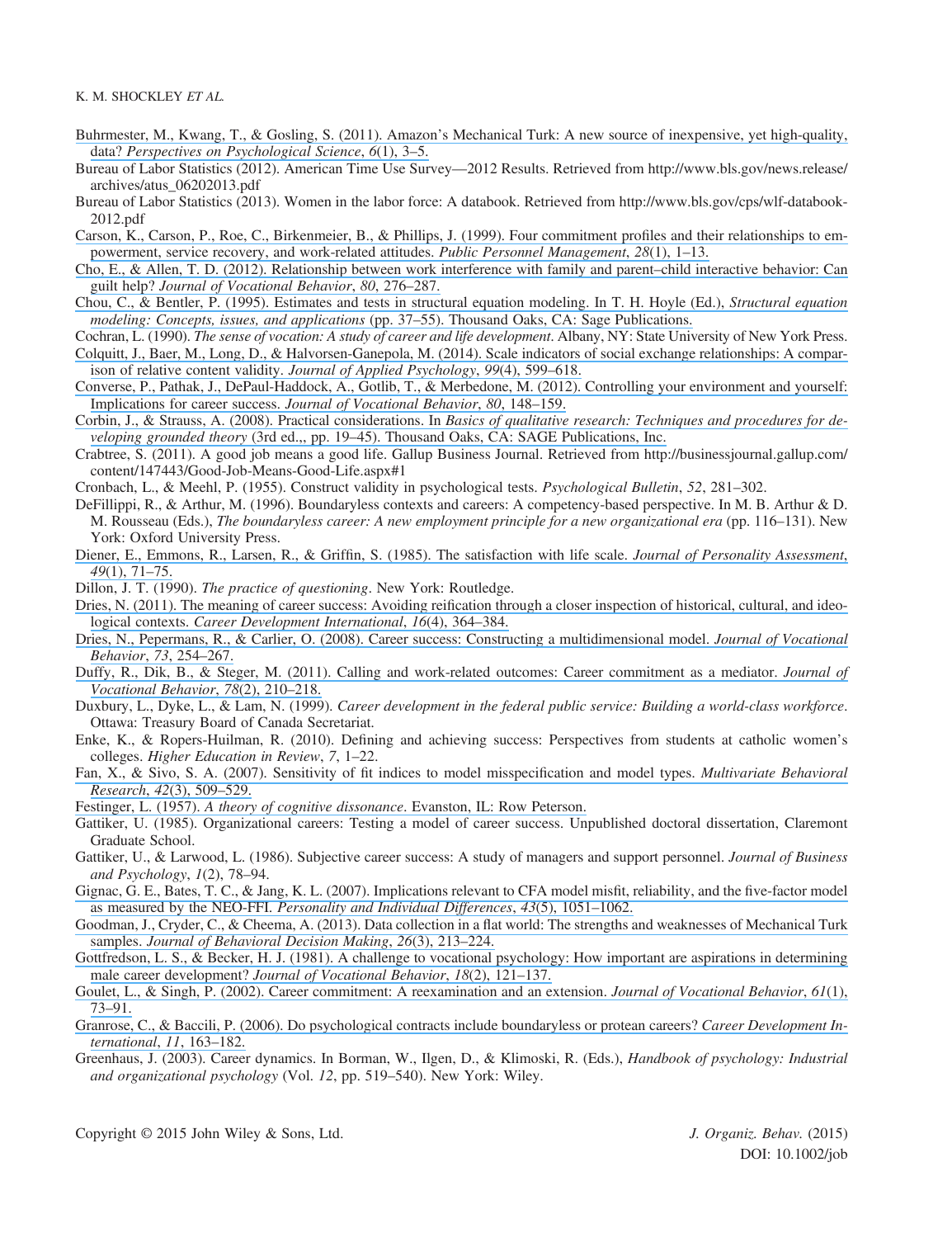- [Greenhaus, J., Parasuraman, S., & Wormley, W. \(1990\). Effects of race on organizational experiences, job performance evalua](https://www.researchgate.net/publication/270135735_Effects_of_Race_on_Organizational_Experiences_Job_Performance_Evaluations_and_Career_Outcomes?el=1_x_8&enrichId=rgreq-bc4e09687039d8304f767b826621625b-XXX&enrichSource=Y292ZXJQYWdlOzI4MDk3NDIyODtBUzoyNzY4ODMyMTczNzExMzhAMTQ0MzAyNTUxMTcxMw==)tions, and career outcomes. [The Academy of Management Journal](https://www.researchgate.net/publication/270135735_Effects_of_Race_on_Organizational_Experiences_Job_Performance_Evaluations_and_Career_Outcomes?el=1_x_8&enrichId=rgreq-bc4e09687039d8304f767b826621625b-XXX&enrichSource=Y292ZXJQYWdlOzI4MDk3NDIyODtBUzoyNzY4ODMyMTczNzExMzhAMTQ0MzAyNTUxMTcxMw==), 33, 64–86.
- [Gunz, H., & Heslin, P. \(2005\). Reconceptualizing career success.](https://www.researchgate.net/publication/228009522_Reconceptualizing_Career_Success?el=1_x_8&enrichId=rgreq-bc4e09687039d8304f767b826621625b-XXX&enrichSource=Y292ZXJQYWdlOzI4MDk3NDIyODtBUzoyNzY4ODMyMTczNzExMzhAMTQ0MzAyNTUxMTcxMw==) Journal of Organizational Behavior, 26, 105–111.
- [Hall, D. \(1971\). A theoretical model of career subidentity development in organizational settings.](https://www.researchgate.net/publication/200824301_A_Theoretical_Model_of_Career_Sub-identity_Development_in_Organizational_Settings?el=1_x_8&enrichId=rgreq-bc4e09687039d8304f767b826621625b-XXX&enrichSource=Y292ZXJQYWdlOzI4MDk3NDIyODtBUzoyNzY4ODMyMTczNzExMzhAMTQ0MzAyNTUxMTcxMw==) Organizational Behavior and [Human Performance](https://www.researchgate.net/publication/200824301_A_Theoretical_Model_of_Career_Sub-identity_Development_in_Organizational_Settings?el=1_x_8&enrichId=rgreq-bc4e09687039d8304f767b826621625b-XXX&enrichSource=Y292ZXJQYWdlOzI4MDk3NDIyODtBUzoyNzY4ODMyMTczNzExMzhAMTQ0MzAyNTUxMTcxMw==), 6, 50–76.
- Hall, D. (1976). Careers in organizations. Pacific Palisades, CA.: Goodyear.
- Hall, D. (2002). Careers in and out of organizations. Thousand Oaks, CA: Sage.
- Hall, D., & Associates (1996). The career is dead-long live the career: A relational approach to careers. San Francisco, CA: Jossey-Bass.
- [Harris, J., Moritzen, S., Robitschek, C., Imhoff, A., & Lynch, J. \(2001\). The comparative contributions of congruence and social](https://www.researchgate.net/publication/264406461_The_Comparative_Contributions_of_Congruence_and_Social_Support_in_Career_Outcomes?el=1_x_8&enrichId=rgreq-bc4e09687039d8304f767b826621625b-XXX&enrichSource=Y292ZXJQYWdlOzI4MDk3NDIyODtBUzoyNzY4ODMyMTczNzExMzhAMTQ0MzAyNTUxMTcxMw==) support in career outcomes. [Career Development Quarterly](https://www.researchgate.net/publication/264406461_The_Comparative_Contributions_of_Congruence_and_Social_Support_in_Career_Outcomes?el=1_x_8&enrichId=rgreq-bc4e09687039d8304f767b826621625b-XXX&enrichSource=Y292ZXJQYWdlOzI4MDk3NDIyODtBUzoyNzY4ODMyMTczNzExMzhAMTQ0MzAyNTUxMTcxMw==), 49, 314-323.
- [Hartung, P., & Taber, B. \(2008\). Career construction and subjective well-being.](https://www.researchgate.net/publication/247729146_Career_Construction_and_Subjective_Well-Being?el=1_x_8&enrichId=rgreq-bc4e09687039d8304f767b826621625b-XXX&enrichSource=Y292ZXJQYWdlOzI4MDk3NDIyODtBUzoyNzY4ODMyMTczNzExMzhAMTQ0MzAyNTUxMTcxMw==) Journal of Career Assessment, 16(1), 75–[85.](https://www.researchgate.net/publication/247729146_Career_Construction_and_Subjective_Well-Being?el=1_x_8&enrichId=rgreq-bc4e09687039d8304f767b826621625b-XXX&enrichSource=Y292ZXJQYWdlOzI4MDk3NDIyODtBUzoyNzY4ODMyMTczNzExMzhAMTQ0MzAyNTUxMTcxMw==)
- Hennequin, E. (2007). What "career success" means to blue-collar workers. Career Development International, 12(6), 565–581. [Heslin, P. \(2003\). Self- and other-referent criteria of career success.](https://www.researchgate.net/publication/228210955_Self-_and_Other-Referent_Criteria_of_Career_Success?el=1_x_8&enrichId=rgreq-bc4e09687039d8304f767b826621625b-XXX&enrichSource=Y292ZXJQYWdlOzI4MDk3NDIyODtBUzoyNzY4ODMyMTczNzExMzhAMTQ0MzAyNTUxMTcxMw==) Journal of Career Assessment, 11, 262–286.
- [Heslin, P. \(2005\). Conceptualizing and evaluating career success.](https://www.researchgate.net/publication/227729978_Conceptualizing_and_evaluating_career_success?el=1_x_8&enrichId=rgreq-bc4e09687039d8304f767b826621625b-XXX&enrichSource=Y292ZXJQYWdlOzI4MDk3NDIyODtBUzoyNzY4ODMyMTczNzExMzhAMTQ0MzAyNTUxMTcxMw==) Journal of Organizational Behavior, 26, 113–136.
- [Hinkin, T., & Tracey, J. \(1999\). An analysis of variance approach to content validation.](https://www.researchgate.net/publication/258174272_An_Analysis_of_Variance_Approach_to_Content_Validation?el=1_x_8&enrichId=rgreq-bc4e09687039d8304f767b826621625b-XXX&enrichSource=Y292ZXJQYWdlOzI4MDk3NDIyODtBUzoyNzY4ODMyMTczNzExMzhAMTQ0MzAyNTUxMTcxMw==) Organizational Research Methods, 2(2), 175–[186.](https://www.researchgate.net/publication/258174272_An_Analysis_of_Variance_Approach_to_Content_Validation?el=1_x_8&enrichId=rgreq-bc4e09687039d8304f767b826621625b-XXX&enrichSource=Y292ZXJQYWdlOzI4MDk3NDIyODtBUzoyNzY4ODMyMTczNzExMzhAMTQ0MzAyNTUxMTcxMw==)
- Holland, J. (1966). The psychology of vocational choice: A theory of personality types and model environments. Oxford, England: Blaisdell.
- [Hu, L., & Bentler, P. M. \(1998\). Fit indices in covariance structure modeling: Sensitivity to underparameterized model](https://www.researchgate.net/publication/228079279_Fit_Indices_in_Covariance_Structure_Modeling_Sensitivity_to_Underparameterized_Model_Misspecification?el=1_x_8&enrichId=rgreq-bc4e09687039d8304f767b826621625b-XXX&enrichSource=Y292ZXJQYWdlOzI4MDk3NDIyODtBUzoyNzY4ODMyMTczNzExMzhAMTQ0MzAyNTUxMTcxMw==) misspecification. [Psychological Methods](https://www.researchgate.net/publication/228079279_Fit_Indices_in_Covariance_Structure_Modeling_Sensitivity_to_Underparameterized_Model_Misspecification?el=1_x_8&enrichId=rgreq-bc4e09687039d8304f767b826621625b-XXX&enrichSource=Y292ZXJQYWdlOzI4MDk3NDIyODtBUzoyNzY4ODMyMTczNzExMzhAMTQ0MzAyNTUxMTcxMw==), 3(4), 424-453.
- Hughes, E. (1958). Men and their work. Glencoe, IL: Free Press.
- Institute for Women's Policy Research (2013). Pay equity and discrimination. Retrieved from [http://www.iwpr.org/initiatives/](http://www.iwpr.org/initiatives/pay-equity-and-discrimination) [pay-equity-and-discrimination](http://www.iwpr.org/initiatives/pay-equity-and-discrimination)
- [Johnson, J. \(2000\). A heuristic method for estimating the relative weight of predictor variables in multiple regression.](https://www.researchgate.net/publication/220030359_A_Heuristic_Method_for_Estimating_the_Relative_Weight_of_Predictor_Variables_in_Multiple_Regression?el=1_x_8&enrichId=rgreq-bc4e09687039d8304f767b826621625b-XXX&enrichSource=Y292ZXJQYWdlOzI4MDk3NDIyODtBUzoyNzY4ODMyMTczNzExMzhAMTQ0MzAyNTUxMTcxMw==) Multivar[iate Behavioral Research](https://www.researchgate.net/publication/220030359_A_Heuristic_Method_for_Estimating_the_Relative_Weight_of_Predictor_Variables_in_Multiple_Regression?el=1_x_8&enrichId=rgreq-bc4e09687039d8304f767b826621625b-XXX&enrichSource=Y292ZXJQYWdlOzI4MDk3NDIyODtBUzoyNzY4ODMyMTczNzExMzhAMTQ0MzAyNTUxMTcxMw==), 35, 1–19.
- [Johnson, J. \(2005\). Ascertaining the validity of individual protocols from web-based personality inventories.](https://www.researchgate.net/publication/245503885_Ascertaining_the_validity_of_web-based_personality_inventories?el=1_x_8&enrichId=rgreq-bc4e09687039d8304f767b826621625b-XXX&enrichSource=Y292ZXJQYWdlOzI4MDk3NDIyODtBUzoyNzY4ODMyMTczNzExMzhAMTQ0MzAyNTUxMTcxMw==) Journal of Research [in Personality](https://www.researchgate.net/publication/245503885_Ascertaining_the_validity_of_web-based_personality_inventories?el=1_x_8&enrichId=rgreq-bc4e09687039d8304f767b826621625b-XXX&enrichSource=Y292ZXJQYWdlOzI4MDk3NDIyODtBUzoyNzY4ODMyMTczNzExMzhAMTQ0MzAyNTUxMTcxMw==), 39, 103–129.
- [Judge, T., Kammeyer-Mueller, J., & Bretz, R. \(2004\). A longitudinal model of sponsorship and career success: A study of](https://www.researchgate.net/publication/227610219_A_longitudinal_model_of_sponsorship_and_career_success_A_study_of_Industrial-Organizational_Psychologists?el=1_x_8&enrichId=rgreq-bc4e09687039d8304f767b826621625b-XXX&enrichSource=Y292ZXJQYWdlOzI4MDk3NDIyODtBUzoyNzY4ODMyMTczNzExMzhAMTQ0MzAyNTUxMTcxMw==) industrial–[organizational psychologists.](https://www.researchgate.net/publication/227610219_A_longitudinal_model_of_sponsorship_and_career_success_A_study_of_Industrial-Organizational_Psychologists?el=1_x_8&enrichId=rgreq-bc4e09687039d8304f767b826621625b-XXX&enrichSource=Y292ZXJQYWdlOzI4MDk3NDIyODtBUzoyNzY4ODMyMTczNzExMzhAMTQ0MzAyNTUxMTcxMw==) Personnel Psychology, 57, 271–303.
- [Juntunen, C., Barraclough, D., Broneck, C., Seibel, G., Winrow, S., & Morin, P. \(2001\). American Indian perspectives on the](https://www.researchgate.net/publication/278460508_American_Indian_perspectives_on_the_career_journey?el=1_x_8&enrichId=rgreq-bc4e09687039d8304f767b826621625b-XXX&enrichSource=Y292ZXJQYWdlOzI4MDk3NDIyODtBUzoyNzY4ODMyMTczNzExMzhAMTQ0MzAyNTUxMTcxMw==) career journey. [Journal of Counseling Psychology](https://www.researchgate.net/publication/278460508_American_Indian_perspectives_on_the_career_journey?el=1_x_8&enrichId=rgreq-bc4e09687039d8304f767b826621625b-XXX&enrichSource=Y292ZXJQYWdlOzI4MDk3NDIyODtBUzoyNzY4ODMyMTczNzExMzhAMTQ0MzAyNTUxMTcxMw==), 48(3), 274–285.
- [Kenny, D. A., & McCoach, D. B. \(2003\). Effect of the number of variables on measures of](https://www.researchgate.net/publication/243043757_Effect_of_the_Number_of_Variables_on_Measures_of_Fit_in_Structural_Equation_Modeling?el=1_x_8&enrichId=rgreq-bc4e09687039d8304f767b826621625b-XXX&enrichSource=Y292ZXJQYWdlOzI4MDk3NDIyODtBUzoyNzY4ODMyMTczNzExMzhAMTQ0MzAyNTUxMTcxMw==) fit in structural equation modeling. [Structural Equation Modeling](https://www.researchgate.net/publication/243043757_Effect_of_the_Number_of_Variables_on_Measures_of_Fit_in_Structural_Equation_Modeling?el=1_x_8&enrichId=rgreq-bc4e09687039d8304f767b826621625b-XXX&enrichSource=Y292ZXJQYWdlOzI4MDk3NDIyODtBUzoyNzY4ODMyMTczNzExMzhAMTQ0MzAyNTUxMTcxMw==), 10, 333–3511.
- [Kets de Vries, M. \(2010\). The many colors of success: What do executives want out of life?](https://www.researchgate.net/publication/228139206_The_Many_Colors_of_Success_What_do_Executives_Want_Out_of_Life?el=1_x_8&enrichId=rgreq-bc4e09687039d8304f767b826621625b-XXX&enrichSource=Y292ZXJQYWdlOzI4MDk3NDIyODtBUzoyNzY4ODMyMTczNzExMzhAMTQ0MzAyNTUxMTcxMw==) Organizational Dynamics, 39(1), 1-12. Kline, R. B. (2005). [Principles and practice of structural equation modeling](https://www.researchgate.net/publication/235932894_Principles_And_Practice_Of_Structural_Equation_Modeling?el=1_x_8&enrichId=rgreq-bc4e09687039d8304f767b826621625b-XXX&enrichSource=Y292ZXJQYWdlOzI4MDk3NDIyODtBUzoyNzY4ODMyMTczNzExMzhAMTQ0MzAyNTUxMTcxMw==) (2nd ed.,, ). New York: Guilford.
- [Kossek, E., Roberts, K., Fisher, S., & DeMarr, B. \(1998\). Career self-management: A quasi-experimental assessment of the](https://www.researchgate.net/publication/227656646_Career_self-management_A_quasi-experimental_assessment_of_the_effects_of_a_training_intervention?el=1_x_8&enrichId=rgreq-bc4e09687039d8304f767b826621625b-XXX&enrichSource=Y292ZXJQYWdlOzI4MDk3NDIyODtBUzoyNzY4ODMyMTczNzExMzhAMTQ0MzAyNTUxMTcxMw==) [effects of a training intervention.](https://www.researchgate.net/publication/227656646_Career_self-management_A_quasi-experimental_assessment_of_the_effects_of_a_training_intervention?el=1_x_8&enrichId=rgreq-bc4e09687039d8304f767b826621625b-XXX&enrichSource=Y292ZXJQYWdlOzI4MDk3NDIyODtBUzoyNzY4ODMyMTczNzExMzhAMTQ0MzAyNTUxMTcxMw==) Personnel Psychology, 51, 935–962.
- Krueger, R., & Casey, M. (2009). [Focus groups: A practical guide for applied research](https://www.researchgate.net/publication/259254149_Focus_Groups_A_Practial_Guide_for_Applied_Research?el=1_x_8&enrichId=rgreq-bc4e09687039d8304f767b826621625b-XXX&enrichSource=Y292ZXJQYWdlOzI4MDk3NDIyODtBUzoyNzY4ODMyMTczNzExMzhAMTQ0MzAyNTUxMTcxMw==) (4th ed.,, ). Thousand Oaks, CA: Sage [Publications.](https://www.researchgate.net/publication/259254149_Focus_Groups_A_Practial_Guide_for_Applied_Research?el=1_x_8&enrichId=rgreq-bc4e09687039d8304f767b826621625b-XXX&enrichSource=Y292ZXJQYWdlOzI4MDk3NDIyODtBUzoyNzY4ODMyMTczNzExMzhAMTQ0MzAyNTUxMTcxMw==)
- [Lawler, E., & Porter, L. \(1967\). The effect of performance on job satisfaction.](https://www.researchgate.net/publication/229441537_The_Effect_of_Performance_on_Job_Satisfaction?el=1_x_8&enrichId=rgreq-bc4e09687039d8304f767b826621625b-XXX&enrichSource=Y292ZXJQYWdlOzI4MDk3NDIyODtBUzoyNzY4ODMyMTczNzExMzhAMTQ0MzAyNTUxMTcxMw==) *Industrial Relations*, 7, 20–28.
- [LeBreton, J., & Tonidandel, S. \(2008\). Multivariate relative importance: Extending relative weight analysis to multivariate crite](https://www.researchgate.net/publication/5490024_Multivariate_Relative_Importance_Extending_Relative_Weight_Analysis_to_Multivariate_Criterion_Spaces?el=1_x_8&enrichId=rgreq-bc4e09687039d8304f767b826621625b-XXX&enrichSource=Y292ZXJQYWdlOzI4MDk3NDIyODtBUzoyNzY4ODMyMTczNzExMzhAMTQ0MzAyNTUxMTcxMw==)rion spaces. [Journal of Applied Psychology](https://www.researchgate.net/publication/5490024_Multivariate_Relative_Importance_Extending_Relative_Weight_Analysis_to_Multivariate_Criterion_Spaces?el=1_x_8&enrichId=rgreq-bc4e09687039d8304f767b826621625b-XXX&enrichSource=Y292ZXJQYWdlOzI4MDk3NDIyODtBUzoyNzY4ODMyMTczNzExMzhAMTQ0MzAyNTUxMTcxMw==), 93(2), 329–345.
- [Lee, M., Lirio, P., Karakas, F., MacDermid, S., & Kossek, E. \(2006\). Exploring career and personal outcomes and the meaning of](https://www.researchgate.net/publication/292049495_Exploring_career_and_personal_outcomes_and_the_meaning_of_career_success_among_part-time_professionals_in_organizations?el=1_x_8&enrichId=rgreq-bc4e09687039d8304f767b826621625b-XXX&enrichSource=Y292ZXJQYWdlOzI4MDk3NDIyODtBUzoyNzY4ODMyMTczNzExMzhAMTQ0MzAyNTUxMTcxMw==) [career success among part-time professionals in organizations. In R. J. Burke \(Ed.\),](https://www.researchgate.net/publication/292049495_Exploring_career_and_personal_outcomes_and_the_meaning_of_career_success_among_part-time_professionals_in_organizations?el=1_x_8&enrichId=rgreq-bc4e09687039d8304f767b826621625b-XXX&enrichSource=Y292ZXJQYWdlOzI4MDk3NDIyODtBUzoyNzY4ODMyMTczNzExMzhAMTQ0MzAyNTUxMTcxMw==) *Research companion to working time and* work addiction (pp. 284–[309\). Cheltenham, UK: Edward Elgar.](https://www.researchgate.net/publication/292049495_Exploring_career_and_personal_outcomes_and_the_meaning_of_career_success_among_part-time_professionals_in_organizations?el=1_x_8&enrichId=rgreq-bc4e09687039d8304f767b826621625b-XXX&enrichSource=Y292ZXJQYWdlOzI4MDk3NDIyODtBUzoyNzY4ODMyMTczNzExMzhAMTQ0MzAyNTUxMTcxMw==)
- [Lent, R., Brown, S., & Hackett, G. \(1994\). Toward a unifying social cognitive theory of career and academic interest, choice, and](https://www.researchgate.net/publication/230557657_Toward_a_Unifying_Social_Cognitive_Theory_of_Career_and_Academic_Interest_Choice_and_Performance?el=1_x_8&enrichId=rgreq-bc4e09687039d8304f767b826621625b-XXX&enrichSource=Y292ZXJQYWdlOzI4MDk3NDIyODtBUzoyNzY4ODMyMTczNzExMzhAMTQ0MzAyNTUxMTcxMw==) performance. [Journal of Vocational Behavior](https://www.researchgate.net/publication/230557657_Toward_a_Unifying_Social_Cognitive_Theory_of_Career_and_Academic_Interest_Choice_and_Performance?el=1_x_8&enrichId=rgreq-bc4e09687039d8304f767b826621625b-XXX&enrichSource=Y292ZXJQYWdlOzI4MDk3NDIyODtBUzoyNzY4ODMyMTczNzExMzhAMTQ0MzAyNTUxMTcxMw==), 45, 79–122.
- [Leung, A., Cheung, Y., & Liu, X. \(2011\). The relations between life domain satisfaction and subjective well-being.](https://www.researchgate.net/publication/238599149_The_relations_between_life_domain_satisfaction_and_subjective_well-being?el=1_x_8&enrichId=rgreq-bc4e09687039d8304f767b826621625b-XXX&enrichSource=Y292ZXJQYWdlOzI4MDk3NDIyODtBUzoyNzY4ODMyMTczNzExMzhAMTQ0MzAyNTUxMTcxMw==) *Journal of* [Managerial Psychology](https://www.researchgate.net/publication/238599149_The_relations_between_life_domain_satisfaction_and_subjective_well-being?el=1_x_8&enrichId=rgreq-bc4e09687039d8304f767b826621625b-XXX&enrichSource=Y292ZXJQYWdlOzI4MDk3NDIyODtBUzoyNzY4ODMyMTczNzExMzhAMTQ0MzAyNTUxMTcxMw==), 26(2), 155–169.
- Mainiero, L., & Sullivan, S. (2006). [The opt-out revolt: Why people are leaving companies to create kaleidoscope careers](https://www.researchgate.net/publication/254592865_The_Opt-Out_Revolt_Why_People_Are_Leaving_Corporations_to_Create_Kaleidoscope_Careers?el=1_x_8&enrichId=rgreq-bc4e09687039d8304f767b826621625b-XXX&enrichSource=Y292ZXJQYWdlOzI4MDk3NDIyODtBUzoyNzY4ODMyMTczNzExMzhAMTQ0MzAyNTUxMTcxMw==). [Mountain View, CA: Davies-Black Publishing.](https://www.researchgate.net/publication/254592865_The_Opt-Out_Revolt_Why_People_Are_Leaving_Corporations_to_Create_Kaleidoscope_Careers?el=1_x_8&enrichId=rgreq-bc4e09687039d8304f767b826621625b-XXX&enrichSource=Y292ZXJQYWdlOzI4MDk3NDIyODtBUzoyNzY4ODMyMTczNzExMzhAMTQ0MzAyNTUxMTcxMw==)
- [McDonald, K., & Hite, L. \(2008\). The next generation of career success: Implications for HRD.](https://www.researchgate.net/publication/48515665_The_Next_Generation_of_Career_Success_Implications_for_HRD?el=1_x_8&enrichId=rgreq-bc4e09687039d8304f767b826621625b-XXX&enrichSource=Y292ZXJQYWdlOzI4MDk3NDIyODtBUzoyNzY4ODMyMTczNzExMzhAMTQ0MzAyNTUxMTcxMw==) Advances in Developing Human [Resources](https://www.researchgate.net/publication/48515665_The_Next_Generation_of_Career_Success_Implications_for_HRD?el=1_x_8&enrichId=rgreq-bc4e09687039d8304f767b826621625b-XXX&enrichSource=Y292ZXJQYWdlOzI4MDk3NDIyODtBUzoyNzY4ODMyMTczNzExMzhAMTQ0MzAyNTUxMTcxMw==), 10(1), 86–103.
- Menard, S. (1995). Applied logistic regression analysis: Sage university series on quantitative applications in the social sciences. Thousand Oaks, CA: Sage.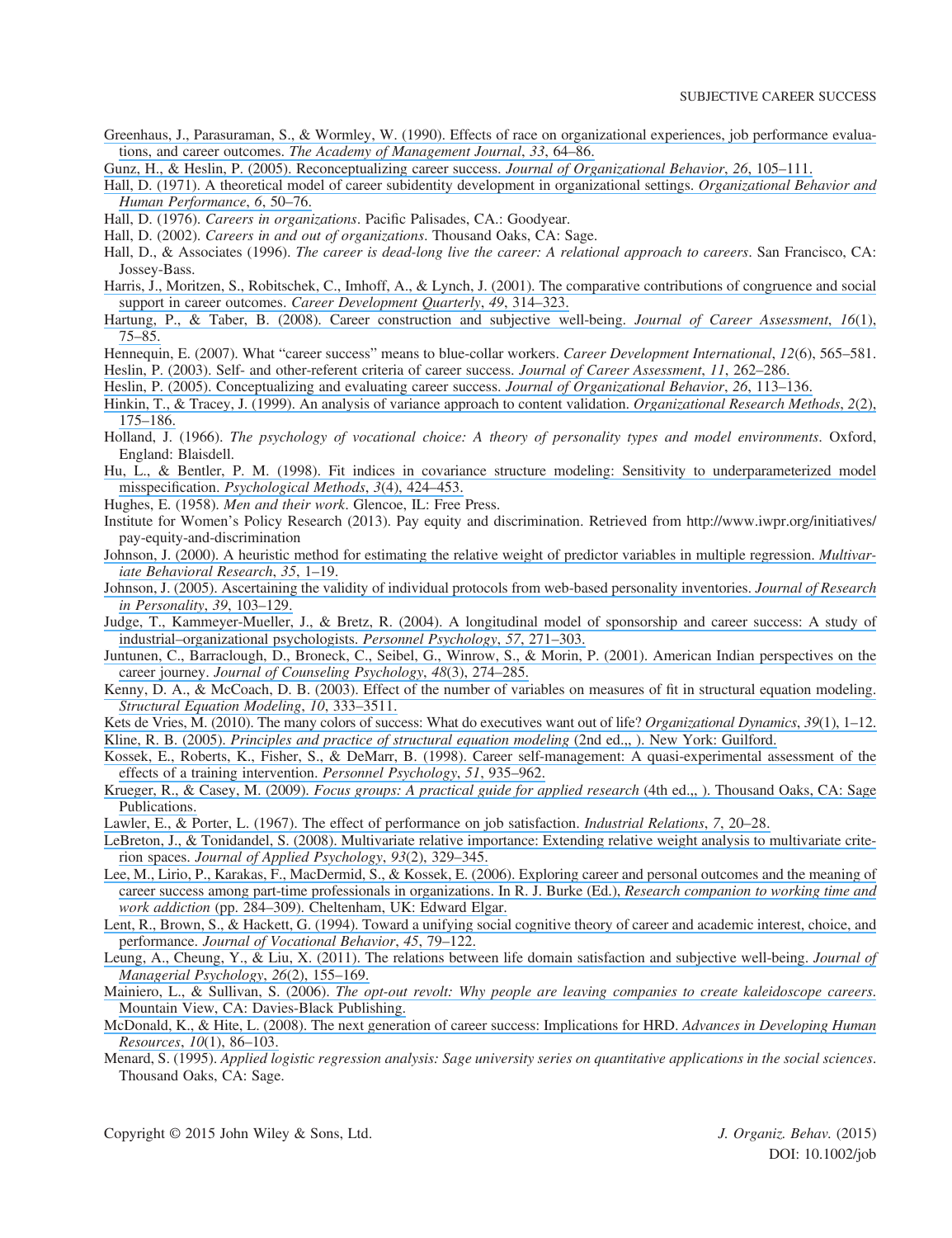[Ng, T., Eby, L., Sorenson, K., & Feldman, D. \(2005\). Predictors of objective and subjective career success.](https://www.researchgate.net/publication/227614669_Predictors_of_Objective_and_Subjective_Career_Success_A_Meta-Analysis?el=1_x_8&enrichId=rgreq-bc4e09687039d8304f767b826621625b-XXX&enrichSource=Y292ZXJQYWdlOzI4MDk3NDIyODtBUzoyNzY4ODMyMTczNzExMzhAMTQ0MzAyNTUxMTcxMw==) Personnel Psychology, 58[, 367](https://www.researchgate.net/publication/227614669_Predictors_of_Objective_and_Subjective_Career_Success_A_Meta-Analysis?el=1_x_8&enrichId=rgreq-bc4e09687039d8304f767b826621625b-XXX&enrichSource=Y292ZXJQYWdlOzI4MDk3NDIyODtBUzoyNzY4ODMyMTczNzExMzhAMTQ0MzAyNTUxMTcxMw==)–408.

[Ng, T. W., & Feldman, D. C. \(2014\). Subjective career success: A meta-analytic review.](https://www.researchgate.net/publication/263282299_Subjective_Career_Success_A_Meta-Analytic_Review?el=1_x_8&enrichId=rgreq-bc4e09687039d8304f767b826621625b-XXX&enrichSource=Y292ZXJQYWdlOzI4MDk3NDIyODtBUzoyNzY4ODMyMTczNzExMzhAMTQ0MzAyNTUxMTcxMw==) Journal of Vocational Behavior, 85(2), 169–[179.](https://www.researchgate.net/publication/263282299_Subjective_Career_Success_A_Meta-Analytic_Review?el=1_x_8&enrichId=rgreq-bc4e09687039d8304f767b826621625b-XXX&enrichSource=Y292ZXJQYWdlOzI4MDk3NDIyODtBUzoyNzY4ODMyMTczNzExMzhAMTQ0MzAyNTUxMTcxMw==)

Olson, D., & Shultz, K. (2013). Employability and career success: The need for comprehensive definitions of career success. Industrial and Organizational Psychology: Perspectives on Science and Practice, 6, 17–20.

[Parker, P., & Arthur, M. \(2002\). Bringing](https://www.researchgate.net/publication/43507884_Bringing_New_Science_into_Careers_Research?el=1_x_8&enrichId=rgreq-bc4e09687039d8304f767b826621625b-XXX&enrichSource=Y292ZXJQYWdlOzI4MDk3NDIyODtBUzoyNzY4ODMyMTczNzExMzhAMTQ0MzAyNTUxMTcxMw==) "new science" into careers research.  $M@n@gement$ , 5, 105–125.

[Praskova, A., Hood, M., & Creed, P. \(2014\). Testing a calling model of psychological career success in Australian young adults:](https://www.researchgate.net/publication/262196095_Testing_a_Calling_Model_of_Psychological_Career_Success_in_Australian_Young_Adults_A_Longitudinal_Study?el=1_x_8&enrichId=rgreq-bc4e09687039d8304f767b826621625b-XXX&enrichSource=Y292ZXJQYWdlOzI4MDk3NDIyODtBUzoyNzY4ODMyMTczNzExMzhAMTQ0MzAyNTUxMTcxMw==) A longitudinal study. [Journal of Vocational Behavior](https://www.researchgate.net/publication/262196095_Testing_a_Calling_Model_of_Psychological_Career_Success_in_Australian_Young_Adults_A_Longitudinal_Study?el=1_x_8&enrichId=rgreq-bc4e09687039d8304f767b826621625b-XXX&enrichSource=Y292ZXJQYWdlOzI4MDk3NDIyODtBUzoyNzY4ODMyMTczNzExMzhAMTQ0MzAyNTUxMTcxMw==), 85, 125–135.

Quinn, R., & Shepard, L. (1974). The 1972–[73 quality of employment survey: Descriptive statistics, with comparison data from](https://www.researchgate.net/publication/232439692_The_1977_Quality_of_Employment_Survey_Descriptive_statistics_with_comparison_data_from_the_1969-70_and_the_1972-73_surveys?el=1_x_8&enrichId=rgreq-bc4e09687039d8304f767b826621625b-XXX&enrichSource=Y292ZXJQYWdlOzI4MDk3NDIyODtBUzoyNzY4ODMyMTczNzExMzhAMTQ0MzAyNTUxMTcxMw==) 1969–70 survey of working conditions[. Ann Arbor, MI: University of Michigan Survey Research Center.](https://www.researchgate.net/publication/232439692_The_1977_Quality_of_Employment_Survey_Descriptive_statistics_with_comparison_data_from_the_1969-70_and_the_1972-73_surveys?el=1_x_8&enrichId=rgreq-bc4e09687039d8304f767b826621625b-XXX&enrichSource=Y292ZXJQYWdlOzI4MDk3NDIyODtBUzoyNzY4ODMyMTczNzExMzhAMTQ0MzAyNTUxMTcxMw==)

[Sandelowski, M. \(1995\). Sample size in qualitative research.](https://www.researchgate.net/publication/15298804_Sample_Size_in_Qualitative_Research?el=1_x_8&enrichId=rgreq-bc4e09687039d8304f767b826621625b-XXX&enrichSource=Y292ZXJQYWdlOzI4MDk3NDIyODtBUzoyNzY4ODMyMTczNzExMzhAMTQ0MzAyNTUxMTcxMw==) Research in Nursing & Health, 18(2), 179–183.

Saumure, K., & Given, L. M. (2008). Data saturation. In Given, L. M. (Ed.), The Sage encyclopedia of qualitative research methods. Thousand Oaks, CA: Sage Publications.

[Savickas, M. \(2005\). The theory and practice of career construction. In S. Brown & R. Lent\(Eds.\),](https://www.researchgate.net/publication/238352276_Career_construction_theory_and_practice?el=1_x_8&enrichId=rgreq-bc4e09687039d8304f767b826621625b-XXX&enrichSource=Y292ZXJQYWdlOzI4MDk3NDIyODtBUzoyNzY4ODMyMTczNzExMzhAMTQ0MzAyNTUxMTcxMw==) Career development and [counseling: Putting theory and research to work](https://www.researchgate.net/publication/238352276_Career_construction_theory_and_practice?el=1_x_8&enrichId=rgreq-bc4e09687039d8304f767b826621625b-XXX&enrichSource=Y292ZXJQYWdlOzI4MDk3NDIyODtBUzoyNzY4ODMyMTczNzExMzhAMTQ0MzAyNTUxMTcxMw==) (pp. 42–70). New York: John Wiley.

[Schein, E. \(1975\). How career anchors hold executives to their career paths.](https://www.researchgate.net/publication/279702506_How_Career_Anchors_Hold_Executives_to_Their_Career_Paths?el=1_x_8&enrichId=rgreq-bc4e09687039d8304f767b826621625b-XXX&enrichSource=Y292ZXJQYWdlOzI4MDk3NDIyODtBUzoyNzY4ODMyMTczNzExMzhAMTQ0MzAyNTUxMTcxMw==) Personnel, 52, 11–24.

Schein, E. (1978). [Career dynamics: Matching individual and organizational needs](https://www.researchgate.net/publication/242483653_Career_Dynamics_Matching_Individual_and_Organizational_Needs?el=1_x_8&enrichId=rgreq-bc4e09687039d8304f767b826621625b-XXX&enrichSource=Y292ZXJQYWdlOzI4MDk3NDIyODtBUzoyNzY4ODMyMTczNzExMzhAMTQ0MzAyNTUxMTcxMw==). Reading, MA: Addison-Wesley.

- [Schriesheim, C., Powers, K., Scandura, T., Gardiner, C., & Lankau, M. \(1993\). Improving construct measurement in management](https://www.researchgate.net/publication/234021875_Improving_Construct_Measurement_In_Management_Research_Comments_and_a_Quantitative_Approach_for_Assessing_the_Theoretical_Content_Adequacy_of_Paper-and-Pencil_Survey-Type_Instruments?el=1_x_8&enrichId=rgreq-bc4e09687039d8304f767b826621625b-XXX&enrichSource=Y292ZXJQYWdlOzI4MDk3NDIyODtBUzoyNzY4ODMyMTczNzExMzhAMTQ0MzAyNTUxMTcxMw==) [research: Comments and a quantitative approach for assessing the theoretical content adequacy of paper-and-pencil survey](https://www.researchgate.net/publication/234021875_Improving_Construct_Measurement_In_Management_Research_Comments_and_a_Quantitative_Approach_for_Assessing_the_Theoretical_Content_Adequacy_of_Paper-and-Pencil_Survey-Type_Instruments?el=1_x_8&enrichId=rgreq-bc4e09687039d8304f767b826621625b-XXX&enrichSource=Y292ZXJQYWdlOzI4MDk3NDIyODtBUzoyNzY4ODMyMTczNzExMzhAMTQ0MzAyNTUxMTcxMw==)type instruments. [Journal of Management](https://www.researchgate.net/publication/234021875_Improving_Construct_Measurement_In_Management_Research_Comments_and_a_Quantitative_Approach_for_Assessing_the_Theoretical_Content_Adequacy_of_Paper-and-Pencil_Survey-Type_Instruments?el=1_x_8&enrichId=rgreq-bc4e09687039d8304f767b826621625b-XXX&enrichSource=Y292ZXJQYWdlOzI4MDk3NDIyODtBUzoyNzY4ODMyMTczNzExMzhAMTQ0MzAyNTUxMTcxMw==), 19, 385–417.
- [Seibert, S., Kraimer, M., & Liden, R. \(2001\). A social capital theory of career success.](https://www.researchgate.net/publication/228831713_A_Social_Capital_Theory_of_Career_Success?el=1_x_8&enrichId=rgreq-bc4e09687039d8304f767b826621625b-XXX&enrichSource=Y292ZXJQYWdlOzI4MDk3NDIyODtBUzoyNzY4ODMyMTczNzExMzhAMTQ0MzAyNTUxMTcxMw==) Academy of Management Journal, 44,  $219 - 237$ .
- Seidman, I. (2006). [Interviewing as qualitative research: A guide for researchers in education and the social sciences](https://www.researchgate.net/publication/31697899_Interviewing_As_Qualitative_Research_A_Guide_for_Researchers_in_Education_and_the_Social_Sciences?el=1_x_8&enrichId=rgreq-bc4e09687039d8304f767b826621625b-XXX&enrichSource=Y292ZXJQYWdlOzI4MDk3NDIyODtBUzoyNzY4ODMyMTczNzExMzhAMTQ0MzAyNTUxMTcxMw==). New [York: Teachers College Press.](https://www.researchgate.net/publication/31697899_Interviewing_As_Qualitative_Research_A_Guide_for_Researchers_in_Education_and_the_Social_Sciences?el=1_x_8&enrichId=rgreq-bc4e09687039d8304f767b826621625b-XXX&enrichSource=Y292ZXJQYWdlOzI4MDk3NDIyODtBUzoyNzY4ODMyMTczNzExMzhAMTQ0MzAyNTUxMTcxMw==)
- [Sherer, M., & Adams, C. \(1983\). Construct validation of the self-ef](https://www.researchgate.net/publication/259982133_Construct_validity_of_the_Self-Efficacy_Scale?el=1_x_8&enrichId=rgreq-bc4e09687039d8304f767b826621625b-XXX&enrichSource=Y292ZXJQYWdlOzI4MDk3NDIyODtBUzoyNzY4ODMyMTczNzExMzhAMTQ0MzAyNTUxMTcxMw==)ficacy scale. *Psychological Reports*, 53, 899–902.

[Solberg, V., Gusavac, N., Hamann, T., Felch, J., Johnson, J., Lamborn, S., et al. \(1998\). The Adaptive Success Identity Plan](https://www.researchgate.net/publication/232593226_The_Adaptive_Success_Identity_Plan_ASIP_A_Career_Intervention_for_College_Students?el=1_x_8&enrichId=rgreq-bc4e09687039d8304f767b826621625b-XXX&enrichSource=Y292ZXJQYWdlOzI4MDk3NDIyODtBUzoyNzY4ODMyMTczNzExMzhAMTQ0MzAyNTUxMTcxMw==) [\(ASIP\): A career intervention for college students.](https://www.researchgate.net/publication/232593226_The_Adaptive_Success_Identity_Plan_ASIP_A_Career_Intervention_for_College_Students?el=1_x_8&enrichId=rgreq-bc4e09687039d8304f767b826621625b-XXX&enrichSource=Y292ZXJQYWdlOzI4MDk3NDIyODtBUzoyNzY4ODMyMTczNzExMzhAMTQ0MzAyNTUxMTcxMw==) The Career Development Quarterly, 47(1), 48–95.

- [Spurk, D., & Abele, A. \(2014\). Synchronous and time-lagged effects between occupational self-ef](https://www.researchgate.net/publication/259503785_Synchronous_and_Time-Lagged_Effects_between_Occupational_Self-Efficacy_and_Objective_and_Subjective_Career_Success_Findings_from_a_Four-Wave_and_9-Year_Longitudinal_Study?el=1_x_8&enrichId=rgreq-bc4e09687039d8304f767b826621625b-XXX&enrichSource=Y292ZXJQYWdlOzI4MDk3NDIyODtBUzoyNzY4ODMyMTczNzExMzhAMTQ0MzAyNTUxMTcxMw==)ficacy and objective and sub[jective career success: Findings from a four-wave and 9-year longitudinal study.](https://www.researchgate.net/publication/259503785_Synchronous_and_Time-Lagged_Effects_between_Occupational_Self-Efficacy_and_Objective_and_Subjective_Career_Success_Findings_from_a_Four-Wave_and_9-Year_Longitudinal_Study?el=1_x_8&enrichId=rgreq-bc4e09687039d8304f767b826621625b-XXX&enrichSource=Y292ZXJQYWdlOzI4MDk3NDIyODtBUzoyNzY4ODMyMTczNzExMzhAMTQ0MzAyNTUxMTcxMw==) Journal of Vocational Behavior, 84, 119–132. [Stebbins, R. A. \(1970\). Career: The subjective approach.](https://www.researchgate.net/publication/228038809_Career_The_Subjective_Approach?el=1_x_8&enrichId=rgreq-bc4e09687039d8304f767b826621625b-XXX&enrichSource=Y292ZXJQYWdlOzI4MDk3NDIyODtBUzoyNzY4ODMyMTczNzExMzhAMTQ0MzAyNTUxMTcxMw==) Sociological Quarterly, 11, 32–49.
- [Sturges, J. \(1999\). What is means to succeed: Personal conceptions of career success held by male and female managers at](https://www.researchgate.net/publication/227768432_What_It_Means_To_Succeed_Personal_Conceptions_of_Career_Success_Held_by_Male_and_Female_Managers_at_Different_Ages?el=1_x_8&enrichId=rgreq-bc4e09687039d8304f767b826621625b-XXX&enrichSource=Y292ZXJQYWdlOzI4MDk3NDIyODtBUzoyNzY4ODMyMTczNzExMzhAMTQ0MzAyNTUxMTcxMw==) different ages. [British Journal of Management](https://www.researchgate.net/publication/227768432_What_It_Means_To_Succeed_Personal_Conceptions_of_Career_Success_Held_by_Male_and_Female_Managers_at_Different_Ages?el=1_x_8&enrichId=rgreq-bc4e09687039d8304f767b826621625b-XXX&enrichSource=Y292ZXJQYWdlOzI4MDk3NDIyODtBUzoyNzY4ODMyMTczNzExMzhAMTQ0MzAyNTUxMTcxMw==), 10, 239–252.

[Sullivan, S. \(1999\). The changing nature of careers: A review and research agenda.](https://www.researchgate.net/publication/254121234_The_Changing_Nature_of_Careers_A_Review_and_Research_Agenda?el=1_x_8&enrichId=rgreq-bc4e09687039d8304f767b826621625b-XXX&enrichSource=Y292ZXJQYWdlOzI4MDk3NDIyODtBUzoyNzY4ODMyMTczNzExMzhAMTQ0MzAyNTUxMTcxMw==) Journal of Management, 25(3), 457–484.

[Sullivan, S., & Baruch, Y. \(2009\). Advances in career theory and research: A critical review and agenda for future exploration.](https://www.researchgate.net/publication/234021927_Advances_in_Career_Theory_and_Research_A_Critical_Review_and_Agenda_for_Future_Exploration?el=1_x_8&enrichId=rgreq-bc4e09687039d8304f767b826621625b-XXX&enrichSource=Y292ZXJQYWdlOzI4MDk3NDIyODtBUzoyNzY4ODMyMTczNzExMzhAMTQ0MzAyNTUxMTcxMw==) [Journal of Management](https://www.researchgate.net/publication/234021927_Advances_in_Career_Theory_and_Research_A_Critical_Review_and_Agenda_for_Future_Exploration?el=1_x_8&enrichId=rgreq-bc4e09687039d8304f767b826621625b-XXX&enrichSource=Y292ZXJQYWdlOzI4MDk3NDIyODtBUzoyNzY4ODMyMTczNzExMzhAMTQ0MzAyNTUxMTcxMw==), 35(6), 1542–1571.

Super, D. (1957). The psychology of careers. New York: Harper & Row.

- [Tonidandel, S., LeBreton, J., & Johnson, J. \(2009\). Determining the statistical signi](https://www.researchgate.net/publication/40455316_Determining_the_Statistical_Significance_of_Relative_Weights?el=1_x_8&enrichId=rgreq-bc4e09687039d8304f767b826621625b-XXX&enrichSource=Y292ZXJQYWdlOzI4MDk3NDIyODtBUzoyNzY4ODMyMTczNzExMzhAMTQ0MzAyNTUxMTcxMw==)ficance of relative weights. Psychological [Methods](https://www.researchgate.net/publication/40455316_Determining_the_Statistical_Significance_of_Relative_Weights?el=1_x_8&enrichId=rgreq-bc4e09687039d8304f767b826621625b-XXX&enrichSource=Y292ZXJQYWdlOzI4MDk3NDIyODtBUzoyNzY4ODMyMTczNzExMzhAMTQ0MzAyNTUxMTcxMw==), 14(4), 387–399.
- [Tremblay, M., Roger, A., & Toulouse, J. \(1995\). Career plateau and work attitudes: An empirical-study of managers.](https://www.researchgate.net/publication/247717453_Career_Plateau_and_Work_Attitudes_An_Empirical_Study_of_Managers?el=1_x_8&enrichId=rgreq-bc4e09687039d8304f767b826621625b-XXX&enrichSource=Y292ZXJQYWdlOzI4MDk3NDIyODtBUzoyNzY4ODMyMTczNzExMzhAMTQ0MzAyNTUxMTcxMw==) Human [Relations](https://www.researchgate.net/publication/247717453_Career_Plateau_and_Work_Attitudes_An_Empirical_Study_of_Managers?el=1_x_8&enrichId=rgreq-bc4e09687039d8304f767b826621625b-XXX&enrichSource=Y292ZXJQYWdlOzI4MDk3NDIyODtBUzoyNzY4ODMyMTczNzExMzhAMTQ0MzAyNTUxMTcxMw==), 48, 221–237.
- [Turban, D., & Dougherty, T. \(1994\). Role of protégé personality in receipt of mentoring and career success.](https://www.researchgate.net/publication/270135459_Role_of_Protege_Personality_in_Receipt_of_Mentoring_and_Career_Success?el=1_x_8&enrichId=rgreq-bc4e09687039d8304f767b826621625b-XXX&enrichSource=Y292ZXJQYWdlOzI4MDk3NDIyODtBUzoyNzY4ODMyMTczNzExMzhAMTQ0MzAyNTUxMTcxMw==) Academy of [Management Journal](https://www.researchgate.net/publication/270135459_Role_of_Protege_Personality_in_Receipt_of_Mentoring_and_Career_Success?el=1_x_8&enrichId=rgreq-bc4e09687039d8304f767b826621625b-XXX&enrichSource=Y292ZXJQYWdlOzI4MDk3NDIyODtBUzoyNzY4ODMyMTczNzExMzhAMTQ0MzAyNTUxMTcxMw==), 37, 688–702.
- [Twenge, J., Campbell, S., Hoffman, B., & Lance, C. \(2010\). Generational differences in work values: Leisure and extrinsic values](https://www.researchgate.net/publication/228360704_Generational_Differences_in_Work_Values_Leisure_and_Extrinsic_Values_Increasing_Social_and_Intrinsic_Values_Decreasing?el=1_x_8&enrichId=rgreq-bc4e09687039d8304f767b826621625b-XXX&enrichSource=Y292ZXJQYWdlOzI4MDk3NDIyODtBUzoyNzY4ODMyMTczNzExMzhAMTQ0MzAyNTUxMTcxMw==) [increasing, social and intrinsic values decreasing.](https://www.researchgate.net/publication/228360704_Generational_Differences_in_Work_Values_Leisure_and_Extrinsic_Values_Increasing_Social_and_Intrinsic_Values_Decreasing?el=1_x_8&enrichId=rgreq-bc4e09687039d8304f767b826621625b-XXX&enrichSource=Y292ZXJQYWdlOzI4MDk3NDIyODtBUzoyNzY4ODMyMTczNzExMzhAMTQ0MzAyNTUxMTcxMw==) *Journal of Management*, 36(5), 1117–1142.
- [van den Bos, C. \(2012\). The employee evaluation of career success. Unpublished Masters thesis. University of Twente,](https://www.researchgate.net/publication/228360704_Generational_Differences_in_Work_Values_Leisure_and_Extrinsic_Values_Increasing_Social_and_Intrinsic_Values_Decreasing?el=1_x_8&enrichId=rgreq-bc4e09687039d8304f767b826621625b-XXX&enrichSource=Y292ZXJQYWdlOzI4MDk3NDIyODtBUzoyNzY4ODMyMTczNzExMzhAMTQ0MzAyNTUxMTcxMw==) [Enschede, the Netherlands.](https://www.researchgate.net/publication/228360704_Generational_Differences_in_Work_Values_Leisure_and_Extrinsic_Values_Increasing_Social_and_Intrinsic_Values_Decreasing?el=1_x_8&enrichId=rgreq-bc4e09687039d8304f767b826621625b-XXX&enrichSource=Y292ZXJQYWdlOzI4MDk3NDIyODtBUzoyNzY4ODMyMTczNzExMzhAMTQ0MzAyNTUxMTcxMw==)

Van Maanen, J. (1977). Introduction: The promise of career studies. In J. Van Maanen (Ed.), Organizational careers: Some new perspectives (pp. 1–12). London: Wiley.

[Vroom, V. H. \(1966\). Organizational choice: A study of pre- and post-decision processes.](https://www.researchgate.net/publication/222780784_Organizational_choice_A_study_of_pre-and_postdecision_processes?el=1_x_8&enrichId=rgreq-bc4e09687039d8304f767b826621625b-XXX&enrichSource=Y292ZXJQYWdlOzI4MDk3NDIyODtBUzoyNzY4ODMyMTczNzExMzhAMTQ0MzAyNTUxMTcxMw==) Organizational Behavior and Human [Decision Processes](https://www.researchgate.net/publication/222780784_Organizational_choice_A_study_of_pre-and_postdecision_processes?el=1_x_8&enrichId=rgreq-bc4e09687039d8304f767b826621625b-XXX&enrichSource=Y292ZXJQYWdlOzI4MDk3NDIyODtBUzoyNzY4ODMyMTczNzExMzhAMTQ0MzAyNTUxMTcxMw==), 1, 212–225.

Wang, M., Olson, D., & Shultz, K. (2013). *[Mid and late career issues: An integrative perspective](https://www.researchgate.net/publication/287234813_Mid_and_late_career_issues_An_integrative_perspective?el=1_x_8&enrichId=rgreq-bc4e09687039d8304f767b826621625b-XXX&enrichSource=Y292ZXJQYWdlOzI4MDk3NDIyODtBUzoyNzY4ODMyMTczNzExMzhAMTQ0MzAyNTUxMTcxMw==)*. New York, NY: Routledge [Academic Press.](https://www.researchgate.net/publication/287234813_Mid_and_late_career_issues_An_integrative_perspective?el=1_x_8&enrichId=rgreq-bc4e09687039d8304f767b826621625b-XXX&enrichSource=Y292ZXJQYWdlOzI4MDk3NDIyODtBUzoyNzY4ODMyMTczNzExMzhAMTQ0MzAyNTUxMTcxMw==)

- Warren, C. (2001). Qualitative interviewing. In J. F. Gubrium & J. A. Holstein (Eds.), Handbook of interview research. (pp. 83–103). Thousand Oaks, CA: Sage Publications, Inc.
- Wille, B., De Fruyt, F., & Feys, M. (2013). Big fi[ve traits and intrinsic success in the new career era: A 15-year longitudinal study](https://www.researchgate.net/publication/263140334_Big_Five_Traits_and_Intrinsic_Success_in_the_New_Career_Era_A_15-Year_Longitudinal_Study_on_Employability_and_Work-Family_Conflict?el=1_x_8&enrichId=rgreq-bc4e09687039d8304f767b826621625b-XXX&enrichSource=Y292ZXJQYWdlOzI4MDk3NDIyODtBUzoyNzY4ODMyMTczNzExMzhAMTQ0MzAyNTUxMTcxMw==) on employability and work–family conflict. [Applied Psychology: An International Review](https://www.researchgate.net/publication/263140334_Big_Five_Traits_and_Intrinsic_Success_in_the_New_Career_Era_A_15-Year_Longitudinal_Study_on_Employability_and_Work-Family_Conflict?el=1_x_8&enrichId=rgreq-bc4e09687039d8304f767b826621625b-XXX&enrichSource=Y292ZXJQYWdlOzI4MDk3NDIyODtBUzoyNzY4ODMyMTczNzExMzhAMTQ0MzAyNTUxMTcxMw==), 62, 124–156.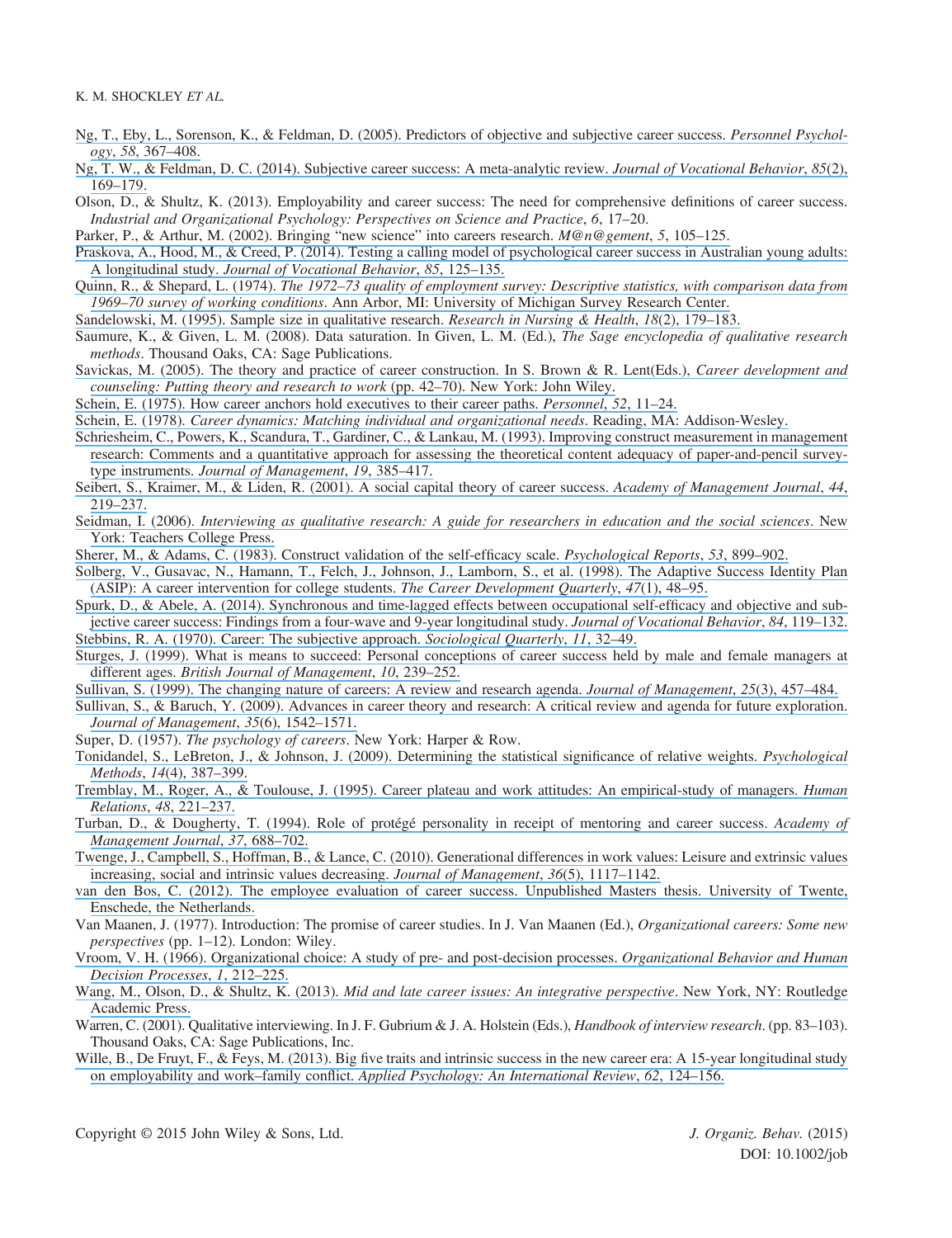- Williams, L., & Andersen, S. (1991). Job satisfaction and organizational commitment as predictors of organizational citizenship and in-role behaviors. Journal of Management, 17(3), 601–617.
- [Williams, T., & Betz, N. \(1994\). The relationships among occupational and task-speci](https://www.researchgate.net/publication/235726193_The_Relationships_Among_Occupational_and_Task-Specific_Measures_of_Career_Self-Efficacy?el=1_x_8&enrichId=rgreq-bc4e09687039d8304f767b826621625b-XXX&enrichSource=Y292ZXJQYWdlOzI4MDk3NDIyODtBUzoyNzY4ODMyMTczNzExMzhAMTQ0MzAyNTUxMTcxMw==)fic measures of career self-efficacy. Journal [of Career Assessment](https://www.researchgate.net/publication/235726193_The_Relationships_Among_Occupational_and_Task-Specific_Measures_of_Career_Self-Efficacy?el=1_x_8&enrichId=rgreq-bc4e09687039d8304f767b826621625b-XXX&enrichSource=Y292ZXJQYWdlOzI4MDk3NDIyODtBUzoyNzY4ODMyMTczNzExMzhAMTQ0MzAyNTUxMTcxMw==), 2(4), 341–351.
- [Zhang, J., Wu, Q., Miao, D., Yan, X., & Peng, J. \(2014\). The impact of core self-evaluations on job satisfaction: The mediator](https://www.researchgate.net/publication/257664270_The_Impact_of_Core_Self-evaluations_on_Job_Satisfaction_The_Mediator_Role_of_Career_Commitment?el=1_x_8&enrichId=rgreq-bc4e09687039d8304f767b826621625b-XXX&enrichSource=Y292ZXJQYWdlOzI4MDk3NDIyODtBUzoyNzY4ODMyMTczNzExMzhAMTQ0MzAyNTUxMTcxMw==) [role of career commitment.](https://www.researchgate.net/publication/257664270_The_Impact_of_Core_Self-evaluations_on_Job_Satisfaction_The_Mediator_Role_of_Career_Commitment?el=1_x_8&enrichId=rgreq-bc4e09687039d8304f767b826621625b-XXX&enrichSource=Y292ZXJQYWdlOzI4MDk3NDIyODtBUzoyNzY4ODMyMTczNzExMzhAMTQ0MzAyNTUxMTcxMw==) Social Indicators Research, 116(3), 809–822.
- Zhou, W., Sun, J., Guan, Y., Li, Y., & Pan, J. (2013). Criteria of career success among Chinese employees: Developing a multidimensional scale with qualitative and quantitative approaches. Journal of Career Assessment, 21(2), 265–277.

# Appendix. Interview/Focus Group Questions for Phase 1

- 1. What are the characteristics of someone with a successful career?
- 2. What are the characteristics of someone with an unsuccessful career?
- 3. Think about someone you know who has a successful career. Why is this person successful?
	- 3a. For those individuals in advanced career stages only…. Reflect back on your early career. How would you have answered this question then? What about your mid career?
- 4. Tell me about a time in your career when you felt you had achieved a measure of success. Do you consider yourself to have a successful career? Why or why not?
	- 4a. For those individuals in advanced career stages only…. Reflect back on your early career. How would you have answered this question then? What about your mid career?

### SCSI Items

The stem for each item is "Considering my career as a whole…"

# Recognition

- …my supervisors have told me I do a good job.
- …the organizations I worked for have recognized me as a good performer.
- …I have been recognized for my contributions.

# Quality Work

- …I am proud of the quality of the work I have produced.
- …I have met the highest standards of quality in my work.

…I have been known for the high quality of my work.

# Meaningful Work

…I think my work has been meaningful.